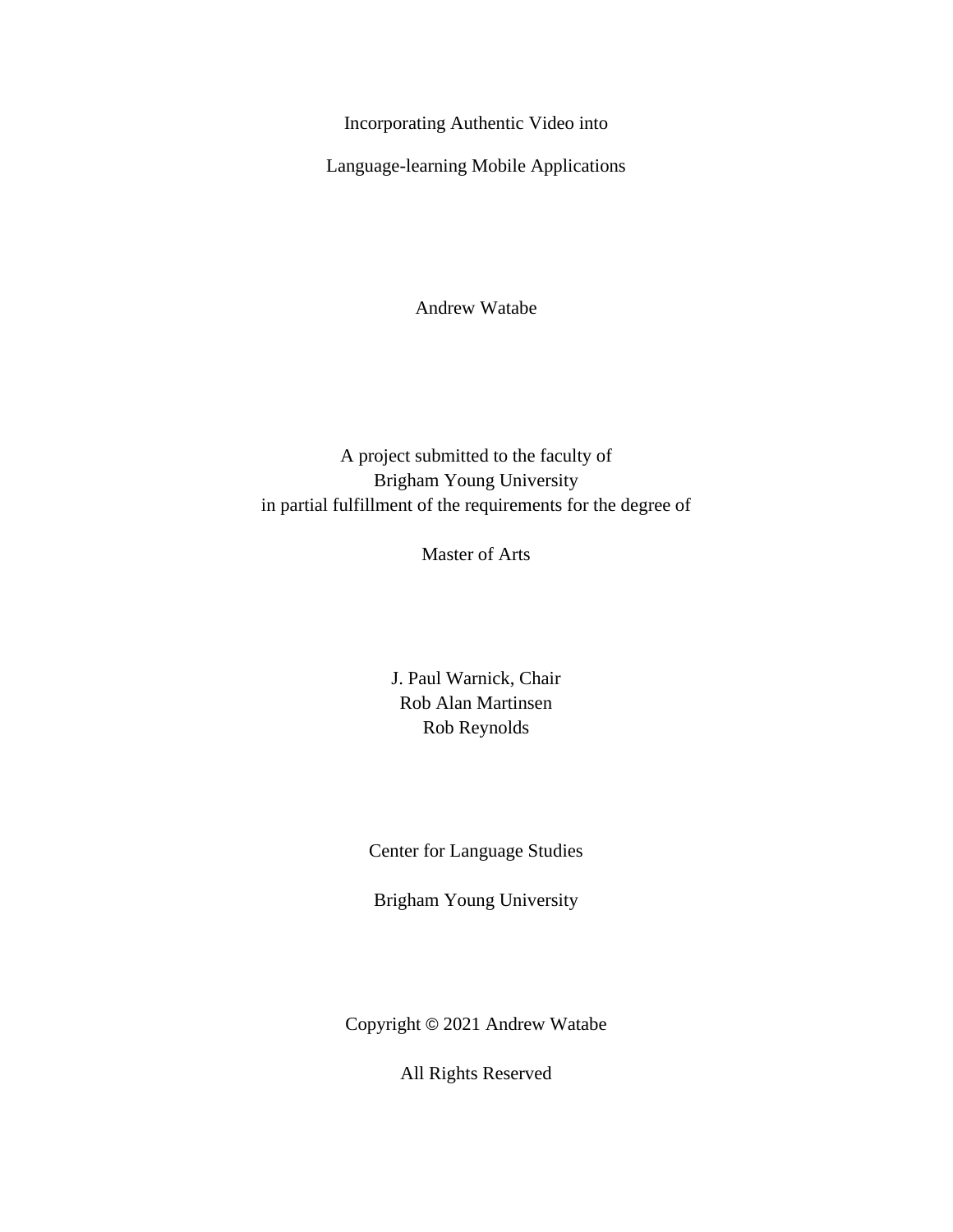# ABSTRACT

## <span id="page-1-0"></span>Incorporating Authentic Video into Language-learning Mobile Applications

Andrew Watabe Center for Language Studies, BYU Master of Arts

Authentic content in language materials can provide learners with meaningful contexts that enhance language learning (Shrum & Glisan, 2016). This project seeks to create a Japaneselearning iOS app that teaches language directly from authentic Japanese YouTube videos. The app provides a video library where users can find videos on a variety of topics such as food, music, beauty, and games. Each video features video captions, vocabulary exercises, and grammar drills based on the language used in the video. Students enrolled in Japanese classes at Brigham Young University were asked to test out the app and provide feedback on their experience. The participants enjoyed the authentic content and found the written transcripts of the videos to be helpful to their learning. They also requested additional content and features to improve the app. Based on the participants' comments, we created a plan of action including future updates for the app.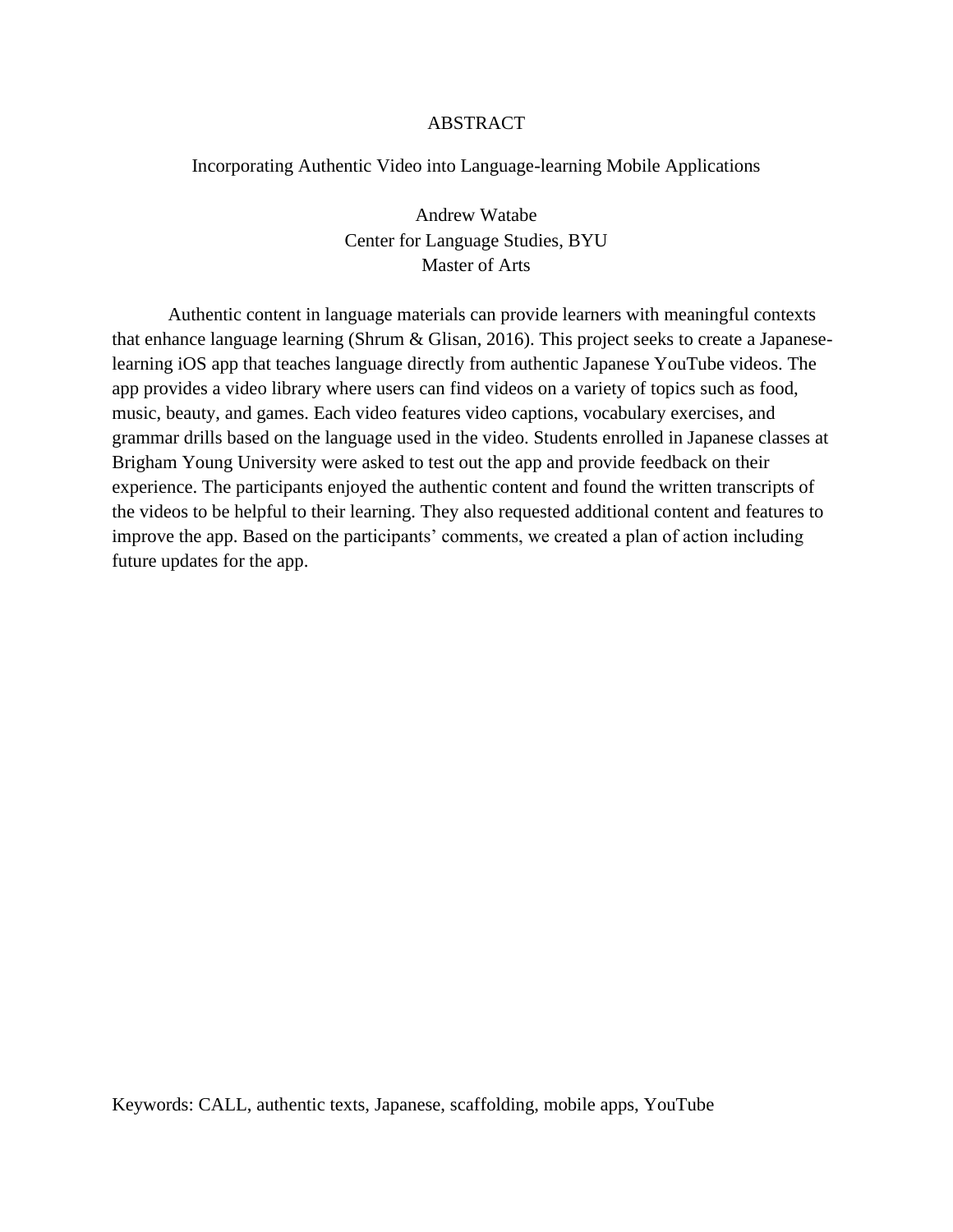<span id="page-2-0"></span>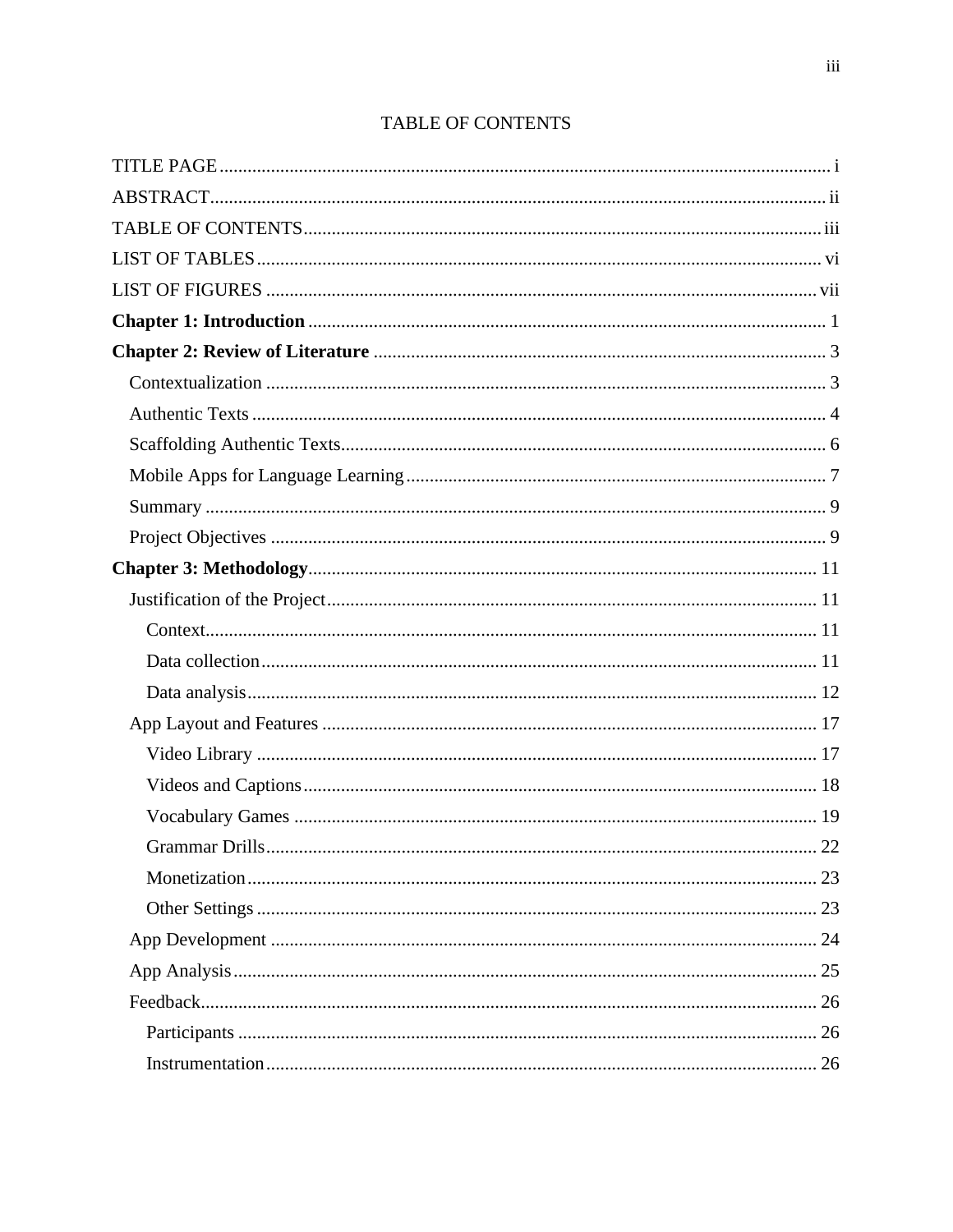| 41 |
|----|
|    |
|    |
|    |
|    |
|    |
|    |
|    |
|    |
|    |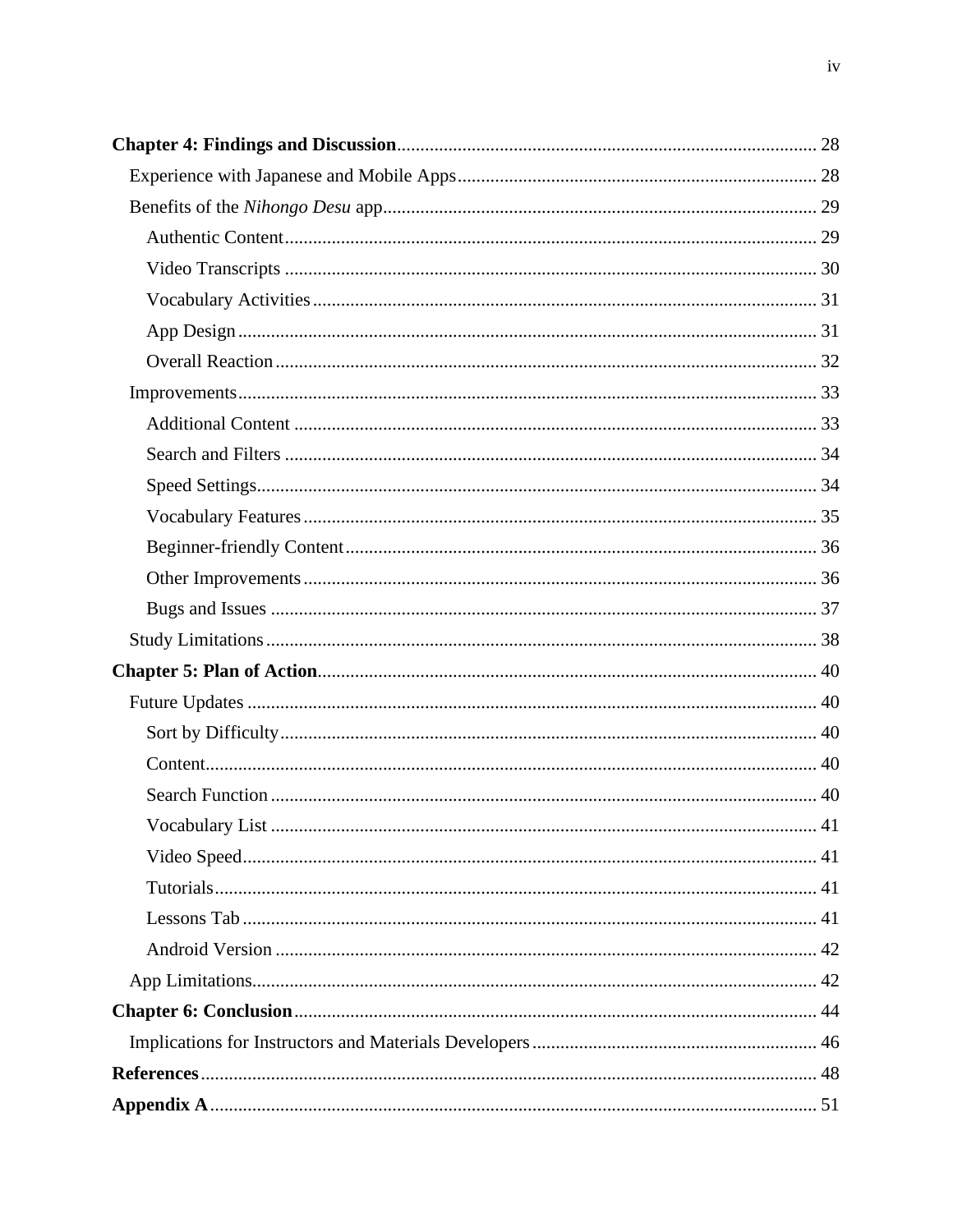<span id="page-4-0"></span>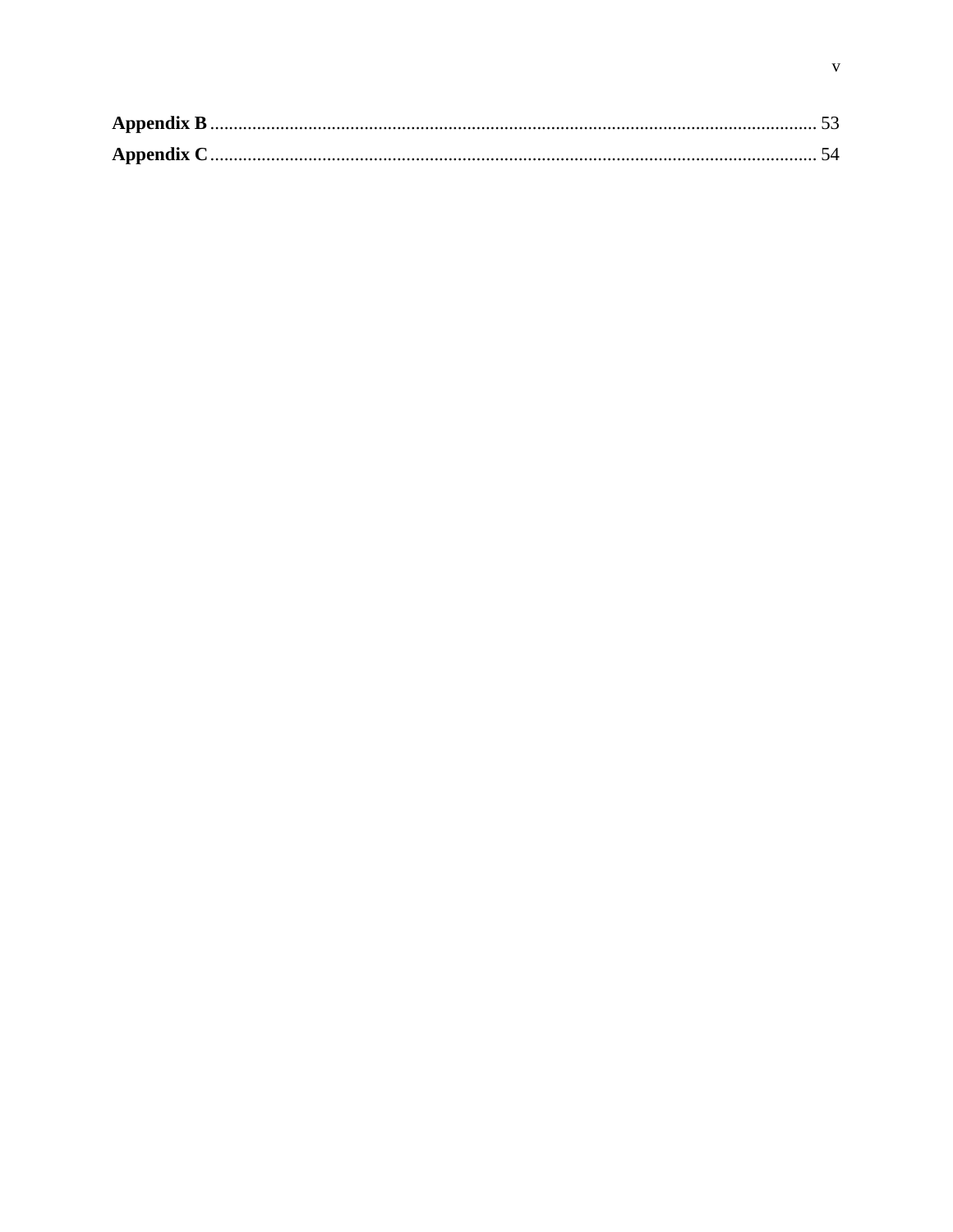# LIST OF TABLES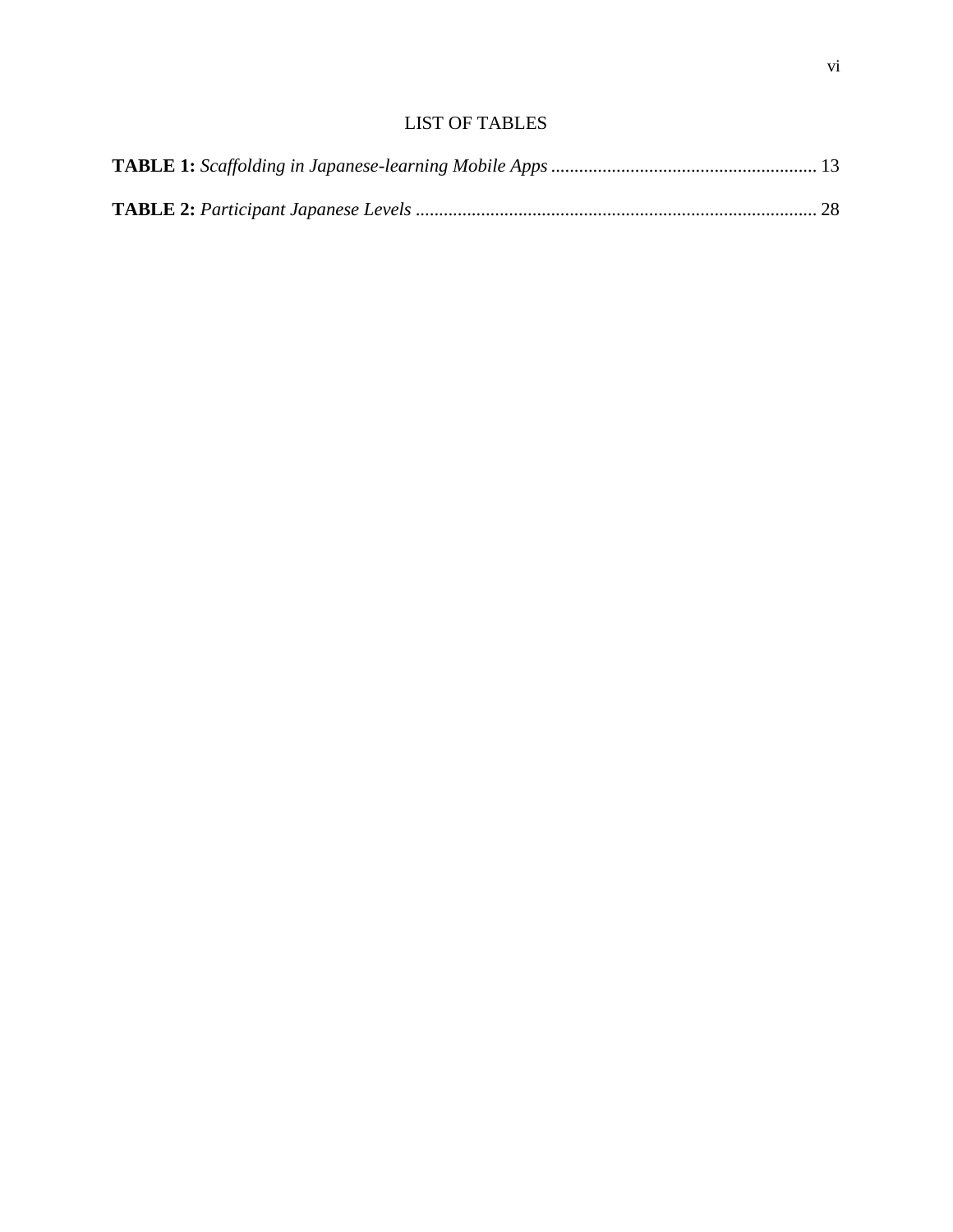# LIST OF FIGURES

<span id="page-6-0"></span>

| Figure 6: How Likely Participants were to Recommend the App to a Friend32 |  |
|---------------------------------------------------------------------------|--|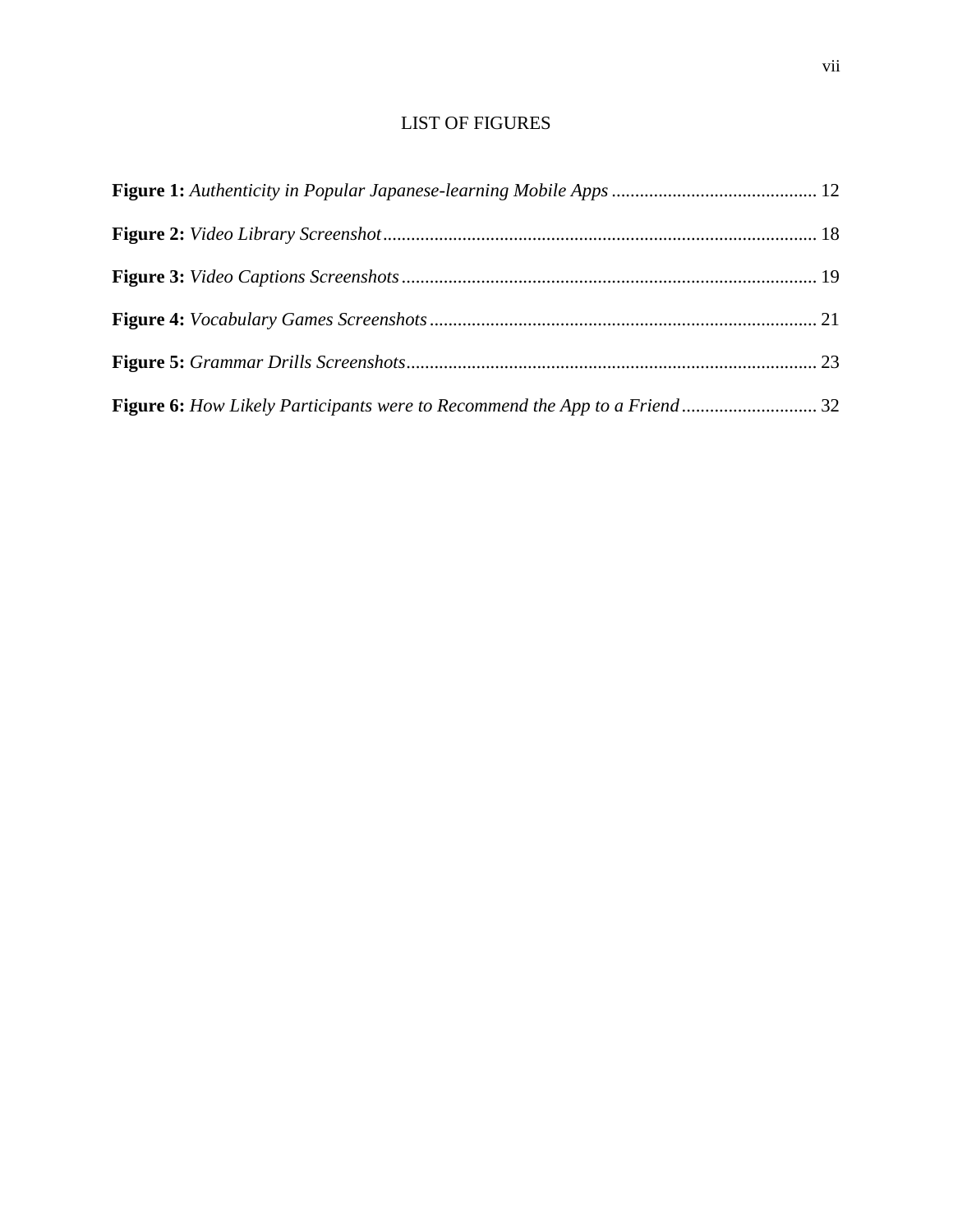#### **Chapter 1: Introduction**

<span id="page-7-0"></span>The use of authentic texts in language instruction has become a standard practice in the field of second language pedagogy. Authentic texts are defined as "written and oral communications produced *by* members of a language and culture group *for* members of the same language and culture group" (Galloway, 1998, p.133). Authentic texts include books, TV shows, music, and other media intended for audiences in the target culture. Thanks to the internet and other technological advancements over the past several decades, authentic texts have become more accessible than ever.

Using authentic texts is a means to contextualize language instruction in a way that is meaningful to the language learners (Shrum & Glisan, 2016). Research has shown that there are several benefits to using authentic texts in language instruction. Authentic texts can motivate students, especially when the texts appeal to their personal interests (Shirai, 2013). In addition, authentic texts can add variety to language instruction and help students develop intercultural competence, as many authentic texts contain cultural elements (Melvin & Stout, 2010). Incorporating authentic texts into materials, curriculum, and instruction is a key component of effective language pedagogy.

Over the past several years, language-learning mobile applications have gained tremendous amounts of popularity. *Duolingo*, *Memrise*, *Babbel*, and *Fluent U* are a few of several language-learning apps in the digital market. There are many potential benefits to learning a foreign language through mobile applications. Mobile apps offer convenience and portability, and they are accessible to anyone with a smartphone or tablet. Many applications offer interactive activities such as augmented reality, animations, handwriting recognition, flashcards, and dictionaries (Godwin-Jones, 2011). With the advancements of smartphones and

1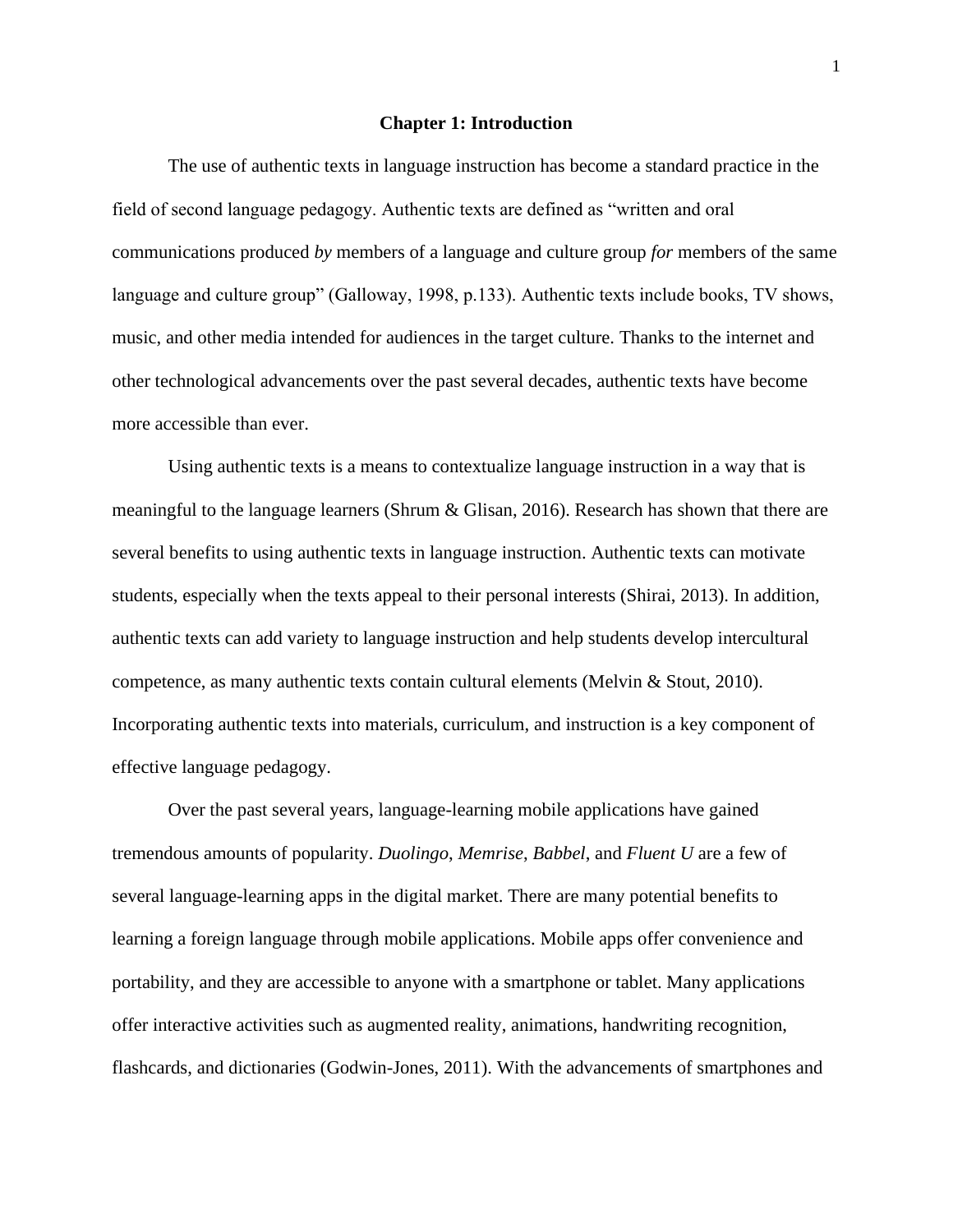mobile technology, more people are turning to apps for fun and convenient ways to learn a new language.

However, behind the flashy user interface and interactive features, many mobile apps may be lacking in terms of language content and pedagogical foundation. Several studies have scrutinized the language content and pedagogy of mobile apps. One such study analyzed 50 language learning apps and found that the majority taught vocabulary in isolation rather than in context (Heil, et al., 2016). This study suggests that while mobile technologies may be advancing, many language-learning apps are falling behind in terms of effective language pedagogy. While past studies have evaluated the pedagogy behind language-learning apps, the use of authentic texts in mobile apps has been mostly left unexplored. There may be concern that the content in several of the most popular language-learning apps lack authenticity.

The purpose of this project is to develop a Japanese language-learning mobile app that incorporates authentic content into language instruction. The project will begin with a content analysis of apps in the current market. We will evaluate the authenticity of existing apps and discuss the need for authentic content in language-learning mobile apps. We will then develop a new mobile app, *Nihongo Desu*, which will use authentic YouTube videos as meaningful contexts for vocabulary and grammar instruction. Further improvements to the app will be discussed based on reviews and feedback from users.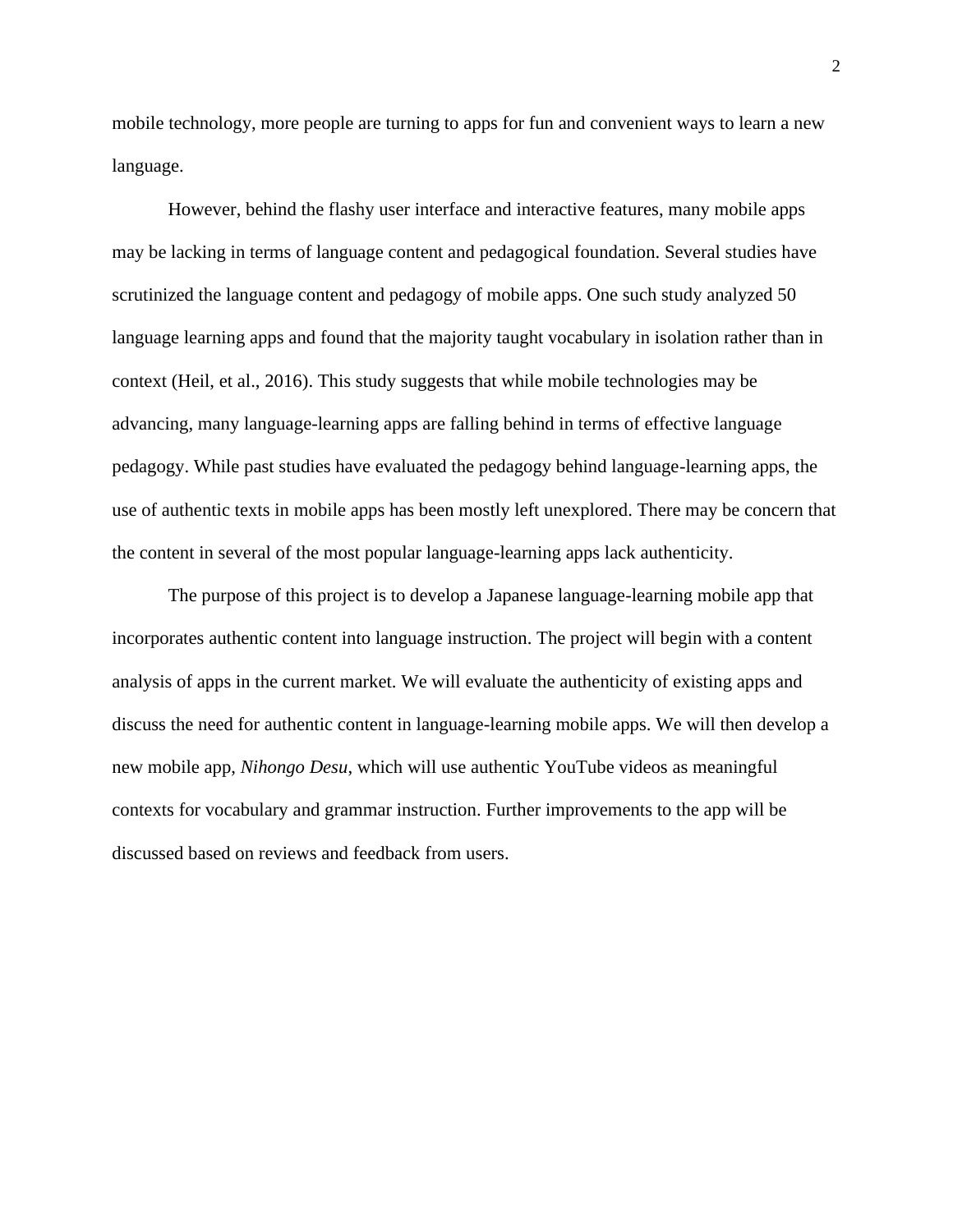#### **Chapter 2: Review of Literature**

<span id="page-9-0"></span>This project involves creating instructional materials that language learners can use to build Japanese proficiency. Tomlinson (2012) defines language materials as "...anything that can be used to facilitate the learning of a language, including coursebooks, videos, graded readers, flash cards, games, websites and mobile phone interactions…" (p. 143). Language materials can be in printed or digital formats, and they can be used for a variety of different purposes. This project focuses specifically on the creation and analysis of mobile language-learning applications. There are key pedagogical principles that can be applied to creating effective language materials, and this chapter will discuss previous research that is relevant to the project.

### <span id="page-9-1"></span>**Contextualization**

Contextualization is a key component of effective language teaching. Hadley (2001) stressed that "students need to learn language in logical contexts, either through authentic discourse-length input or through language learning materials that stimulate authentic input" (p. 161). In addition, Godwin-Jones (2018) stated, "Contextualized encounters are likely to enhance the chances of retention, as words and expressions are used in meaningful, and therefore more memorable, ways" (p. 2). Furthermore, in a study involving Turkish students studying English, those who learned grammar and vocabulary through an episode of a popular cartoon significantly outperformed students who were taught using traditional methods, which at the time did not incorporate contextualized teaching (Arikan & Taraf, 2010). Thus, effective language pedagogy involves incorporating instruction into contexts that are meaningful to the learners.

The importance of meaningful context when teaching vocabulary is emphasized in ACTFL's High-leverage Teaching Practices (HLTP). As discussed by Glisan and Donato (2017), vocabulary taught in isolation does not establish sufficient form and meaning in memory, even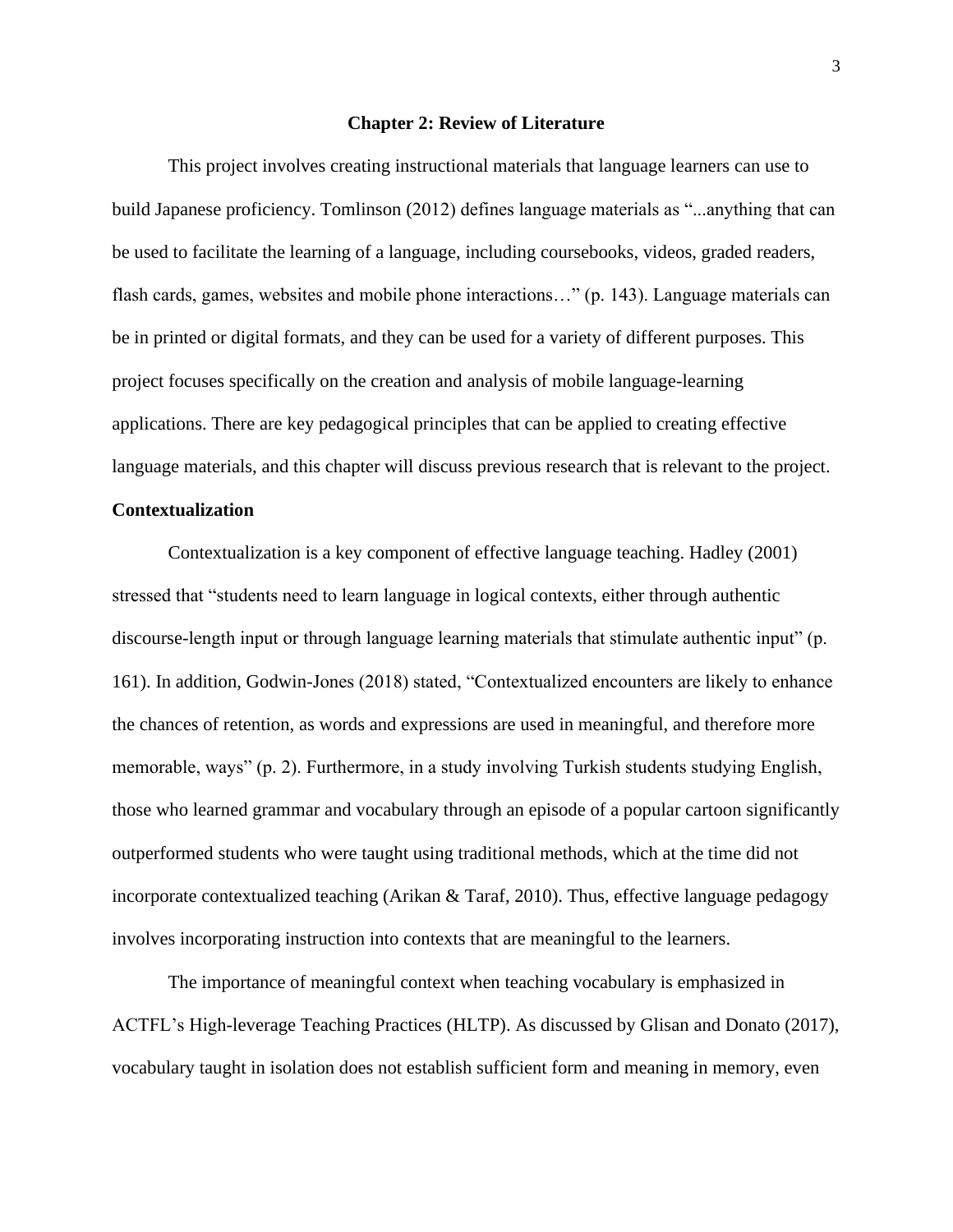when the words are accompanied by visuals. Vocabulary that is incorporated into a meaningful context, such as a story or activity, generally gives learners repetitive exposure to vocabulary words and helps learners better associate the words with their meanings (pp. 54-55). YouTube videos in particular can provide meaningful contexts for vocabulary learning, as they provide both audio and visual input for the learners (Arndt and Woore, 2018). Contextualizing language is a key component of effective language pedagogy.

### <span id="page-10-0"></span>**Authentic Texts**

Authentic texts can provide meaningful context for language learners (Shrum & Glisan, 2016). Authentic texts are defined as "written and oral communications produced *by* members of a language and culture group *for* members of the same language and culture group" (Galloway, 1998, p.133). Based on this definition, authentic texts include books, articles, radio shows, music, videos, and other forms of media created by and for members of the target culture. There are several benefits to using authentic texts in second language teaching. A study involving undergraduate EFL students showed that listening comprehension of aural materials improved significantly when the materials were authentic and communicative (Ghaderpanahi, 2012). Authentic material can also motivate students. Shirai (2013) observed that freshmen at a Japanese university responded favorably to enjoyable authentic material as opposed to artificial material that is often presented in textbooks. Authentic materials provide opportunities for students to learn culture and add variety to classroom activities (Melvin & Stout, 2010). Thus, effective language pedagogy involves incorporating authentic materials into lessons and curriculum.

Language content can vary in degree of authenticity. Helgesen and Brown (2005) categorize texts into five degrees of authenticity (p. 102):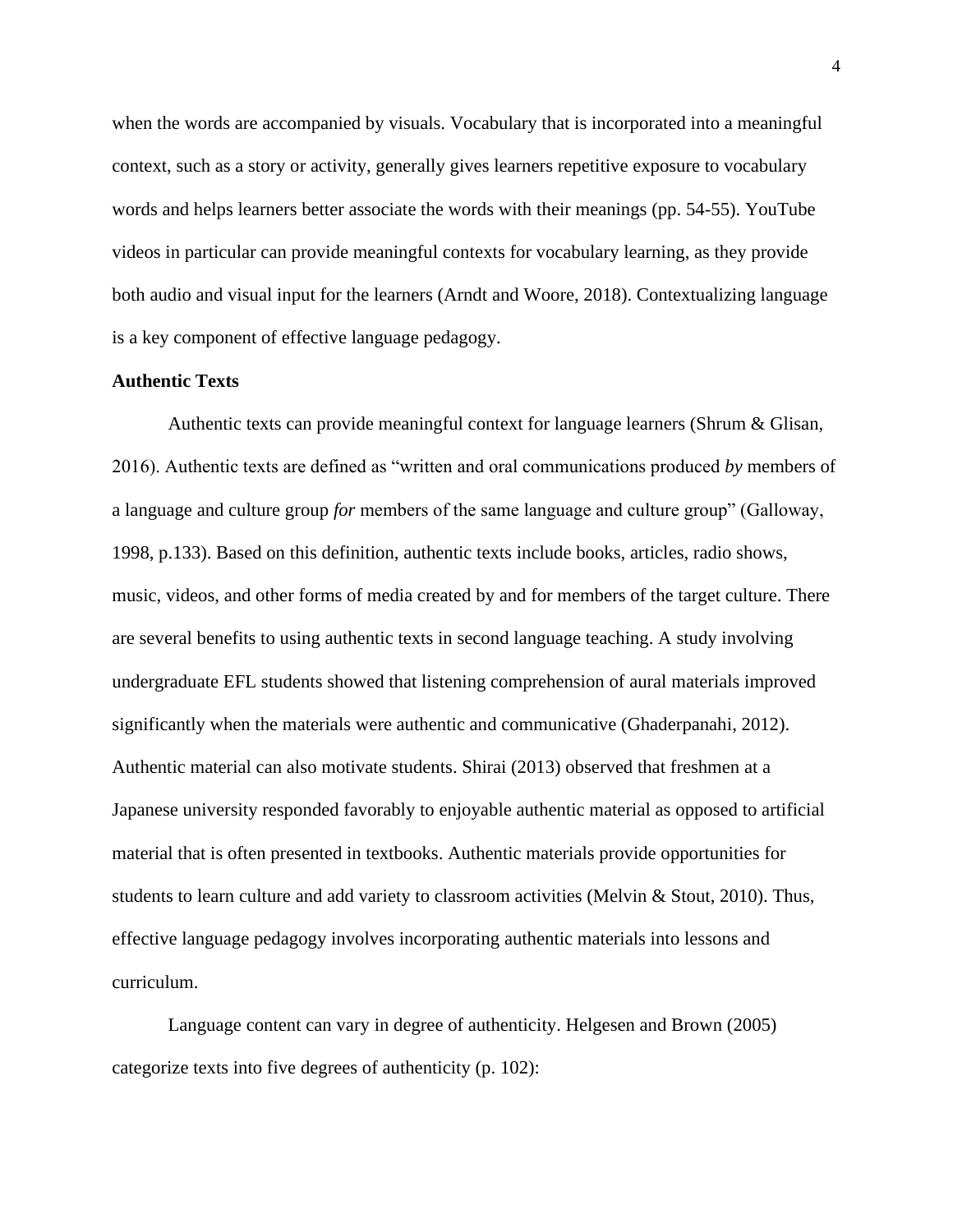- *Genuine text authenticity.* The text is created for some real-life purpose, not for the classroom….
- *Altered text authenticity.* The text has not been changed in meaning, but it is no longer exactly as it was because of changes made for the classroom….
- *Adapted text authenticity.* The text was originally created for "real life" but has been adapted by the classroom teacher. Words and grammatical structures are changed, usually to simplify the text….
- *Simulated text authenticity.* The text is created for the classroom and is written by the author or teacher *as if* the material were real and *as if* for a real audience….
- *Inauthentic texts.* The text is created for the classroom with no attempt to make the materials resemble genuine authentic materials….

Note that the above definitions are geared mostly toward classroom instruction, but the categorizations for text authenticity can be applied to content in other language materials as well.

It is important to note that not all language instructors and materials developers agree that authentic texts are effective forms of language input, especially at the beginner and intermediate levels. Many language teachers and researchers argue that exposing learners to authentic texts may overwhelm them with input that is beyond the learners' levels and negatively affect their confidence in the language (Crossley et al., 2007). It would be worth considering learners' attitudes and perspectives toward authentic content.

It is also important to mention that just because a text is not authentic, that does not necessarily make it ineffective. Helgesen and Brown (2005) mention that inauthentic texts may be effective language tools in the right circumstances. Perhaps inauthentic texts like word lists and phrasebooks can help simplify language as pre-listening or pre-reading resources.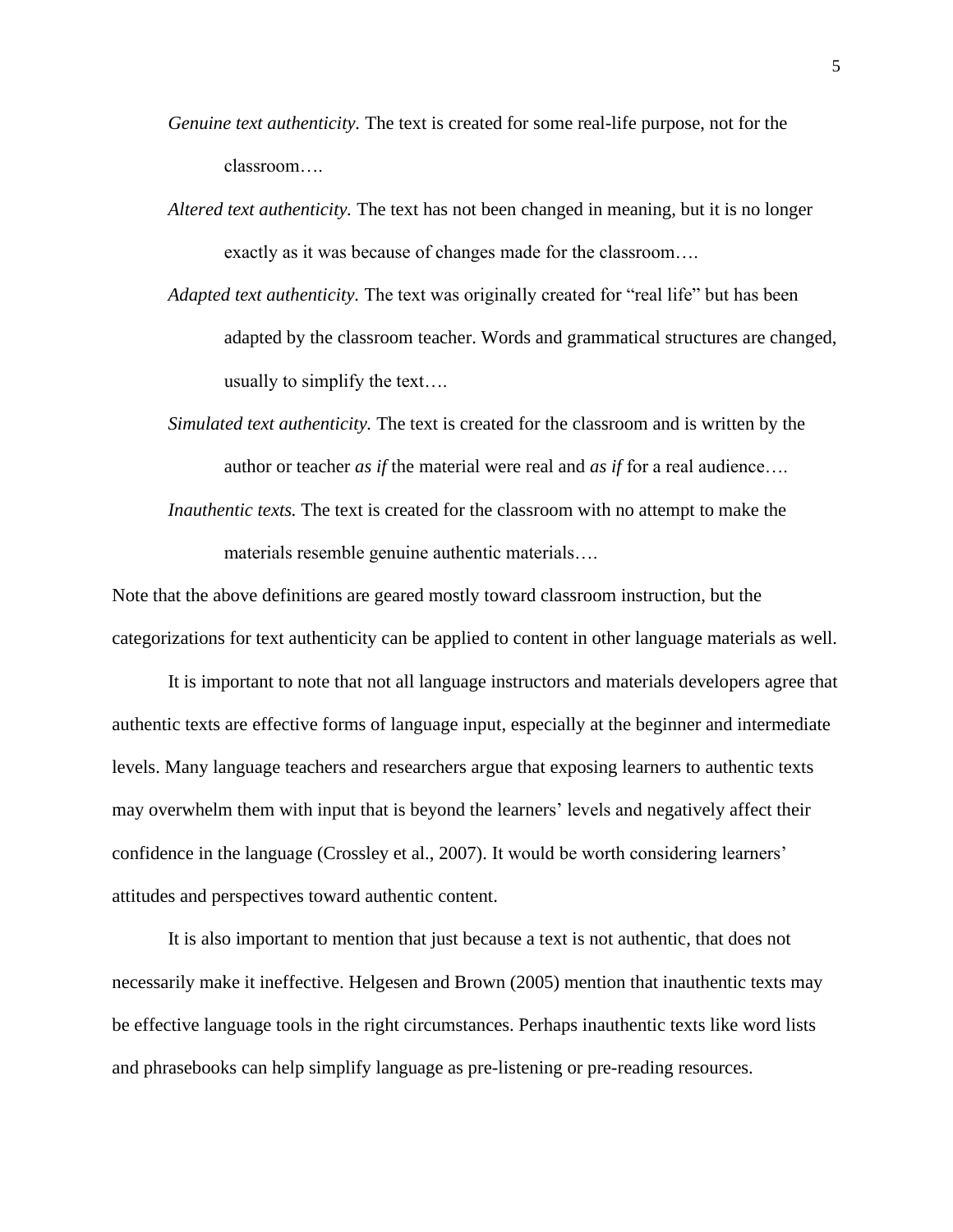Furthermore, it is important to distinguish the difference between authentic *texts* and authentic *tasks*. While authentic texts are often referred to as texts that are created *by* and *for* members of the target language (Galloway, 1998), authentic tasks are those that learners might perform in the target culture (Helgesen and Brown, 2005). For example, a Japanese learner may want to express how long he or she has been studying Japanese - a task that is both genuine and authentic but would not occur between two native Japanese speakers. Thus, there may be variation between language encountered in authentic texts and the language that learners use when interacting with members of the target culture engaged in authentic tasks.

#### <span id="page-12-0"></span>**Scaffolding Authentic Texts**

The term *scaffolding* is strongly associated with the Sociocultural Theory or Vygotsky's Zone of Proximal Development (Shrum and Glisan, 2016). The theory is derived from the idea that learners require some form of mediation to complete tasks that they would not be able to accomplish on their own (p. 25). The mediation can take on a variety of forms. Language partners, teachers, and digital tools can act as mediation for learners to attain higher levels of language proficiency (Elola and Oskoz, 2019). As discussed by Shrum and Glisan (2016, p. 26), the term 'scaffolding' refers to the "interaction between the expert and novice in a specific problem-solving task". The expert provides support and resources for learners to accomplish tasks that they otherwise would not be able to do on their own.

Scaffolding is especially important when incorporating authentic content into language instruction. The use of authentic listening materials can cause a degree of anxiety for learners. Students taking a university-level Spanish course have reported frustration when listening to material that is too fast, difficult, and unfamiliar (Vogely, 1998). Therefore, the use of authentic texts in language instruction often requires a great deal of scaffolding to lower student anxiety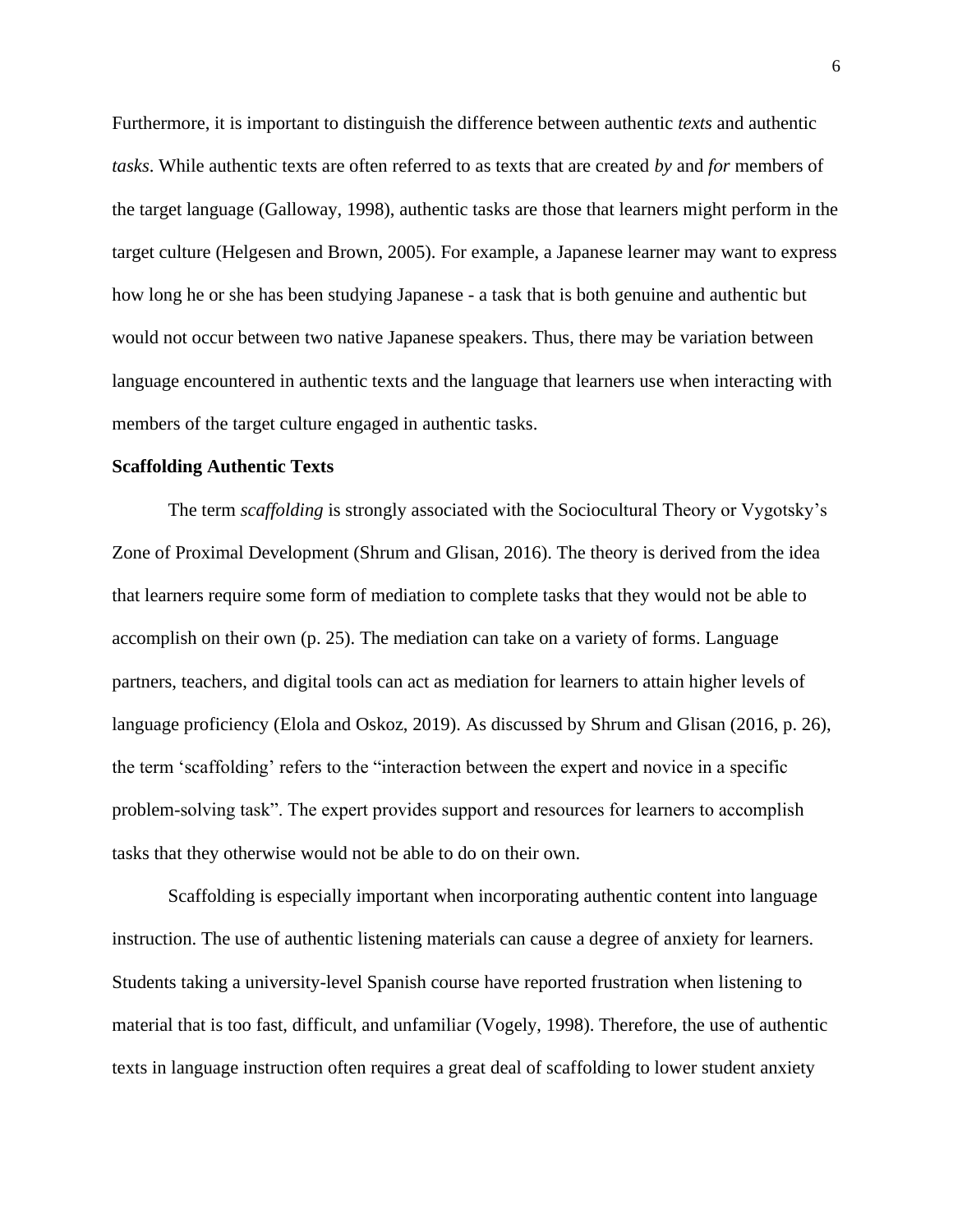and to make input comprehensible. Shrum and Glisan (2016) offer best practices for scaffolding language content, such as incorporating vocabulary building activities, using a combination of bottom-up and top-down processes, and selecting topics that are familiar to the learner. Selecting appropriate content is also important because authentic texts are not tailored to fit a specific language curriculum (Hadley, 2001). Instructors should select texts that are interesting to the learners, appropriate to their age and linguistic level, and provide visual support and clues for comprehension (Glisan and Donato, 2017). Applying scaffolding techniques can help give language learners the confidence to engage with authentic content.

Technology can play a key role in scaffolding language content. Technology itself can act as mediation to support language-learning. Computer-assisted language learning (CALL) can be used to provide multiple modes of input, display captions for listening content, and create interactive activities (Perez, 2019). Technology can also make social interactions in the target language more accessible. Advancements in computer-mediated communication (CMC) allow learners to connect with language partners and teachers regardless of where they live (Abrams, 2019). Through utilizing technological tools, instructors and materials developers can scaffold language content for their learners.

### <span id="page-13-0"></span>**Mobile Apps for Language Learning**

Mobile-assisted language learning (MALL) is a subset of CALL that focuses primarily on mobile technology for language learning. While much of the research surrounding secondlanguage pedagogy is focused on classroom instruction, pedagogical principles such as contextualization and text authenticity also apply to MALL. However, there is concern that several of the language-learning mobile apps currently out in the market are lacking in terms of effective language pedagogy. For example, in a content analysis of existing mobile apps, Heil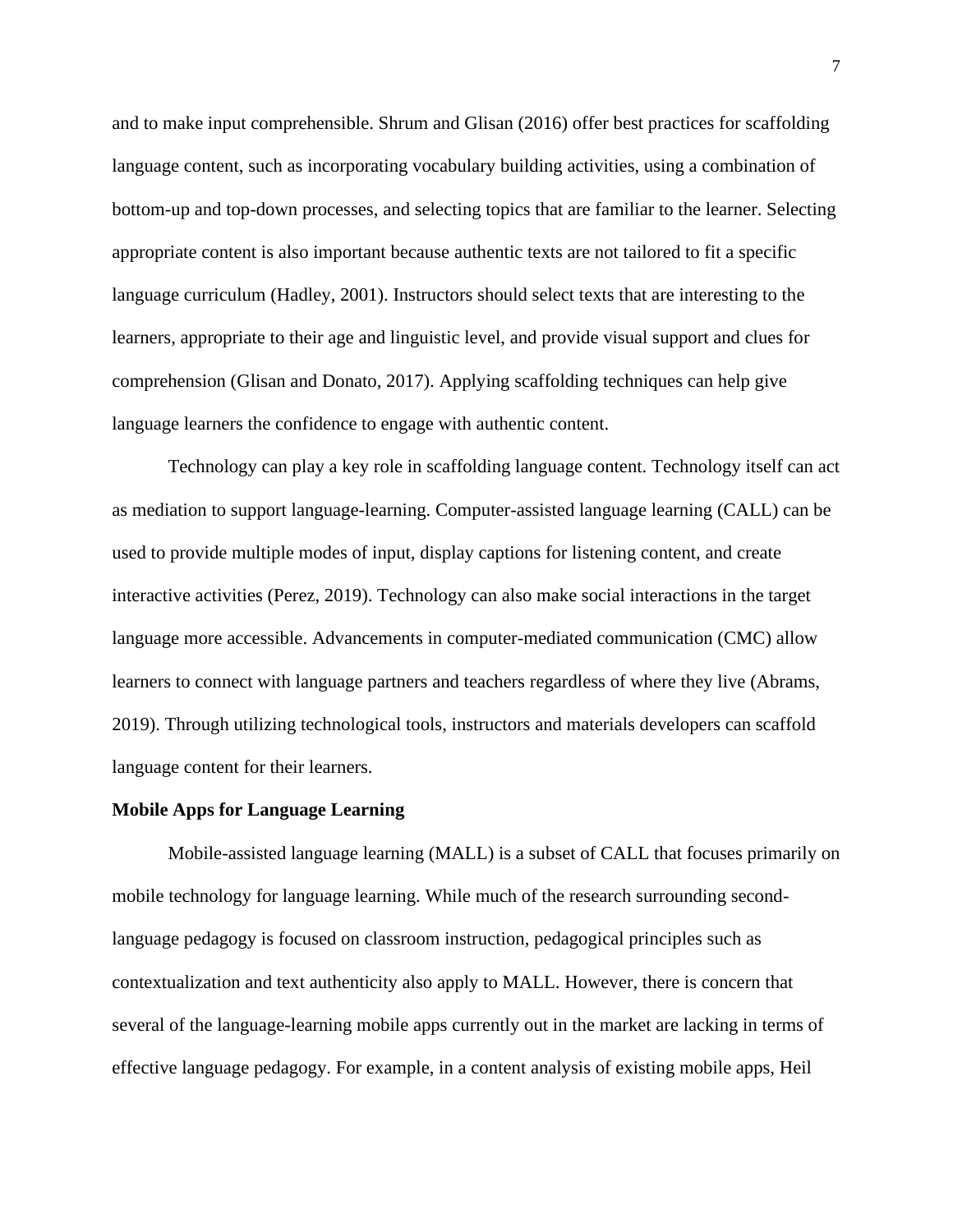(2016) found that the majority of language-learning apps taught language out of context and did not go beyond the word or sentence level. These findings suggest that despite advancements in mobile technology, the pedagogy in current language-learning applications may be lacking in some way or another.

It is important to note that not all language-learning applications are designed to provide a full language curriculum. Rosell-Aguilar (2017) provided a taxonomy of the different kinds of language learning mobile applications.

- *Apps Designed for Language Learning.* These are mobile applications that are specifically designed to provide full language instruction for the users such as vocabulary drills, grammar exercises, and communicative activities (e.g., Duolingo, Rosetta Stone).
- *Apps Not Designed for Language Learning but Useful to Language Learners.* These are mobile apps or tools that were not specifically designed for language learning but can be used to practice speaking, pronunciation, or communication (e.g., speechto-text, video call).
- *Dictionaries and Translation Apps.* These are dictionary apps or machine translations that are often integrated into other apps (e.g., Google Translate, iTranslate).

<span id="page-14-0"></span>There is much room for research regarding the pedagogy for "Apps Designed for Language Language Learning" as defined by Rosell-Aguilar. To date, several researchers have analyzed the grammar and vocabulary instruction of existing language learning mobile apps (Gangaiamaran & Pasupathi, 2017; Heil, et al., 2016; Kim & Kwon 2012); however, the authenticity of text in language learning applications has gone largely unexplored.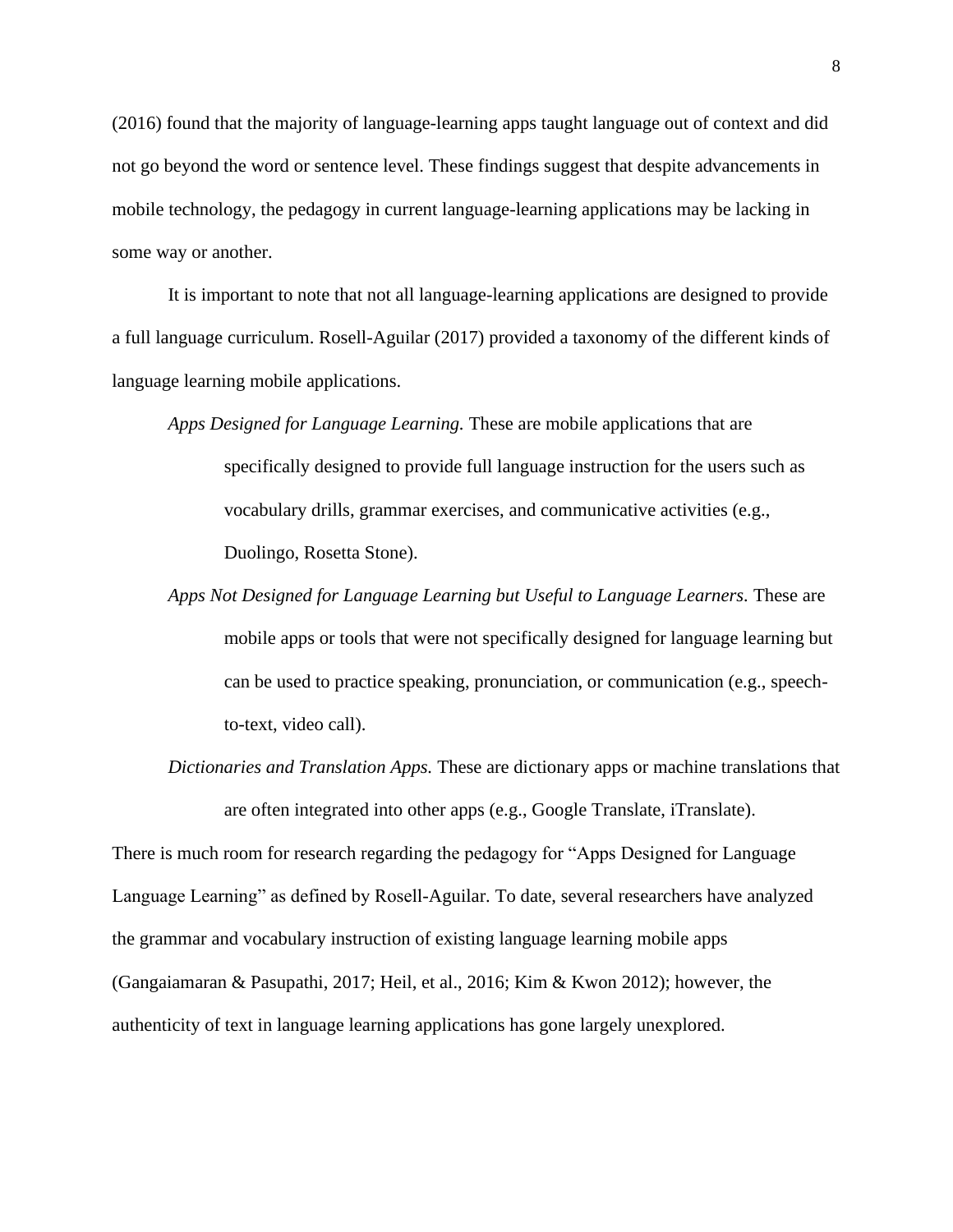### **Summary**

Incorporating language into meaningful contexts is important in both classroom instruction and materials development. Authentic texts can be a source of meaningful context for learners, provided that the text is scaffolded according to the learners' language proficiency (Shrum and Glisan, 2016). Technology can be used to mediate and scaffold language learning; however, there is concern that mobile applications may be falling behind in terms of effective language pedagogy (Heil 2016). Furthermore, the authenticity of content in mobile apps for the most part has yet to be evaluated by researchers.

In this project, we will evaluate the extent to which Japanese apps contextualize language learning using authentic content. However, using authentic content without any form of scaffolding can be intimidating to learners (Vogely, 1998), so we will also evaluate scaffolding techniques in apps that do incorporate authentic texts. The main objective of this project is to develop a new mobile app that effectively utilizes and scaffolds authentic video for language learning. The pedagogical framework for the app will be based on best practices mentioned by Shrum and Glisan (2016) and Glisan and Donato (2017), namely what kind of vocabulary building activities are provided, the use of top-down and bottom-up processes, and the relevance of the topics to the learners. The plan of action for improving the app will be based on feedback and reviews from users. The following is a list of objectives for the present project.

#### <span id="page-15-0"></span>**Project Objectives**

- 1. Categorize 25 popular Japanese-learning mobile apps based on level of authenticity as defined by Helgesen and Brown (2005).
- 2. Evaluate scaffolding techniques used in five mobile apps that contain authentic texts.
- 3. Develop an iOS mobile app, *Nihongo Desu*, with 30 video learning modules.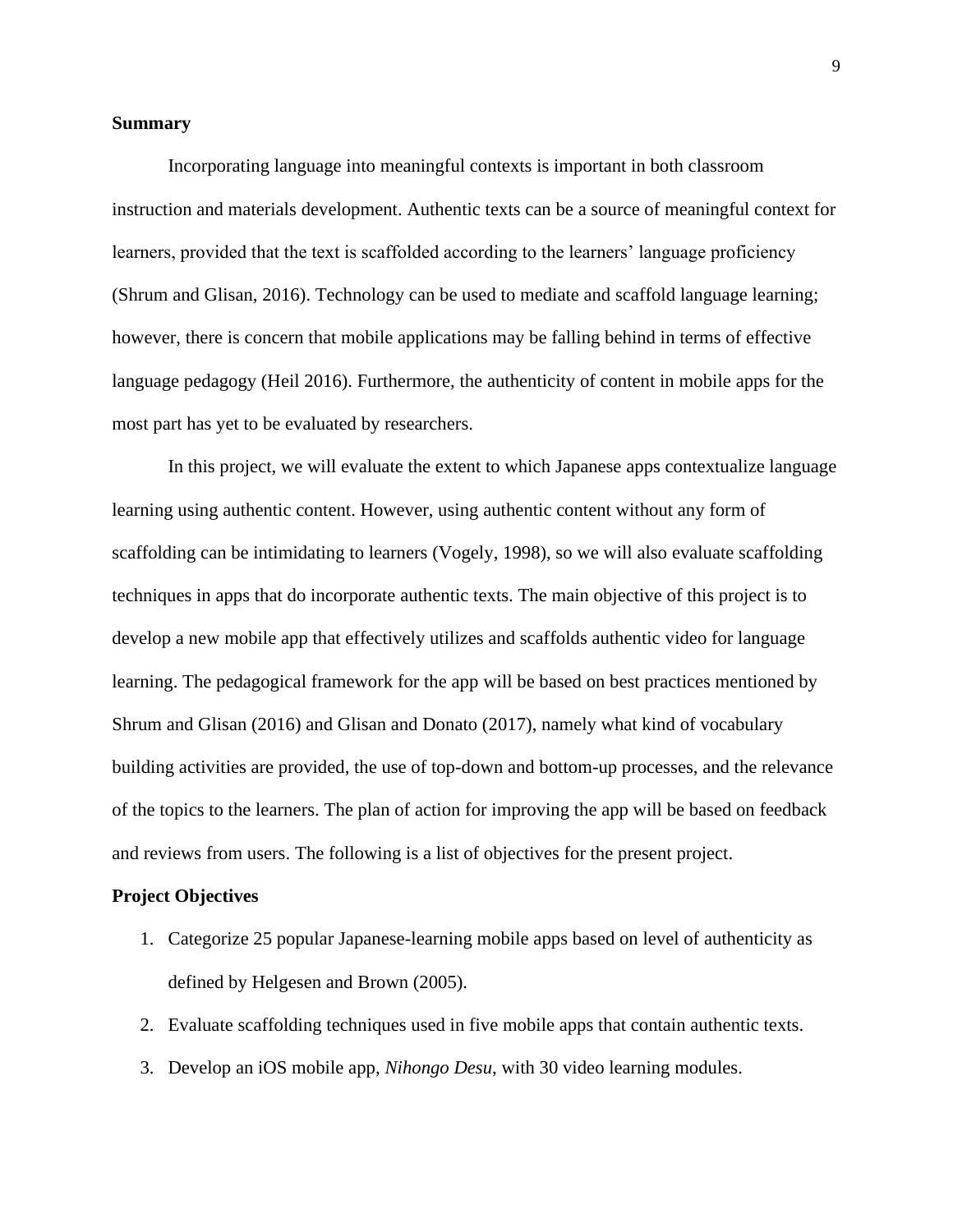4. Discuss improvements and plan of action for the app based on feedback from users.

These objectives will help give us an idea of how authentic content is used in current Japaneselearning mobile apps. By the end of the project, it is our goal to have a fully developed mobile app with a specific plan of action on how to improve the app going forward.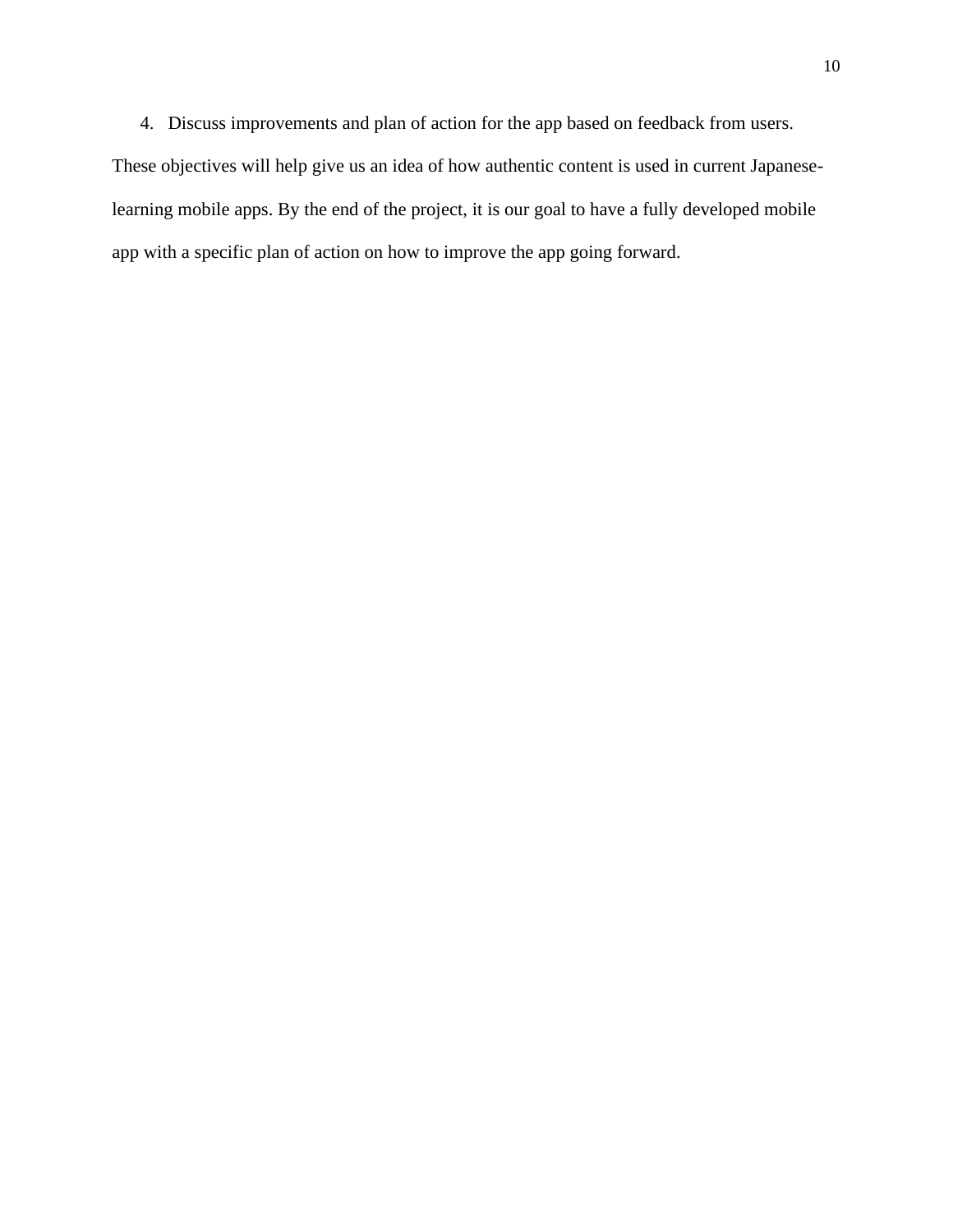#### **Chapter 3: Methodology**

### <span id="page-17-1"></span><span id="page-17-0"></span>**Justification of the Project**

The main purpose of this project was to develop a new mobile app that incorporated authentic video into its language instruction. However, before releasing a mobile app into the market, it is important to consider what makes the new app unique compared to what already exists in the market. To address the need for this app, we conducted a content analysis of apps available in the App Store provided by Apple. The content analysis consisted of categorizing several of the most popular Japanese-learning apps based on the authenticity of content. We then analyzed what scaffolding techniques were implemented in the apps that include authentic content.

<span id="page-17-2"></span>**Context.** The mobile apps for the content analysis were downloaded from the App Store, which could be accessed by most iOS devices including iPhones, iPads, and Macintosh computers. This analysis focused specifically on apps that were compatible with mobile devices (i.e., apps that can be downloaded onto an iPhone or iPad). Language-learning apps in the App Store were generally categorized as education apps, and most were considered appropriate for all users ages four years and older; however, the intended audience varied depending on the app. Most popular language-learning apps followed a freemium monetization model, where the app itself was free to download but required in-app purchases or subscriptions to access all of the available content and features.

<span id="page-17-3"></span>**Data collection.** For this content analysis, a sample of 25 Japanese-learning mobile apps were downloaded from Apple's App Store. In selecting popular apps, the top 25 languagelearning apps that appeared under the search query "learn Japanese" were downloaded for the sample. The criteria for "language-learning app" were based loosely on Rosell-Aguilar's (2017)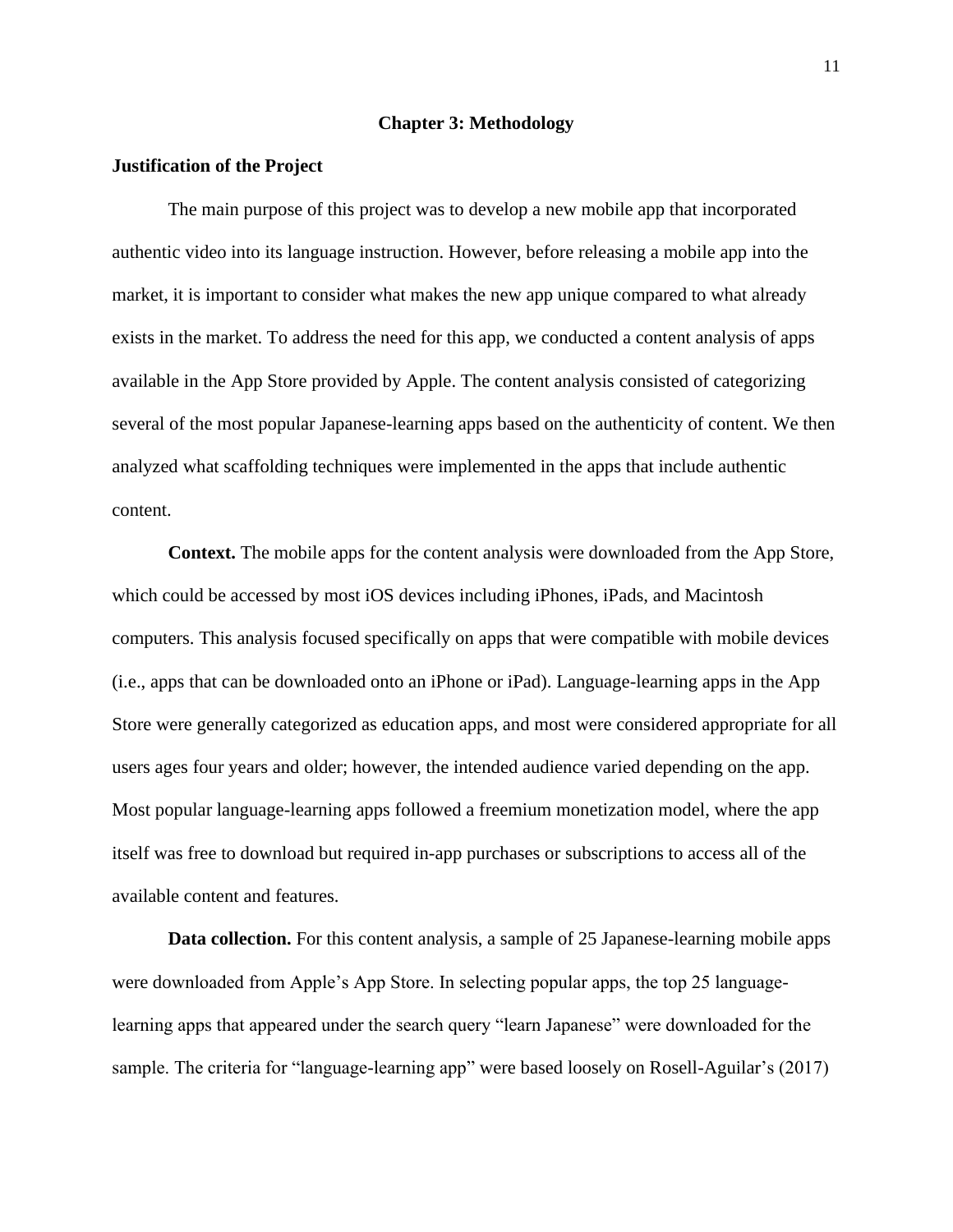definition of "Apps Designed for Language Learning", which are applications designed to provide full language instruction. Phrasebooks, dictionaries, flashcards, and other apps that were designed as "tools" for language learning were not considered in the sample. Also, apps that focused solely on the Japanese writing system (hiragana, katakana, and kanji) were not considered in the sample.

<span id="page-18-0"></span>**Data analysis.** The sample of mobile apps was categorized based on Helgesen and Brown's (2005) taxonomy of text authenticity: genuine, altered, adapted, simulated, and inauthentic. The various levels of authenticity in the sample of mobile apps are summarized in the figure below (see Appendix A for details):

Figure 1



<span id="page-18-1"></span>*Authenticity in Popular Japanese-learning Mobile Apps*

It is important to note that the assessment of the level of authenticity in the apps was determined by a single rater. While the criteria for each category as defined by Helgesen and Brown (2005) were relatively objective, having only a single rater may affect the reliability of the assessment.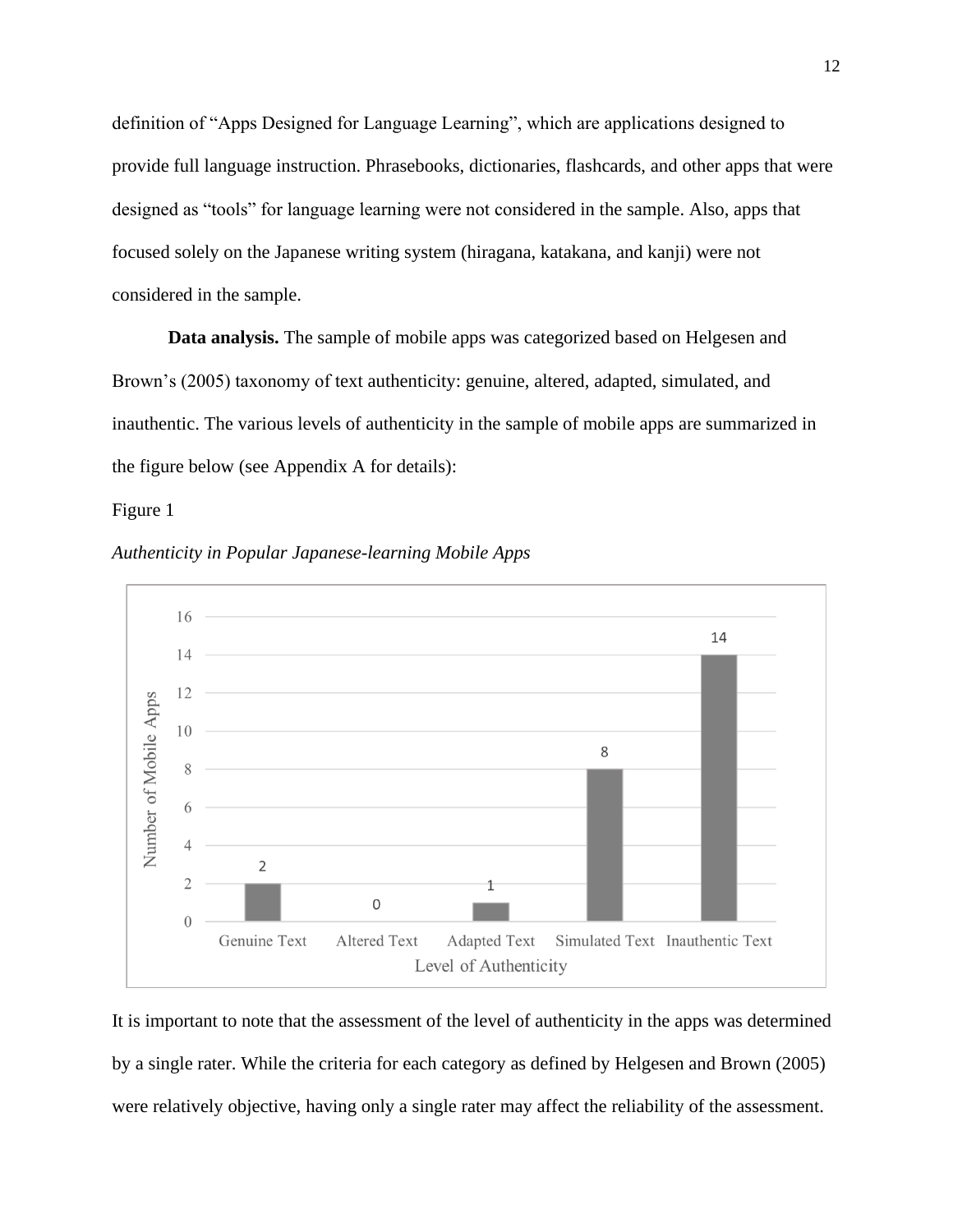As observed in this figure, most of the apps in the sample contained inauthentic or simulated content. The data suggest that most popular Japanese-learning mobile apps in the current market do not contain authentic texts.

Only two of the apps from the sample contained genuine text, and so three other apps were selected from outside the original sample. These three apps were ones that advertised authentic content in their app descriptions. This group of five apps was analyzed in terms of how the content was scaffolded to assist learner comprehension. Scaffolding techniques were analyzed based on best practices discussed by Shrum and Glisan (2016), including vocabulary building activities, bottom-up and top-down processes, and topics that are familiar to the learner. The analysis of the five apps is discussed in the table below.

### **Table 1**

<span id="page-19-0"></span>*Scaffolding in Japanese-learning Mobile Apps*

## **App Name:** HelloTalk - Language Learning

**Description:** The purpose of this app is to allow users to connect with language partners around the world. The interface is like that of a social media platform - users can post text, pictures, and audio onto their profile. Other users can then comment and provide feedback on the posts. *HelloTalk* offers chat and call features to allow users to communicate synchronously.

**Authenticity:** The primary focus of this app is authentic communication and tasks rather than content. Regardless, the text posts, videos, audio recordings, and comments by native speakers of the target language provide learners with authentic content (although one may argue that these posts may not necessarily be *for* members of the target culture).

## **Scaffolding Techniques:**

- *Vocabulary Building Activities.* In recent updates, *HelloTalk* has added games for vocabulary practice. Users can learn words in isolation through flashcard-style activities. Chats and posts also have a translation function that provides a machine translation of the posts.
- *Bottom-up and Top-down Processes.* In addition to vocabulary games, *HelloTalk* offers audio lessons that explain grammar and vocabulary from the bottom-up. Chatting with native speakers of the target language and reading their posts elicit top-down processes.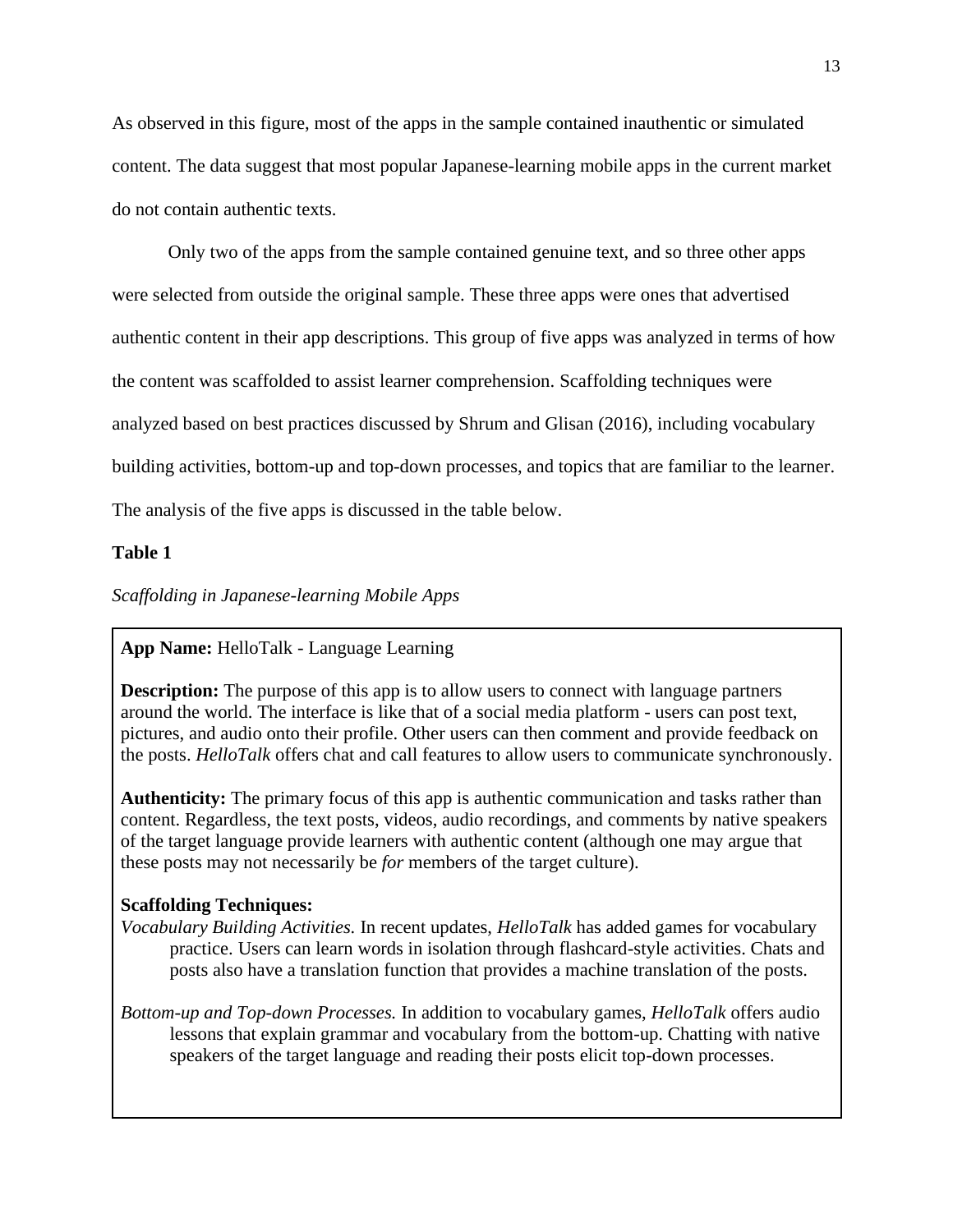*Topics familiar to the Learner.* Because most users post about their daily lives, the topics of discussion are generally familiar to the learners. Topics discussed over chat are up to the users' discretion and can vary from user to user. Audio lessons are available on common topics such as food, travel, and recent news.

# **App Name:** Innovative 101 Learn Languages

**Description:** This app provides language lessons on a variety of topics. Most lessons on the mobile app are in audio or video format. Content includes grammar instruction, culture lessons, and children's songs.

**Authenticity:** Not all content in the *Innovative 101* app would be considered authentic. The bulk of content within the app is tailored toward language learners and provide language instruction in English. The app does, however, does include authentic children's songs and stories.

# **Scaffolding Techniques:**

- *Vocabulary Building Activities.* On the app, there are several lessons that discuss common vocabulary words and phrases. The app also allows users to save words from lessons into a word bank; however, the app does not provide any interactive vocabulary activities.
- *Bottom-up and Top-down Processes.* Most of the content in the Innovative mobile app facilitates bottom-up learning. Lessons are generally taught in the L1 (English) with a focus on grammar and vocabulary. There are a few simulated conversation and communicative videos that could potentially require top-down processes. The children's songs are genuine authentic videos that facilitate top-down processing.
- *Topics familiar to the Learner.* Overall, the topics covered in lessons are topics that would be familiar and interesting to the learners. The titles of the lessons are worded to draw the users' attention, such as "Must-know Japanese Holiday Words", "Fun & Easy Japanese", and "Japanese Grammar Made Easy".

# **App Name:** EASY JAPANESE NEWS

**Description:** This app provides users with news content and videos with hyperlinked captions for vocabulary and grammar learning. The app also features music videos where users can learn vocabulary from song lyrics. Vocabulary words are sorted based on difficulty as categorized by the Japanese Language Proficiency Test (JLPT). The app also includes several practice tests for the JLPT and a dictionary for grammar and vocabulary.

**Authenticity:** The news articles and videos in this app are from the Nippon Hoso Kyokai (NHK) or Japan Broadcasting Corporation. The app also contains popular music in Japan. Such content is genuinely authentic content created by and for native Japanese speakers.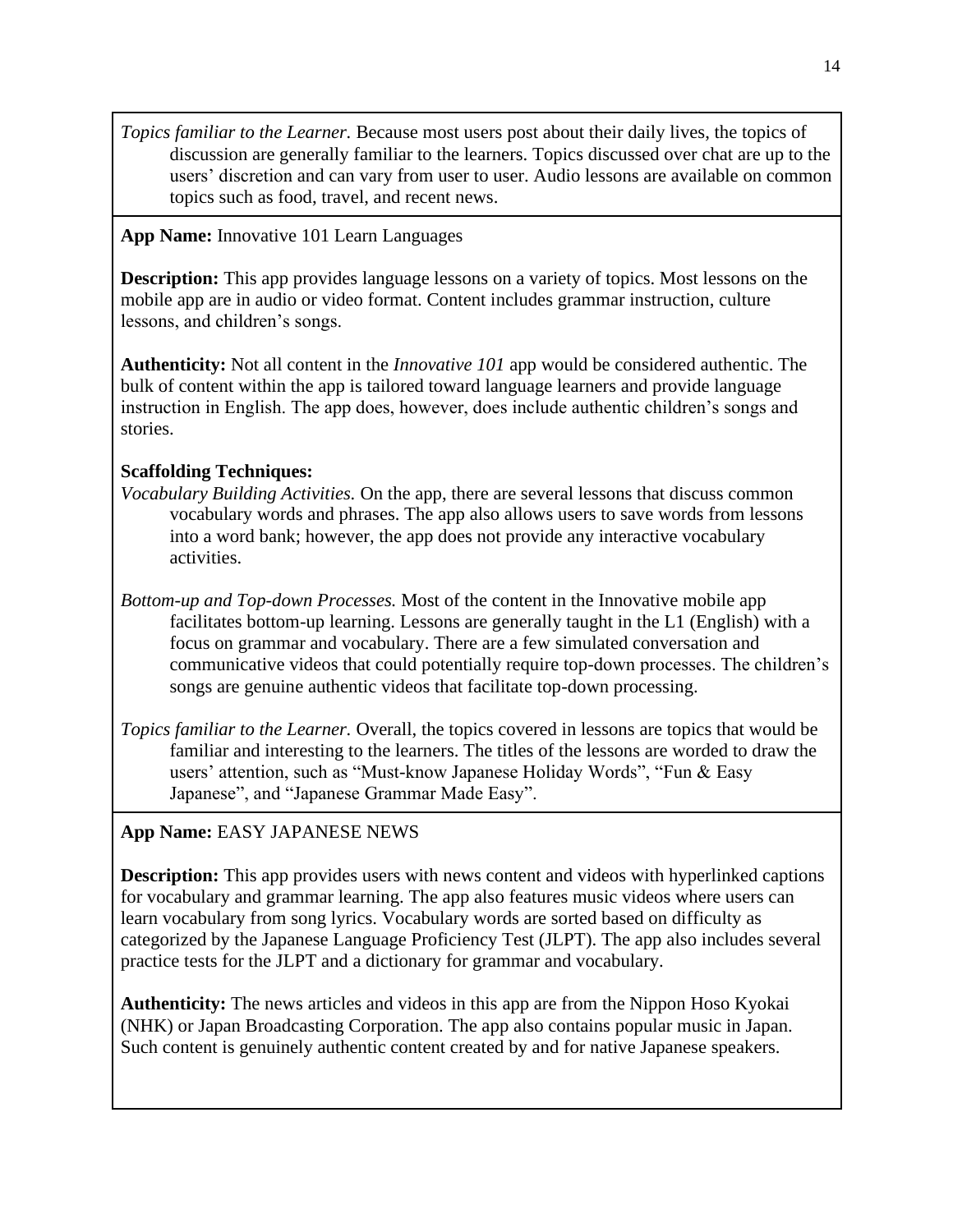# **Scaffolding Techniques:**

- *Vocabulary Building Activities.* Vocabulary learning in the app is purely contextual users learn vocabulary directly from context (news articles, videos, lyrics). Users can save words into lists for review.
- *Bottom-up and Top-down Processes.* Most of the content in the *EASY JAPANESE NEWS* app would involve top-down processes. There are no lessons that cover grammar or vocabulary from the bottom-up. Rather, all vocabulary and grammar learning is integrated into authentic content.
- *Topics familiar to the Learner.* The content in the app consists mostly of news articles and song lyrics. While global news may be familiar to the learners, some of the national news specific to Japan may not be familiar topics for the learners. Similarly, learners may not be familiar with popular music in Japan, although some lyrics may be centered around familiar topics.

**App Name:** FluentU: Language Learning App

**Description:** This app focuses on learning language through Japanese YouTube videos. Each video contains a list of target vocabulary words and short dialogues. Captions are displayed under the video so that users can follow along as they watch.

**Authenticity:** Most of the content in the *FluentU* app consists of Japanese YouTube videos. These videos are created by native speakers with a Japanese-speaking audience in mind.

# **Scaffolding Techniques:**

- *Vocabulary Building Activities. FluentU* offers both contextualized and isolated vocabulary practice. Users can study vocabulary words directly from videos or from flashcard decks that align with the JLPT syllabus.
- *Bottom-up and Top-down Processes.* After watching full Japanese videos, users can practice selected dialogue from the videos for isolated practice. Users can also take quizzes to test their comprehension on the videos. *FluentU* also offers audio lessons that go over key grammar points in Japanese. Overall, both bottom-up and top-down techniques are implemented into the app.
- *Topics familiar to the Learner. FluentU* offers a variety of videos in its library, so users can choose videos that are interesting to them. However, most beginner videos are either inauthentic or simulated. Most of the genuine authentic videos are tailored toward advanced learners.

# **App Name:** LyricsTraining

**Description:** The purpose of this app is to help learners learn language through music. The videos in the app are music videos or covers of popular songs. Learners can practice the songs through a dictation-type multiple choice activity or through karaoke.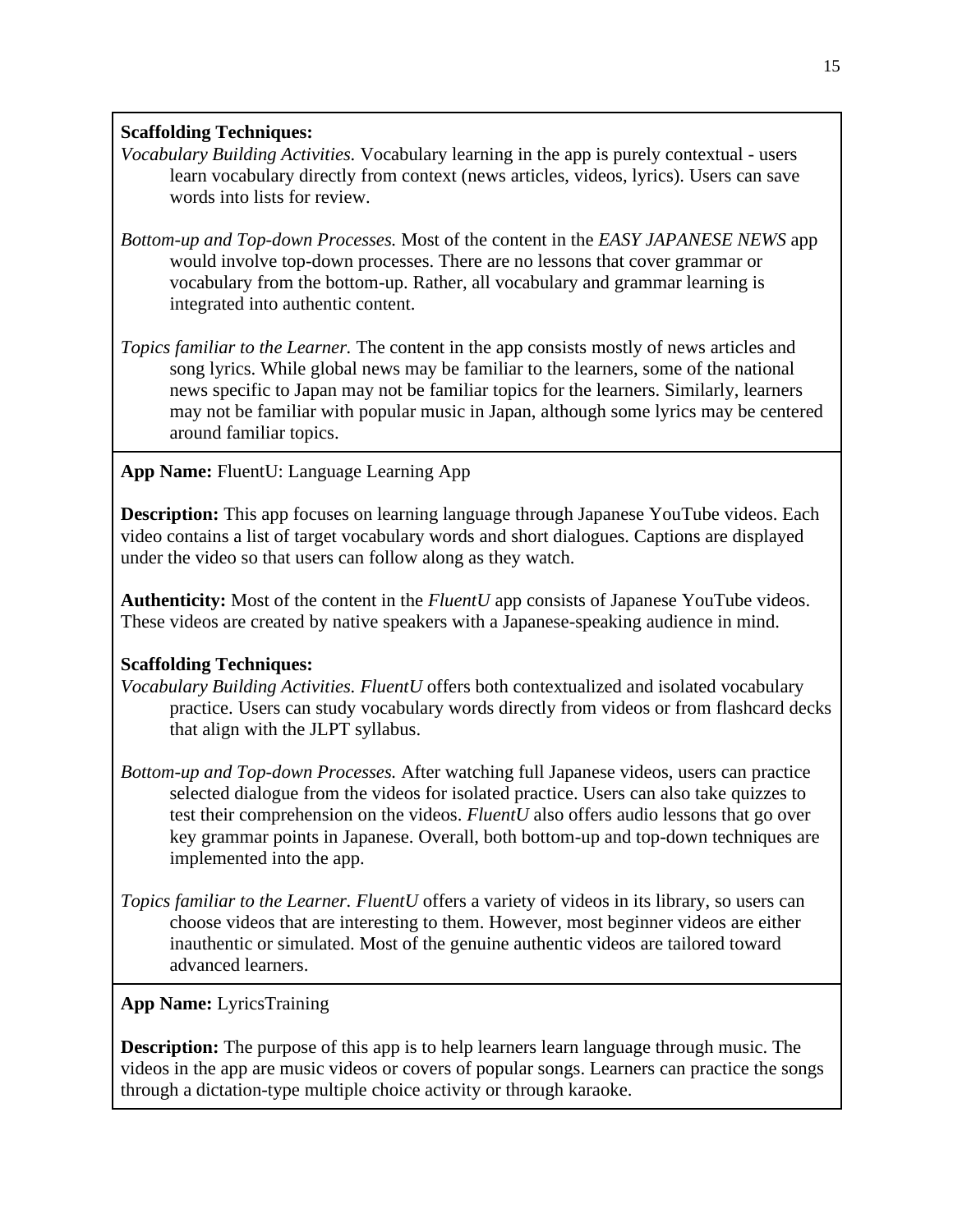**Authenticity:** The music videos and covers in the *LyricsTraining* app are authentic language content created by and for native Japanese speakers.

## **Scaffolding Techniques:**

- *Vocabulary Building Activities.* Learners are exposed to vocabulary through the lyrics; however, there is no way to look up translations or meanings of vocabulary words from within the app. Users would have to use a separate dictionary to look up the meaning for the words in the lyrics. *LyricsTraining* does not offer any other vocabulary activities other than the dictation activity.
- *Bottom-up and Top-down Processes. LyricsTraining* does not offer any language lessons for bottom-up processing. All activities are tailored toward learning primarily through topdown processes from authentic music videos.
- *Topics familiar to the Learner.* Users may not be familiar with the music in the app, but they may be able to find songs that fit their taste in the L1. The topics from the songs may be familiar to the learner, even if they are not familiar with the songs themselves.

The results of the above analysis suggest that apps that incorporate authentic content into their curriculum utilize scaffolding techniques to make the content more accessible to their learners. Apps like *HelloTalk* and *EASY JAPANESE NEWS* utilized translation and dictionary features to scaffold language content. *Innovative Languages* and *HelloTalk* included grammar lessons, although the lessons were separate from the authentic texts using a more bottom-up approach. Overall, the examined apps all contain topics that were either familiar or interesting to the learners. Perhaps the biggest weakness of these five apps was the lack of variety in vocabulary activities. Most of the apps contained some form of vocabulary learning, whether isolated or contextual, but the exercises were limited to word lists and flashcards. The apps in the sample could have potentially utilized activities like matching, quizzes, and speech recognition to make vocabulary learning more interactive.

The overall results of the content analysis suggest that (1) most popular Japanese-learning mobile apps lack authentic content, and (2) apps that do have authentic content lack variety in vocabulary building activities. The analysis suggests that there is a need for apps that not only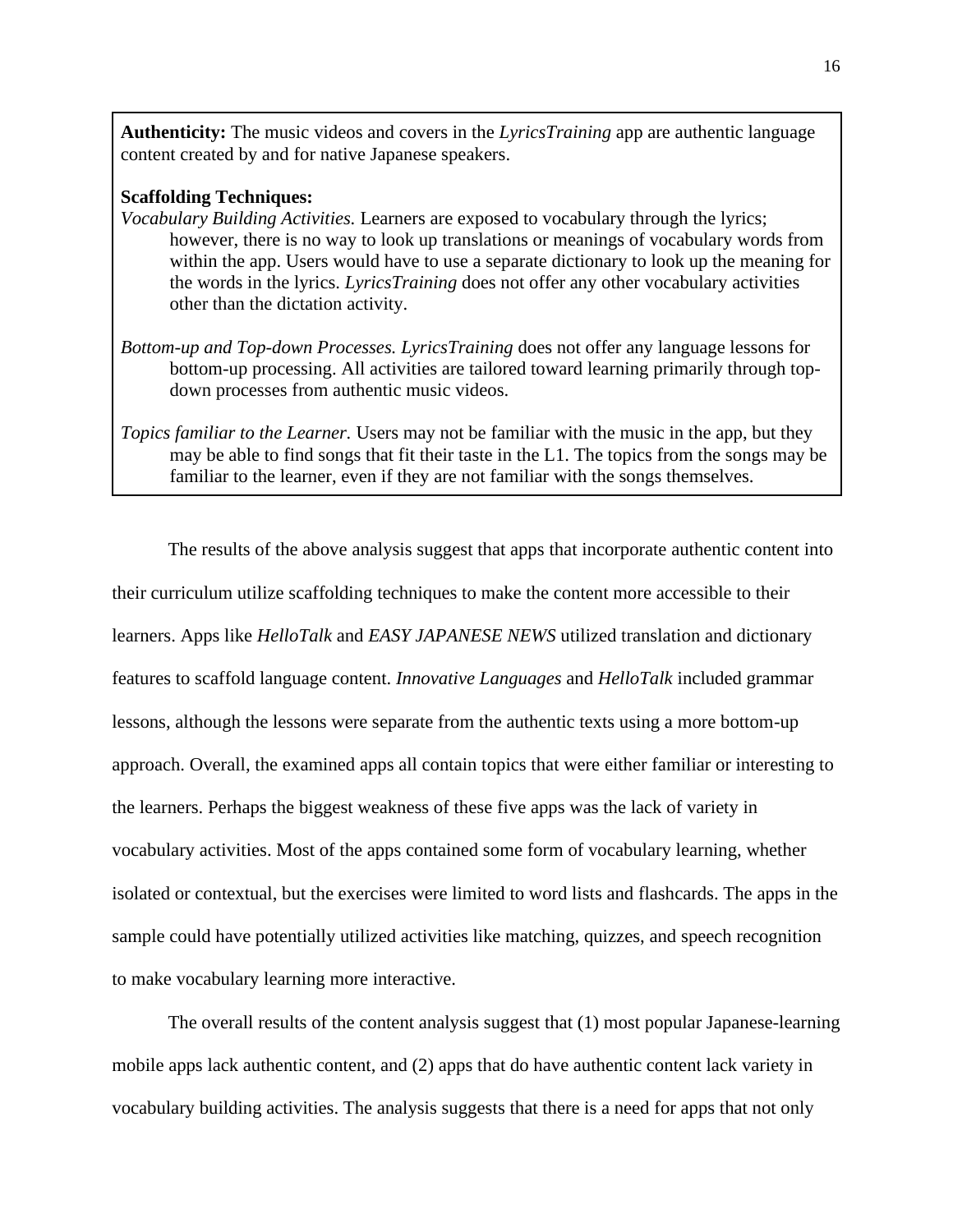contain authentic content, but also provide for engaging ways to learn vocabulary. The app developed in this project addresses these needs by incorporating authentic Japanese videos into learning modules and featuring several vocabulary and grammar activities to scaffold authentic content.

### <span id="page-23-0"></span>**App Layout and Features**

The *Nihongo Desu* app is an iOS app that helps users learn Japanese through authentic YouTube videos. The app includes videos on a variety of topics such as food, games, and music. The purpose of the app is to help learners understand authentic Japanese videos by providing them with captions, vocabulary building activities, and grammar lessons. The structure and features of the app will be introduced in the following sections.

<span id="page-23-1"></span>**Video Library.** The app is structured like a video library like YouTube or Vimeo. The default screen that users see when first opening the app is a home screen that displays a list of Japanese videos (see Figure 2). Each video displays the title, channel, and difficulty of the video along with a thumbnail preview. The difficulty of the videos is roughly based on how fast the language was spoken and the level of vocabulary and grammar used based on the levels of the Japanese Language Proficiency Test (JLPT). Users can scroll and browse through the videos and tap on a video that they are interested in. The top of the screen displays various categories such as beauty, gaming, food, and music that users can tap to sort the videos. At the bottom of the screen, there are tabs where users can view their favorite videos, history, and settings.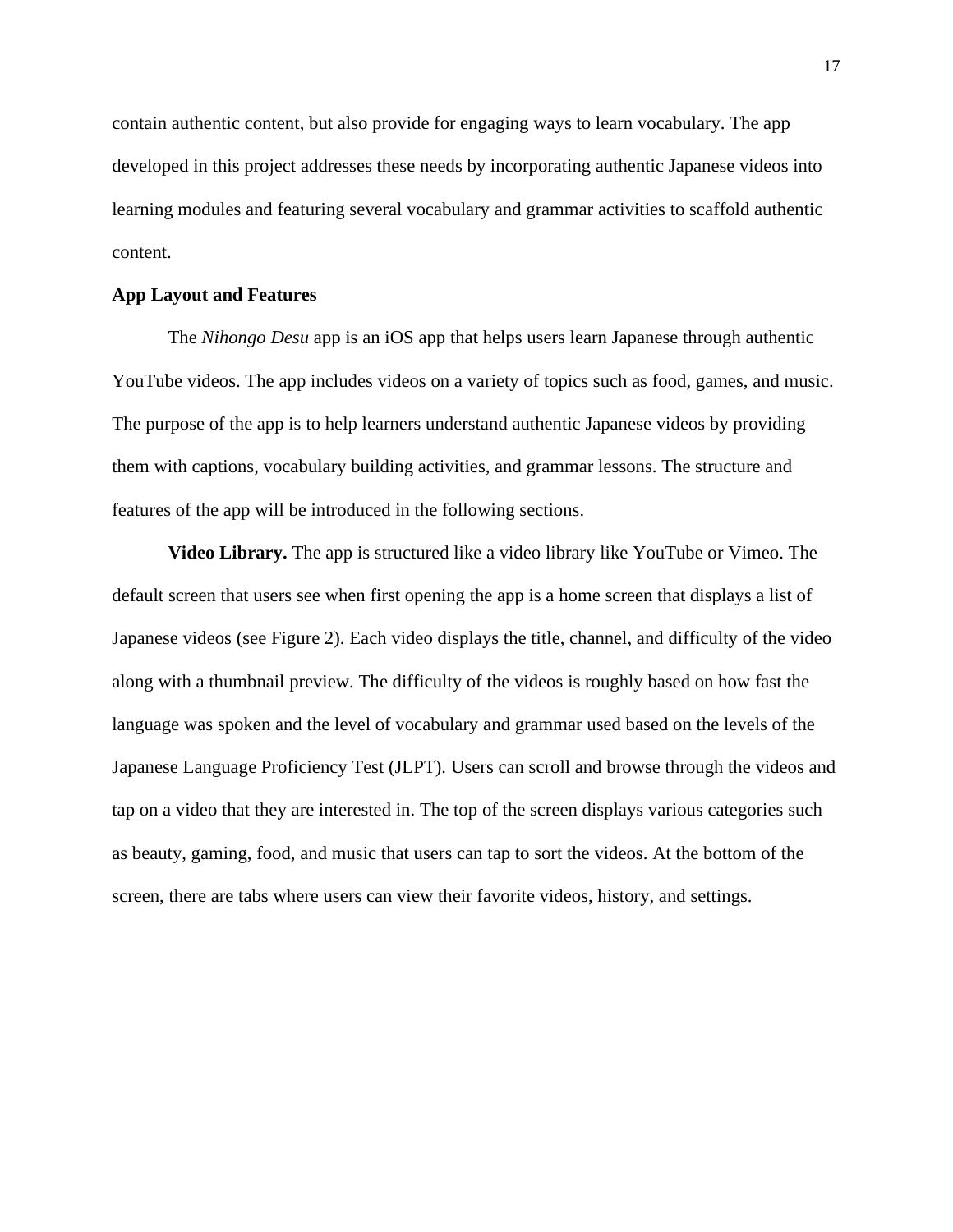# **Figure 2**

<span id="page-24-1"></span>*Video Library Screenshot*



<span id="page-24-0"></span>**Videos and Captions.** When a user taps a video, an embedded YouTube video is displayed with Japanese captions underneath (see Figure 3). Under the video, three tabs are displayed: "Captions", "Vocabulary", and "Drills". The "Captions" tab displays a transcript of the video that highlights portions of the transcript as the video plays. By tapping the play button on the left-hand side of the screen, users can jump to various timestamps throughout the video to rewatch a clip or to listen for a specific vocabulary word or phrase. Users can also tap on underlined vocabulary words in the captions to view translations, kana readings, and audio.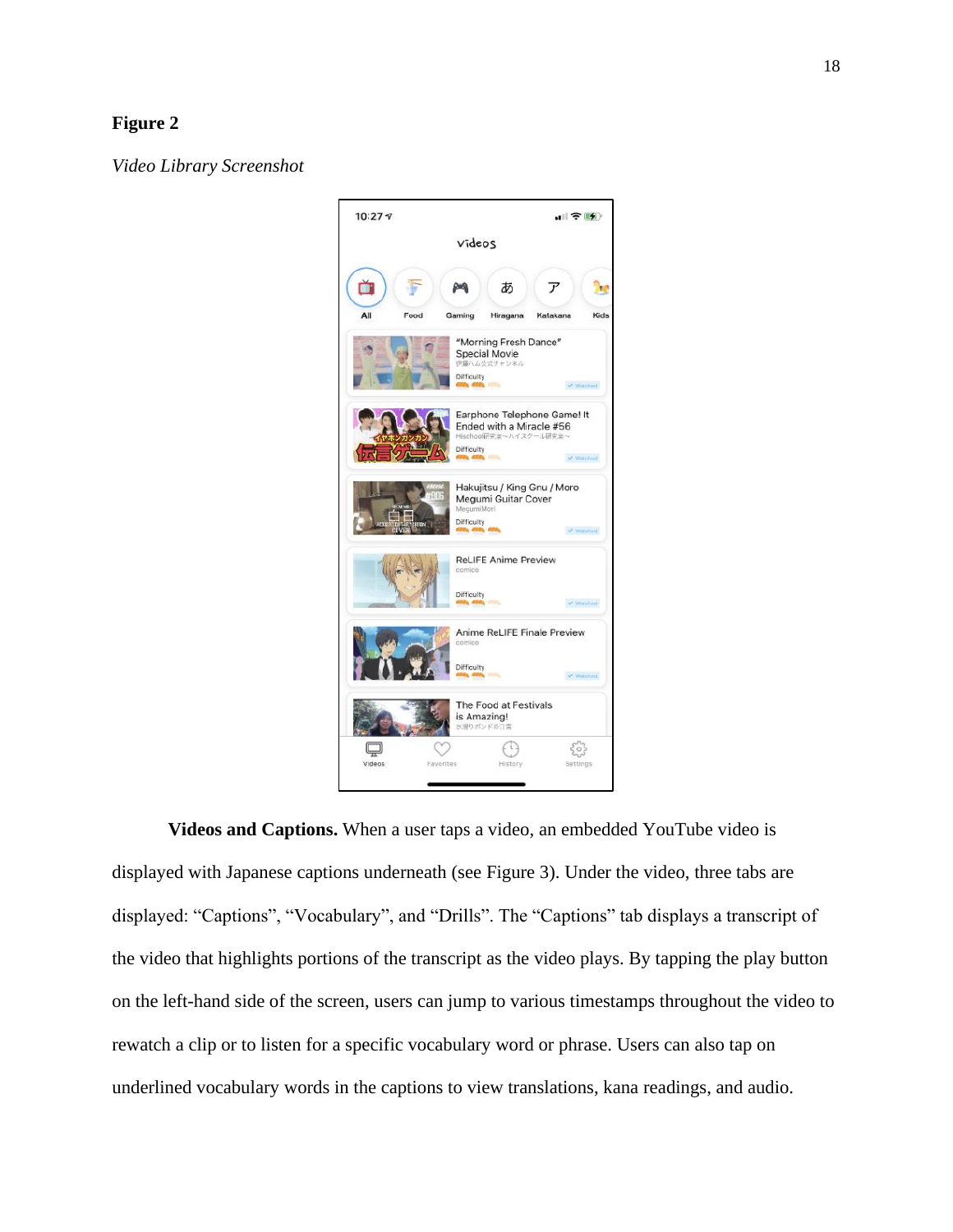Users can tap the speaker icon to listen to a text-to-speech audio recording of the word in Japanese. The "Add to List" button allows users to add the vocabulary word to a list to review later in the "Vocabulary" tab.

## **Figure 3**

<span id="page-25-1"></span>*Video Captions Screenshots*



<span id="page-25-0"></span>**Vocabulary Games.** Under the "Vocabulary" tab, users can access the list of vocabulary words that they saved from the captions. The tab also displays various vocabulary games that the user can play to review their saved vocabulary words. The app features six different vocabulary activities: flashcard, spelling, quiz, memory, matching, and karuta (based on the Japanese card game). A description of each game is given below (see Figure 4 for screenshots).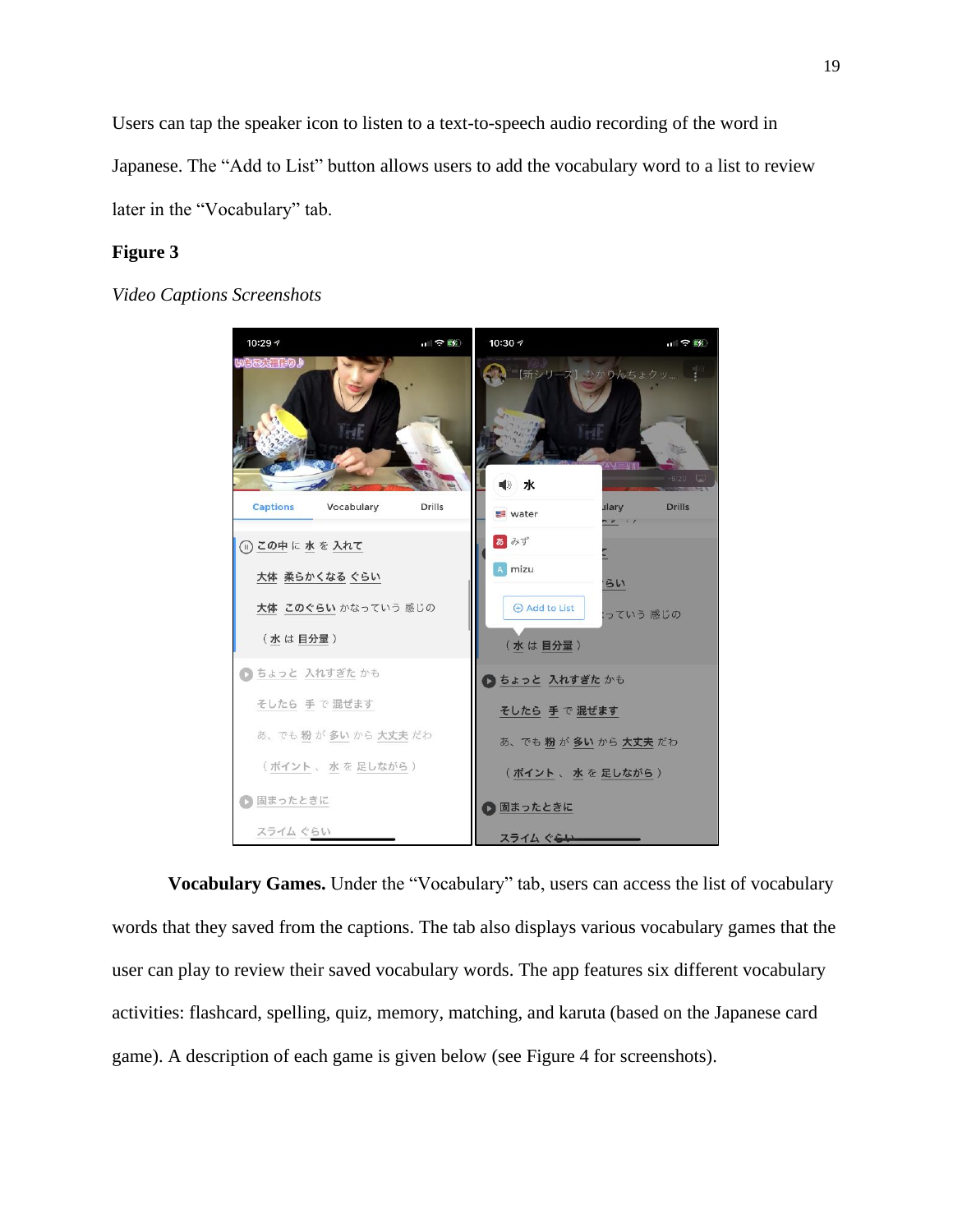*Flashcards*. Users can study the words in their vocabulary list in a deck of flashcards.

The Japanese word is displayed with the audio. Users can tap on the card to view the translation and kana representation. Users can then choose to swipe the card to the right or left depending on if they knew the word. Words that the users "don't know" will reappear in the deck until the user learns all the words.

*Spelling*. This game requires users to spell Japanese words using kana. Users listen to the audio and choose from a list of kana characters to spell the word. The English translation of the word is also provided in the question.

*Quiz*. The quiz activity features seven multiple choice questions. Users are provided the English translation of a word and must select the appropriate Japanese translation from a list of three options. The Japanese audio of the word is automatically played when the user taps on the option.

*Memory*. This game is a memory game where users listen to a sequence of words, and the users must repeat the sequence in the exact order. The user begins by choosing four words to play with, which are then displayed on the screen in Japanese. One of the words lights up and plays the audio. The user must then tap on the word that was played. Each round, a new word is added to the sequence, and the user must tap on the words in the same order. The game ends when the user taps on a word out of order.

*Matching*. The matching activity requires users to match Japanese words to their English translations. Seven vocabulary words with their corresponding translations are displayed, and users must match the translations together as fast as they can. The audio for the word plays whenever the user taps on a Japanese word. The activity is timed, and the score is based on how fast the user completes the activity. Matching a word to an incorrect translation results in an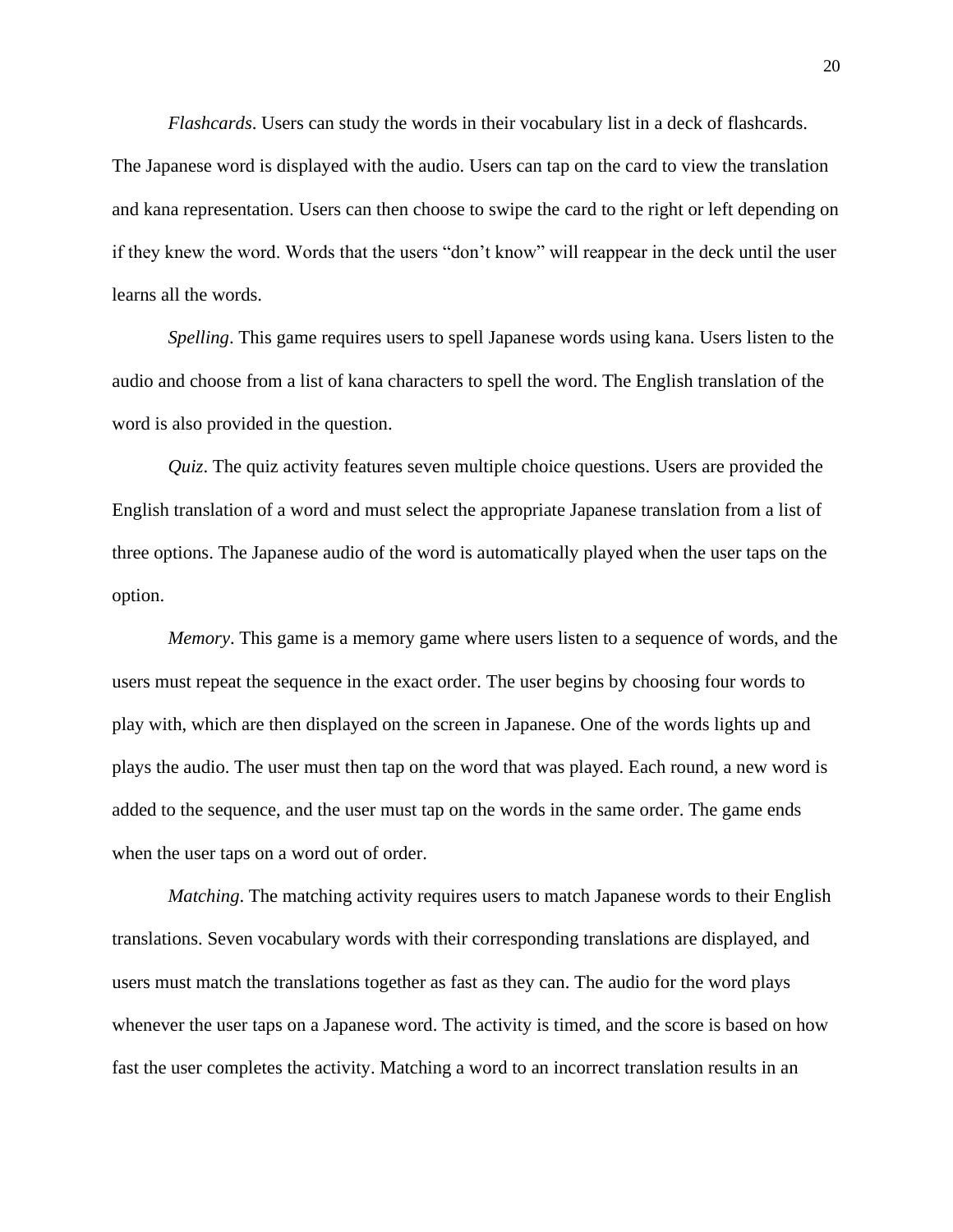additional second being added to the countdown.

*Karuta*. In this game, several Japanese words are displayed randomly throughout the screen. the audio for one of the words plays, and the user must tap on the word as quickly as possible. The goal of the game is to tap on as many of the words as possible within a 30-second time limit. Choosing an incorrect word subtracts one second from the timer.

# **Figure 4**

# <span id="page-27-0"></span>*Vocabulary Games Screenshots*



Flashcards Spelling

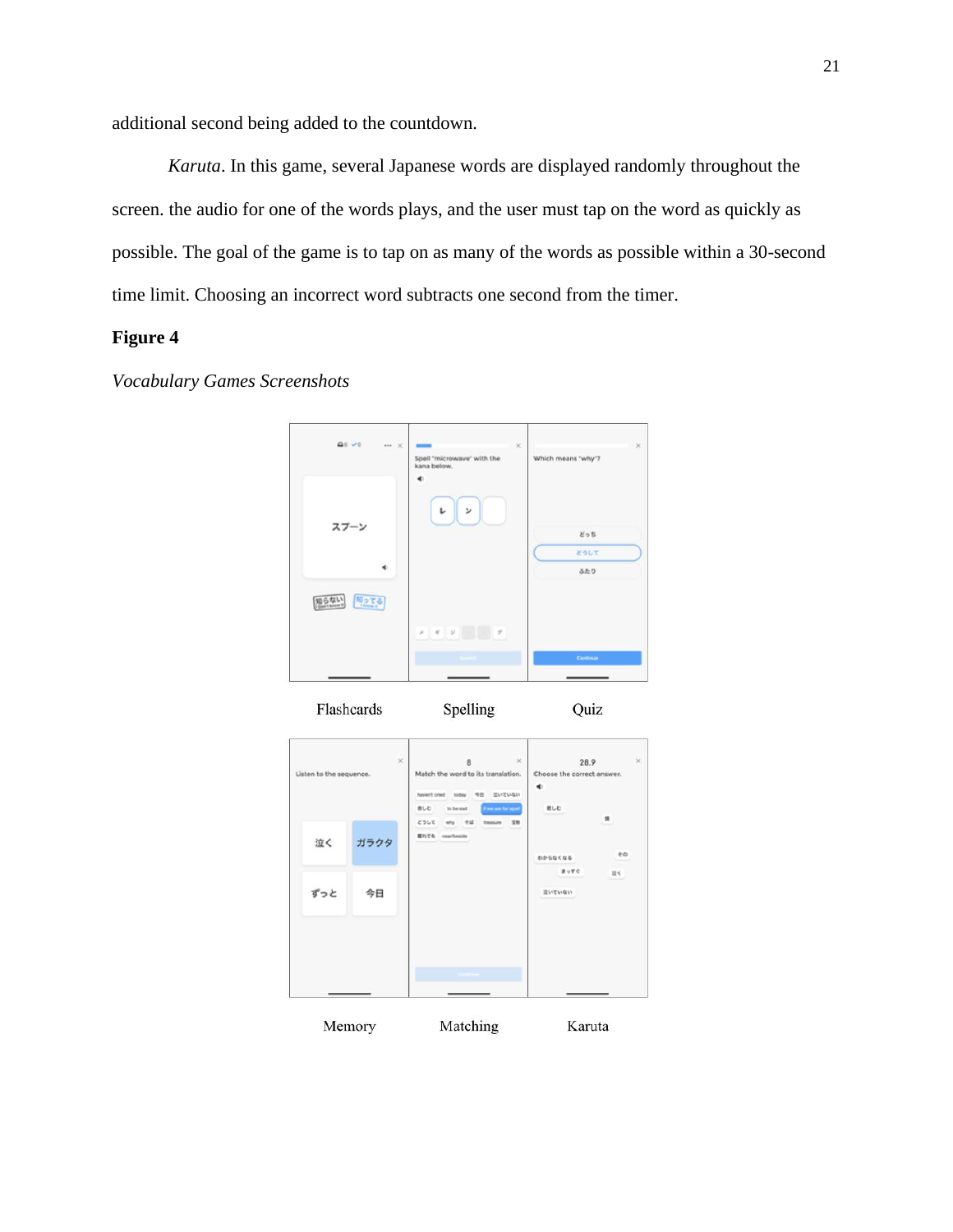At the end of each game, the users are scored with stars depending on how well they performed. For example, if the user gets all seven questions correct on the quiz activity, three stars are awarded. This three-star scoring system is like that of popular mobile arcade games such as Angry Birds or Cut the Rope. The audio for the Japanese words in the games are generated via Japanese text-to-speech software.

<span id="page-28-0"></span>**Grammar Drills.** The "Drills" tab displays a list of grammar drills that cover grammar structures relevant to the video. Each grammar drill begins with a simple grammar explanation of a grammar structure used in the video (see Figure 5). The user then performs five listen-andrepeat speaking exercises with various phrases that use the target grammatical structure. The app utilizes the device's microphone and speech recognition software to mark the user's speech as correct or incorrect depending on how closely they can pronounce the sentence. As with the vocabulary games, the audio segments for the grammar drills are generated via text-to-speech software.

Each video module has 5-12 grammar drills. The grammar explanations mostly cover structural patterns that would be helpful in understanding the videos. These topics include verb inflections, particles, and tenses. The drills in the more difficult video modules focus on traditionally higher-level vocabulary and grammar structure. The difficulty of grammar and vocabulary is based on the content assessed in the JLPT.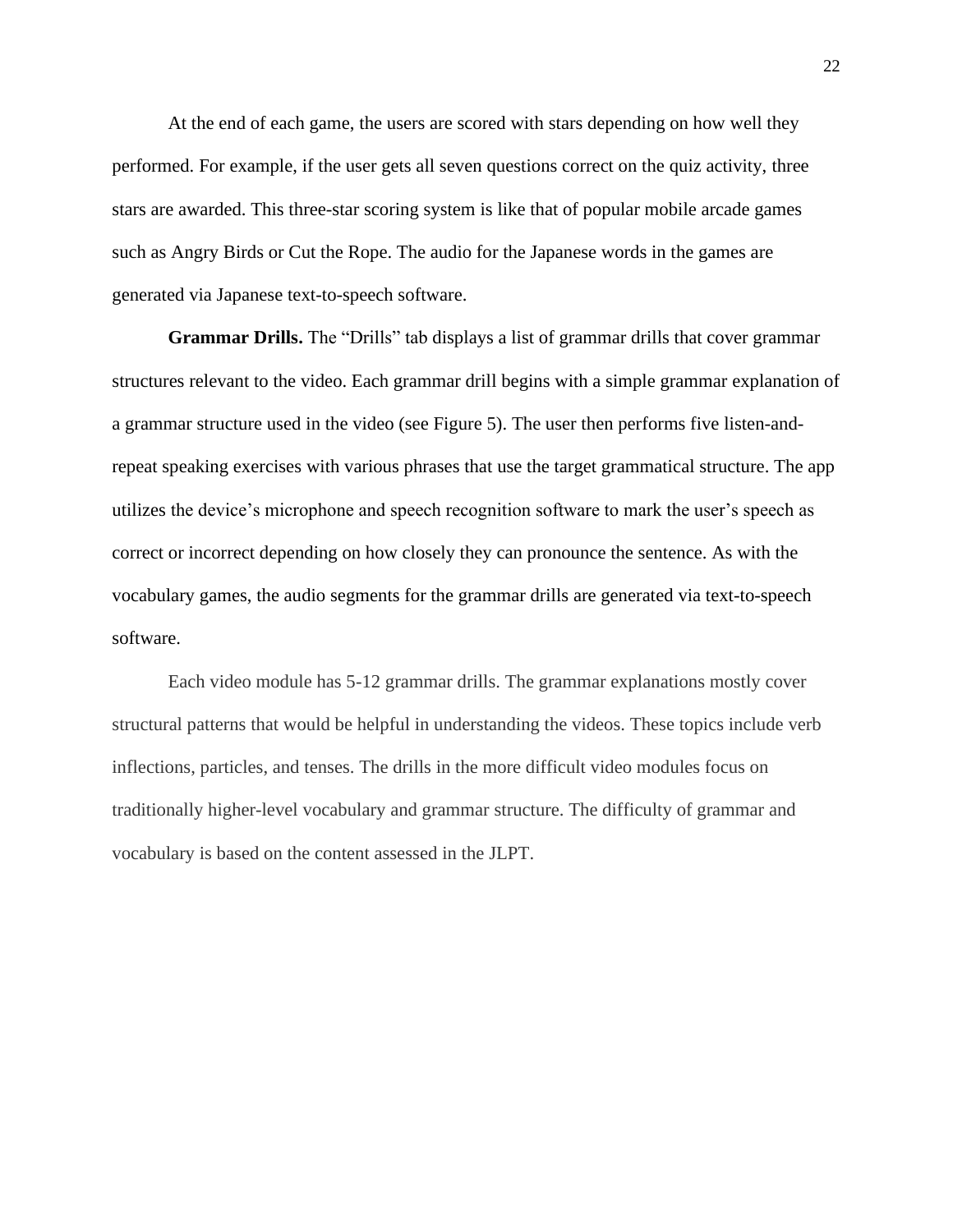## **Figure 5**

<span id="page-29-2"></span>*Grammar Drills Screenshots*



<span id="page-29-0"></span>**Monetization.** The app is monetized via a "freemium" model. The app is free to download, but users have the option to pay a monthly subscription to access all features and lessons in the app. A premium subscription gives access to all games and grammar drills. Premium members also have access to *Google Wavenet* TTS, a more advanced and natural textto-speech software. The app is also monetized partially through ads. A premium subscription removes all ads from the app.

<span id="page-29-1"></span>**Other Settings.** In the Settings tab, users can view their account information and the *Terms of Use* and *Privacy Policy* of the app. Users also have control over whether to display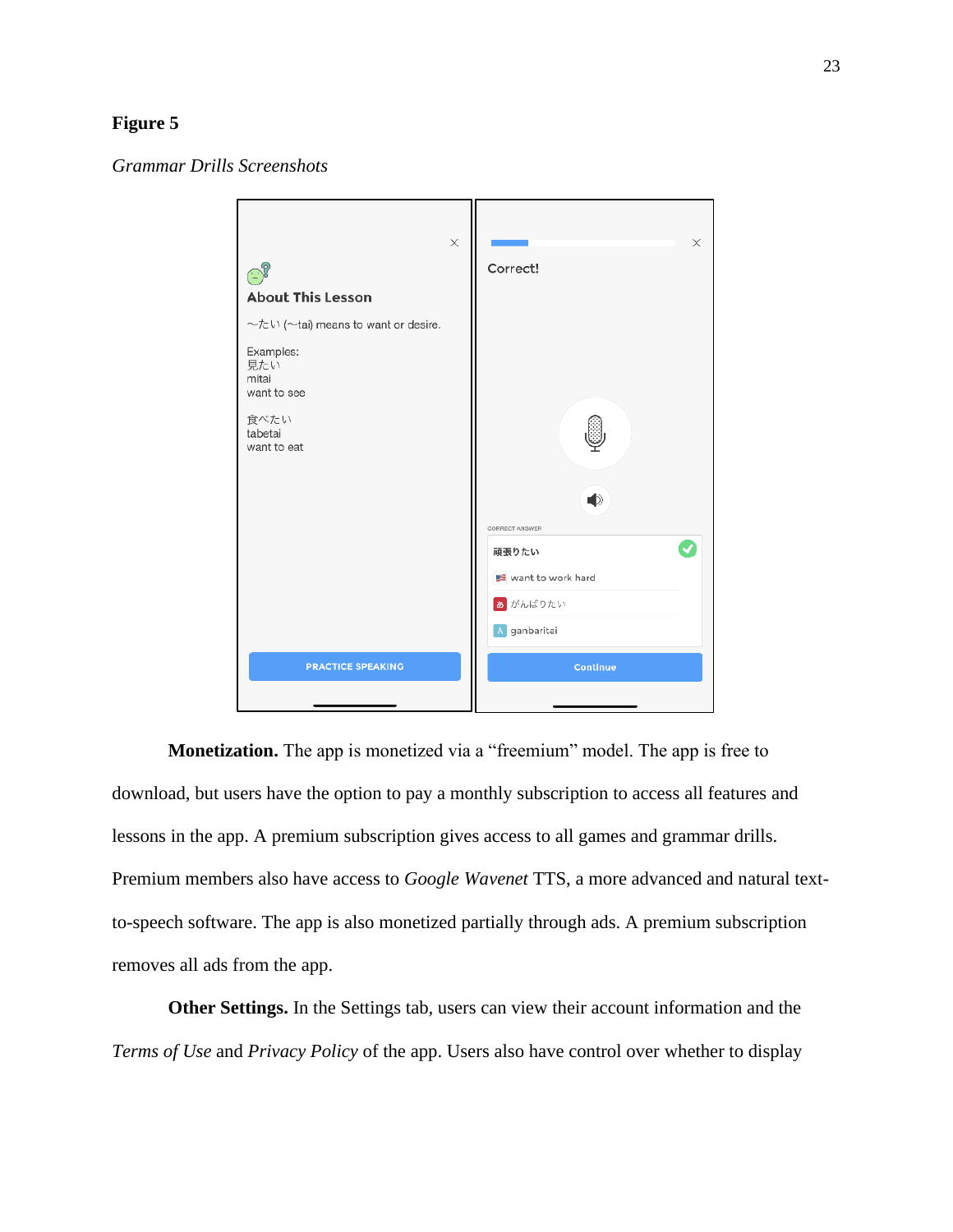romanization throughout the app. Users can turn sound effects on or off, and they can control whether videos auto play when they load.

### <span id="page-30-0"></span>**App Development**

The *Nihongo Desu* iOS app was developed using the SWIFT programming language. All data including video metadata, captions, vocabulary words, and grammar drills were stored into the Google Firebase cloud. With each update, two versions of the app were developed  $- a$ version for public release and a version for admin access. The admin version of the app allowed input and revisions of content within the app. We are currently working toward creating a webbased version of the admin panel via third-party software.

Creating a video module involved finding an embeddable YouTube video, transcribing the audio, inputting key vocabulary terms, and creating grammar explanations and drills. Vocabulary terms were input manually into each video, and the app underlined each instance of the terms within the captions. The amount of time it took to create each module varied widely depending on the length of the video and the difficulty of the video. In general, more difficult videos included more vocabulary terms and grammar drills. To save time, we implemented a dictionary Application Programming Interface (API) that automatically translated vocabulary terms into English and made edits to unsuitable translations. In addition, grammar drills that applied to multiple videos were also recycled, as they were not adapted to fit the content of any specific video. In total, the app included 51 video modules, over 3300 vocabulary terms, around 90 grammar lessons, and approximately 140 minutes of runtime. Note that there may be overlap of vocabulary terms between modules as each term and translation were inputted manually for each video.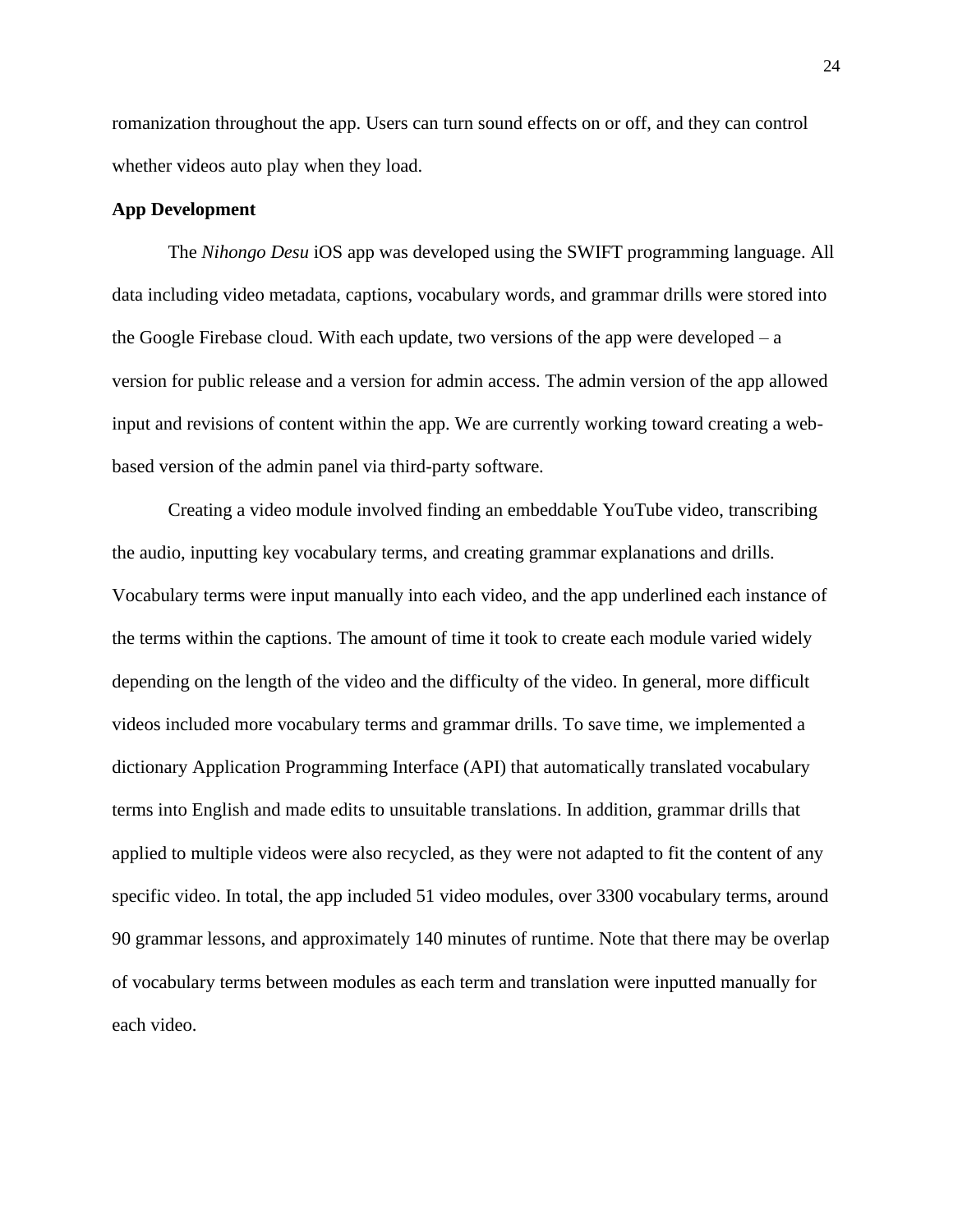Video categories in the library were based on popular video categories on YouTube such as beauty, gaming, music, and food. Videos were selected for each category using popular search terms in the respective categories. Videos that had closed captions available were given priority to save time on transcription. Also, videos with a Creative Commons copyright license were prioritized over videos with a standard license.

### <span id="page-31-0"></span>**App Analysis**

The *Nihongo Desu* app contains genuine authentic content from YouTube, as the videos are made by native speakers and for native speakers. In developing the app, we followed Shrum and Glisan's (2016) best practices for scaffolding content to make the video content comprehensible for the users.

*Vocabulary Building Activities.* The app provides captions underneath the videos, where users can tap on individual vocabulary words and view the translations. The words can be saved into a list for review. The app also features six different vocabulary building activities to practice the vocabulary words they saved from the video captions.

*Bottom-up and Top-down Processes.* The authentic content in the app elicits top-down processes. Users can use the timestamps to relisten to clips from the video and jump to a desired part of the video. The app also features explicit grammar explanations and isolated vocabulary practice to support bottom-up processes.

*Topics familiar to the Learner.* The video library contains several different categories of videos that learners can choose from according to their interests. Categories include topics such as music, food, beauty, anime, and gaming. Users can sort and browse through these topics to find video modules to fit their interests.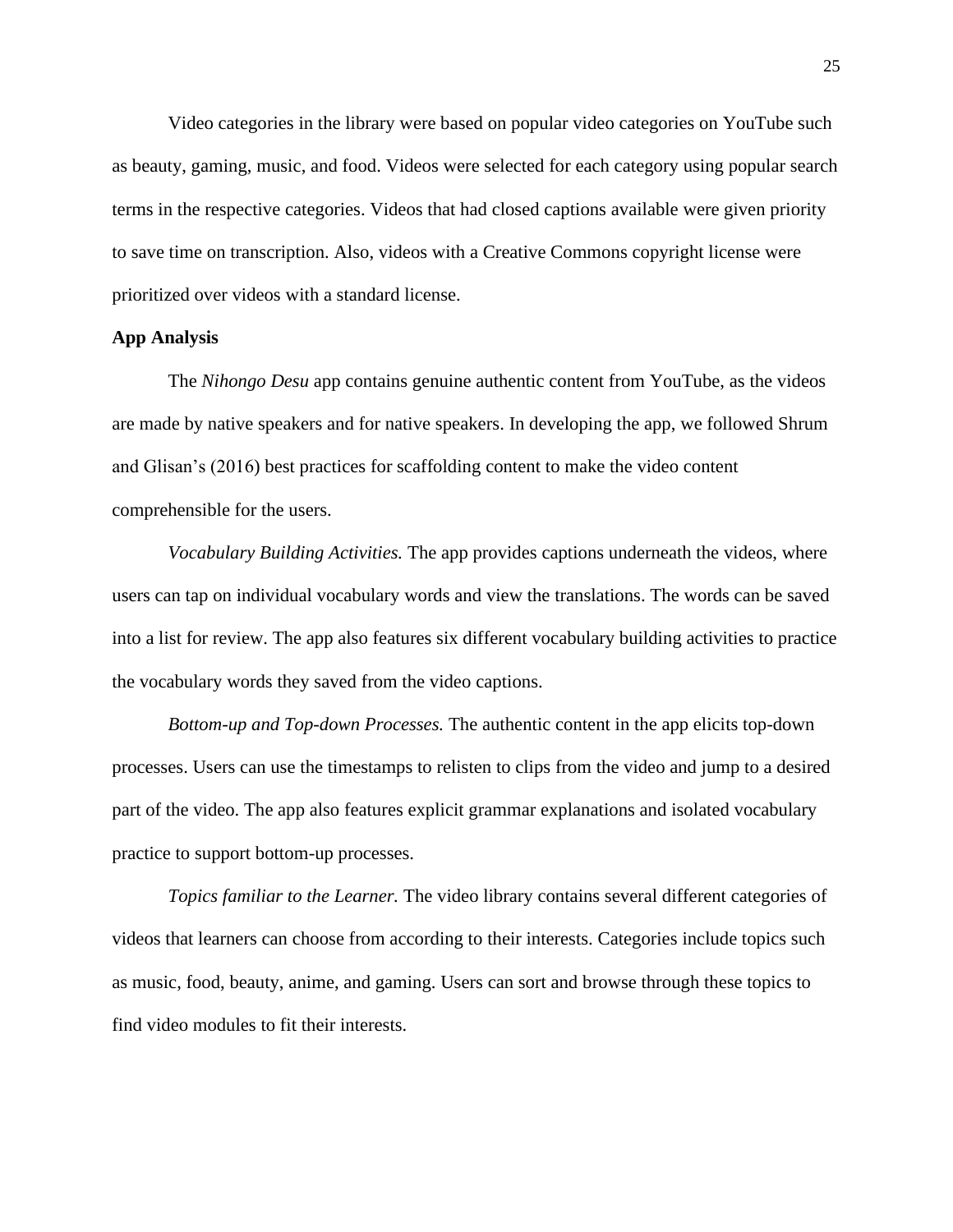Overall, the *Nihongo Desu* app not only contains genuine authentic content, but it also incorporates scaffolding techniques based on pedagogical principles. The app provides a convenient resource for Japanese learners as it can be accessed on any mobile iOS device. This app can be utilized by those who are self-learning the language or by those taking a class but would like additional listening and reading practice outside of the classroom.

### <span id="page-32-0"></span>**Feedback**

Students studying Japanese were recruited to test the app and give feedback on their experience. They downloaded and used the app for 20 minutes and took a brief 10-15 minute survey. Their responses helped give us an idea of things that can be improved and new features that can be added in future updates.

<span id="page-32-1"></span>**Participants.** The participants in this study were students taking Japanese classes at Brigham Young University. Participants were recruited via an email that was sent out to all students that were enrolled in at least one Japanese class. Participants were recruited from multiple levels to get feedback from a variety of perspectives. A total of 18 participants volunteered to take part in the study - five beginner learners (less than one year of study), five intermediate learners (one to three years of study), and eight advanced learners (three or more years of study). Participants were asked to download and experiment with the app for 20 minutes then fill out a survey about their experience with the app. They were also given a test account to access the premium features of the app.

<span id="page-32-2"></span>**Instrumentation.** Feedback was gathered via an online survey. The survey that the participants filled out consisted of the following questions:

> ● Describe your experience with the Japanese language (Japanese classes, years living in Japan, Japanese heritage, etc.)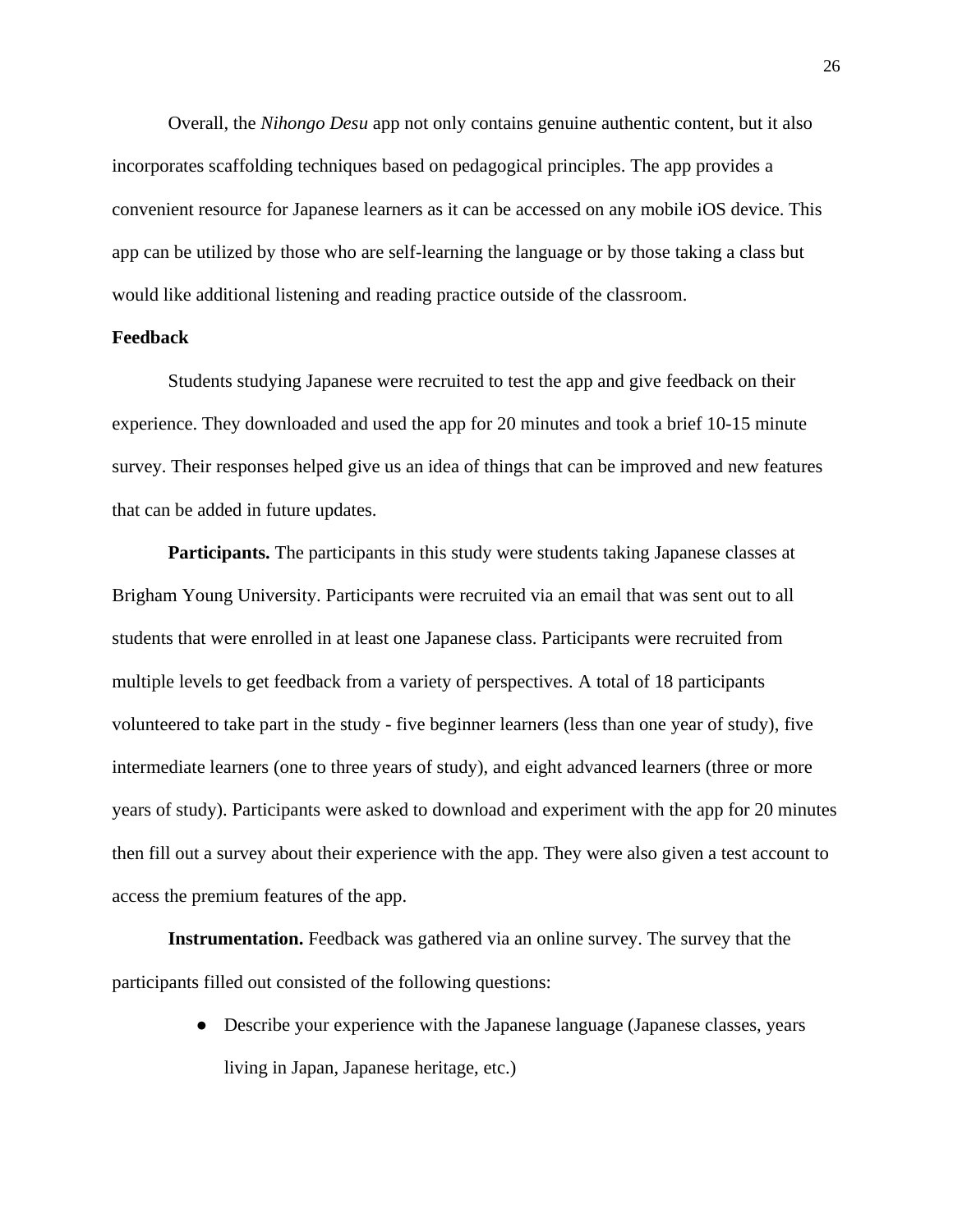- Have you used mobile apps in your Japanese studies? If so, which ones?
- What were things you liked about the *Nihongo Desu* app?
- What were things that could be improved about the app?
- On a scale of 1-5, how likely are you to recommend this app to a friend? (5 – Extremely Likely; 1 – Extremely Unlikely)
- Any additional comments about the app?

As seen in this list, most of the items were open-response questions that could be used to get a general idea of features that the students felt were useful and how the app could be improved. The responses were considered to develop a plan of action on how to improve the app in future updates. Specifically, we looked at what suggestions were brought up the most by the participants and which changes would be feasible based on budget and resources.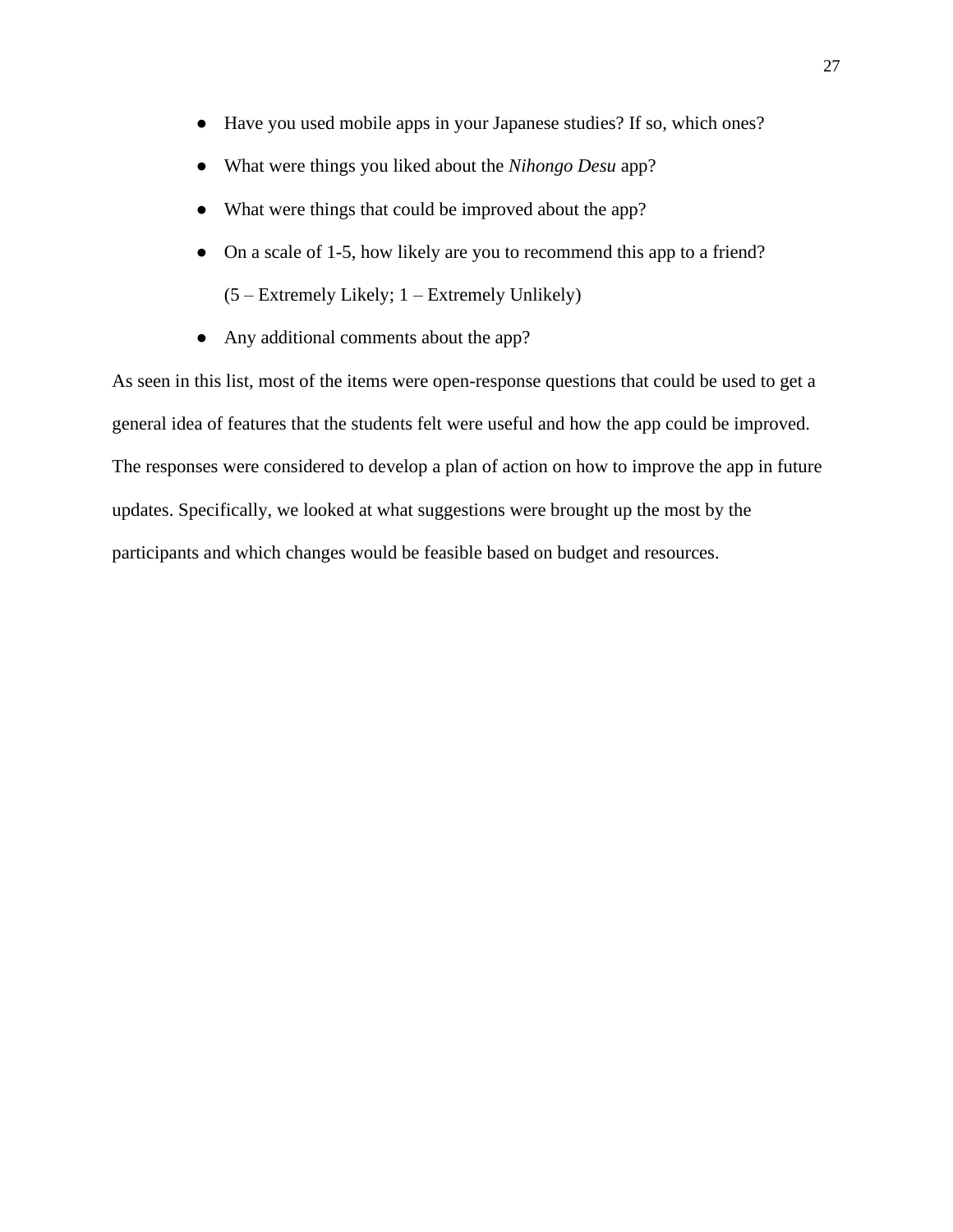### **Chapter 4: Findings and Discussion**

<span id="page-34-0"></span>The participants provided detailed feedback on their experience using the *Nihongo Desu* app via an online survey. In creating the survey, we purposefully focused on open-ended questions to see what was most salient to the users rather than directing their attention to specific features. This chapter will discuss the responses from the participants regarding their experience with language-learning mobile apps, things they liked about the *Nihongo Desu* app, and suggestions on how to improve the app. A specific plan of action on how to improve the app will be discussed in the following chapter.

## <span id="page-34-1"></span>**Experience with Japanese and Mobile Apps**

The participants provided information about their experience with the Japanese language including coursework, heritage, and years living in Japan. The participants were categorized as either beginner, intermediate, or advanced learners based on the length of their experience with the language. Their responses are summarized in the Table 3.

### **Table 2**

<span id="page-34-2"></span>

| Participant Japanese Levels |  |  |
|-----------------------------|--|--|
|-----------------------------|--|--|

| <b>Number of Years of Japanese Experience</b> | <b>Participants</b>                                                                   |
|-----------------------------------------------|---------------------------------------------------------------------------------------|
| Less than one year (Beginner)                 | S <sub>4</sub> , S <sub>6</sub> , S <sub>11</sub> , S <sub>14</sub> , S <sub>17</sub> |
| 1-3 years (Intermediate)                      | S3, S9, S13, S15, S16                                                                 |
| More than 3 years (Advanced)                  | S1, S2, S5, S7, S8, S10, S12, S18                                                     |

All 18 of the participants responded that they had experience using mobile apps in their Japanese studies. Eight of the participants reported using a dictionary such as *imiwa?*, *Japanese*, *yomiwa*, *Shirabejisho*, *Weblio*, and *Moji* 辞書 (*Moji jisho*). Nine of the participants reported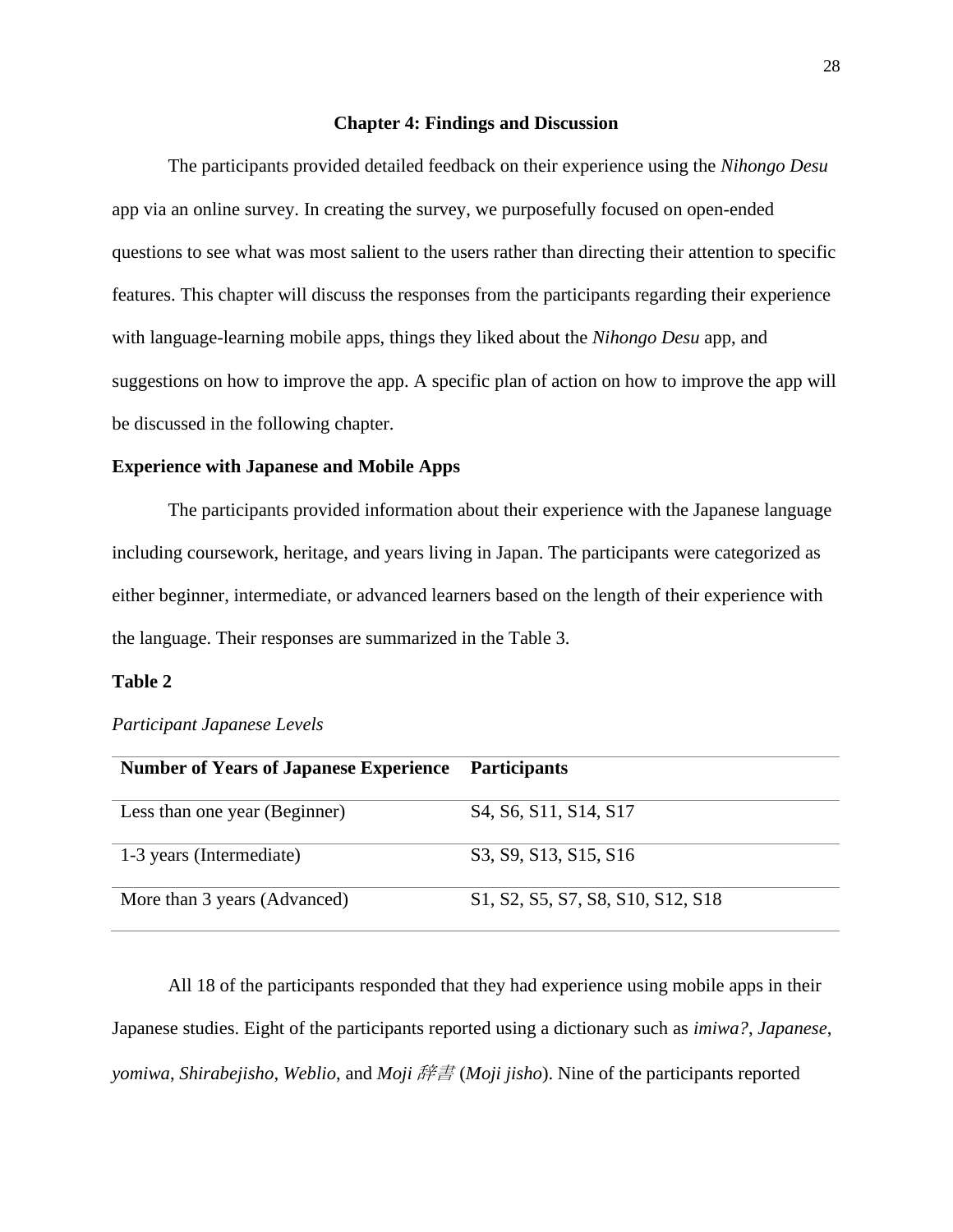using a language-learning app such as *Duolingo*, *LingoDeer*, or *Rosetta Stone*. Two of the participants reported using a flashcard app such as *Anki* and *Memrise*. Other apps mentioned by the participants included *Jaccent*, an app that focuses primarily on pitch accent; *Kanji Tree*, an app for reading and writing kanji; *LingQ*, an app that focuses on learning Japanese through authentic video; and *Easy Japanese (NHK)*, an app where users learn Japanese through news articles and videos.

### <span id="page-35-0"></span>**Benefits of the** *Nihongo Desu* **app**

Overall, the participants had a positive reaction toward the *Nihongo Desu* app. The participants listed features that they liked about the app in response to the questions "What were things you liked about the Nihongo Desu app?" and "Any additional comments about the app?" (see Appendix C). In general, features that stood out to the participants include the authentic content, video transcripts, contextualized vocabulary learning, and the design of the app. Note that responses included below have been edited to correct spelling and grammar errors. For unedited responses, refer to Appendix C.

<span id="page-35-1"></span>**Authentic Content.** Several respondents commented that they enjoy learning through authentic Japanese video regardless of their Japanese level. Participants responded that having a variety of content was beneficial in finding content that was interesting and relatable. Some students even responded that the authenticity of the content made it more interesting or entertaining. Even S11, who had taken only one semester of Japanese, commented on enjoying the authenticity of content. These findings suggest that students enjoy being exposed to real-life conversations from native speakers regardless of their language level.

S1: "I loved it! There are not many apps like this that teach real-world Japanese through videos."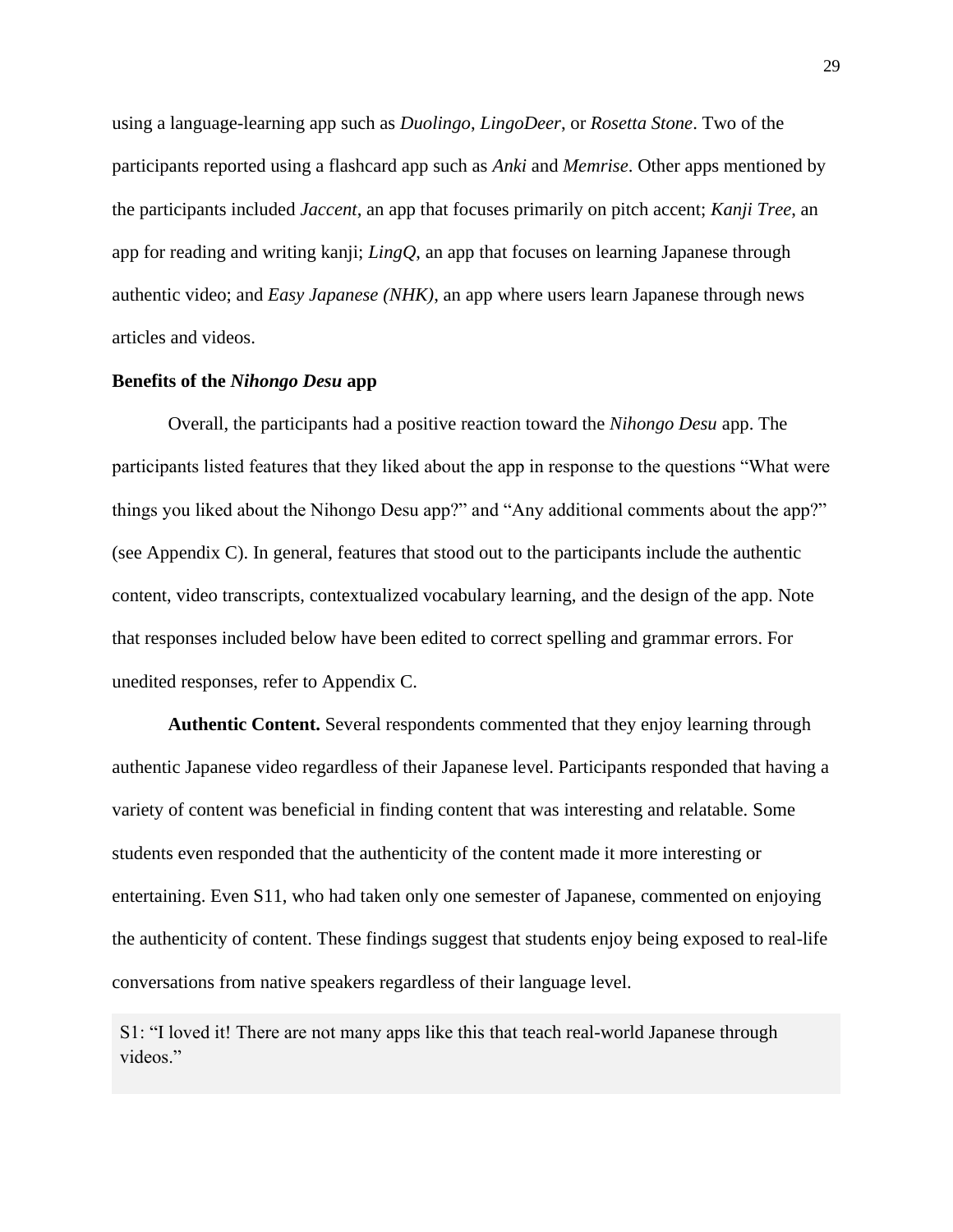S6: "I really liked the idea of using Japanese YouTube videos to teach the language. Watching these videos and reading a transcript at the same time provided a good way to expand vocabulary and really get a feel for how native Japanese speakers actually speak."

S7: "There are various types of videos so people can learn something they are interested in. The videos show situations that people really come across in Japan, so they can learn relevant information."

S11: "I also really liked how its learning through watching Japanese videos because it has more real-life conversation scenarios."

S18: "I liked how there were examples of real Japanese conversation."

S5: "I liked that it has videos of actual Japanese people speaking actual Japanese! The subtitles were amazing too and provided a lot of learning options. It also seems like a really fun way to learn Japanese because it's entertaining, not just matching words or studying like school."

<span id="page-36-0"></span>**Video Transcripts.** Nearly all the participants commented that they found the Japanese transcripts to be helpful. Even beginner learners (S4, S11, S16) with little experience with the Japanese writing systems found the transcripts helpful to follow along. One advanced learner (S12) specifically pointed out that the transcript is helpful in catching words that are difficult to discern just by listening. Several participants also mentioned that the timestamps were helpful in replaying specific clips of the video. These responses suggest that learners use video transcripts in a variety of ways to learn new vocabulary words and practice listening.

S2: "I really liked the transcription for the videos as well as the ability to pick out specific words to study. Subtitles on YouTube aren't always accurate, so it was nice to have a timestamped and correct audio transcription."

S3: "I love having the script written out and you can see all of the vocab immediately."

S14: "I also really love that I can follow along the script as I watch the video and if I encounter a word that I don't know I can just click on it, and it shows me the meaning and the reading which is very convenient. I also find it so helpful that I can just click on a sentence that I want to listen to again to catch some of the words and it just takes me right there."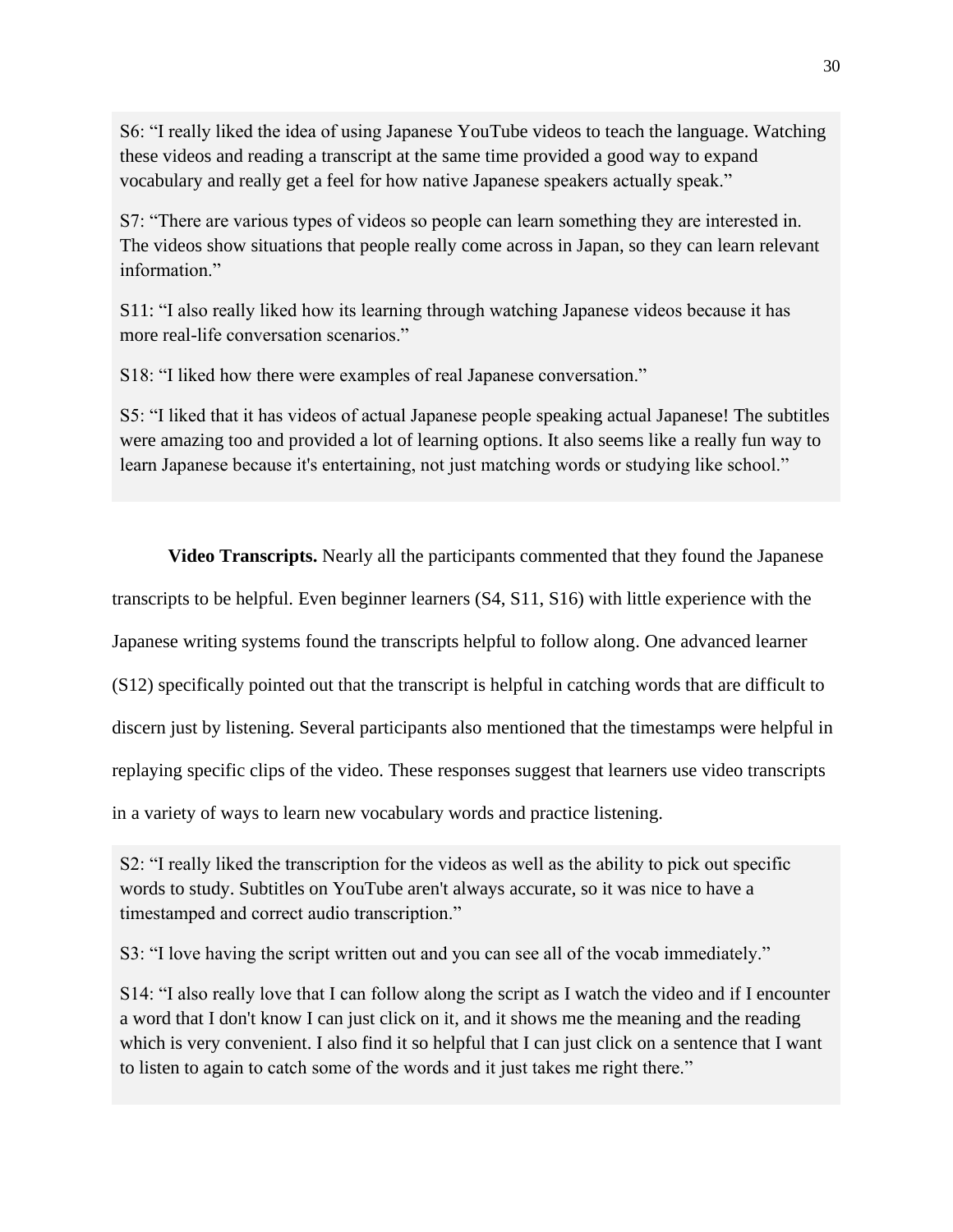S12: "I love the idea of this. I often try to practice Japanese by watching Japanese media, but sometimes it's impossible to catch what they're saying. Having everything typed out at the bottom was really helpful with understanding what they're saying."

<span id="page-37-0"></span>**Vocabulary Activities.** Participants of all levels commented that they found the vocabulary learning features of the app to be helpful. Several of the participants who commented about the transcript also mentioned that they found the vocabulary translations to be helpful. One participant (S14) commented that being able to look up a word while reading the transcript was convenient. Some participants mentioned they found the vocabulary lists and games to be useful features, but few commented specifically on which activities were the most interesting. Out of all the games that the participants did comment on, the flashcards, quiz, and spelling game seemed to be the most popular. Perhaps the participants found the simpler vocabulary games to be more helpful in reviewing vocabulary, or they may not have had enough time to experience all of the vocabulary games available.

S7: "Adding words to the vocabulary list is easy and set up in a way that helps users only study words that they need to so they can learn a lot no matter what their background knowledge is."

S9: "Being able to immediately look up a word that was said and being able to save that to a list to study"

S15: "I love the spelling and the captions! Spelling practice really helps me remember the correct reading of kanji."

<span id="page-37-1"></span>**App Design.** Participants mentioned liking the design of the application, even those who had experience with other Japanese-learning apps. They commented on the simplicity and intuitiveness of the design. While some of the design elements of the app were purely aesthetic, other aspects of the design help the users easily navigate through the app. Based on the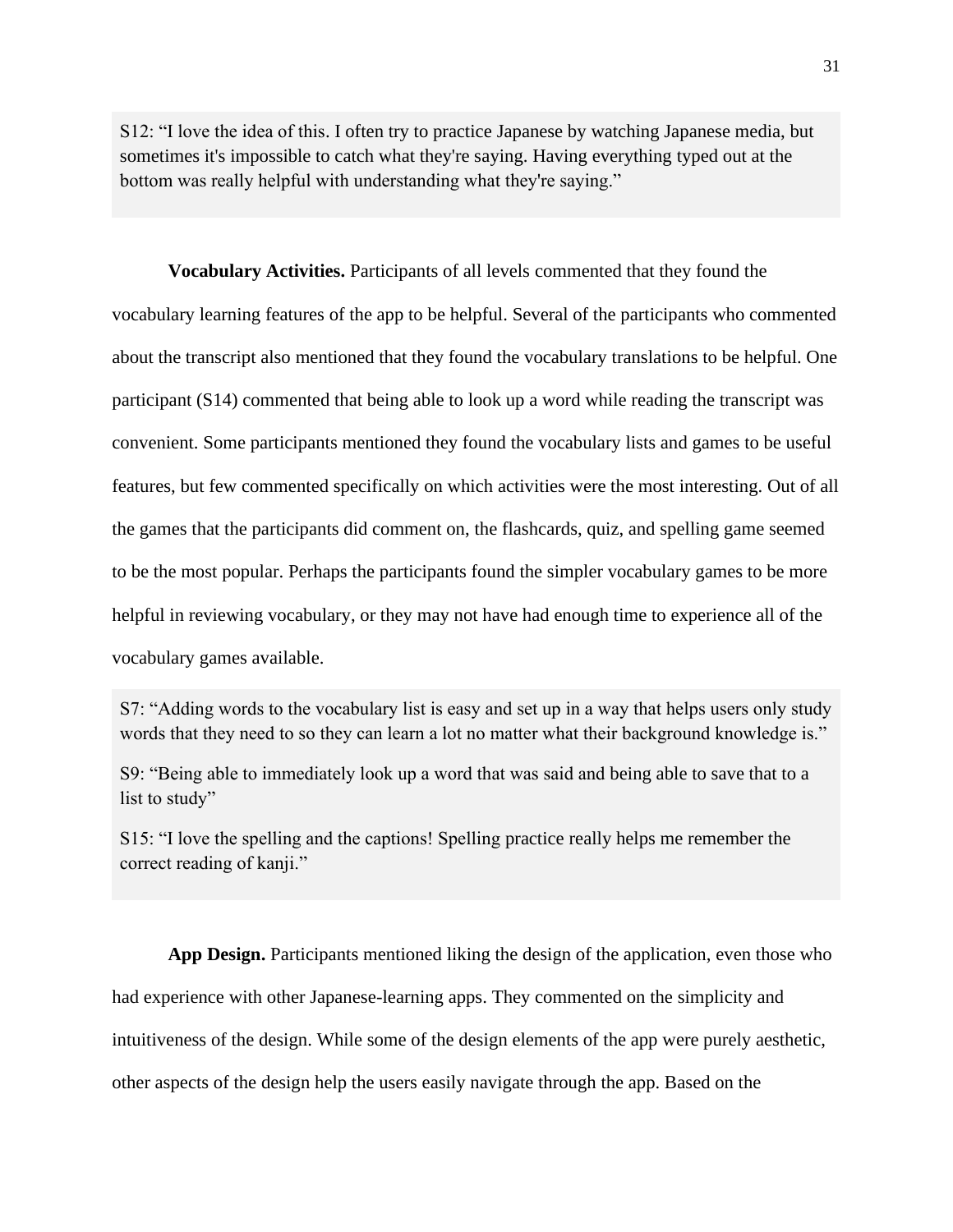responses, participants were able to use the app to find content relevant to them. These results

may suggest that the app designed well compared to other Japanese-learning apps.

S1: "It was easy to use and navigate, easy to find words I didn't know and save them, and very fun."

S14: "I loved that the app was easy to navigate, I can see the difficulty levels very easily and find the content that I would be interested in."

S15: "I love the icons and designs in the app, especially the sushi!"

<span id="page-38-0"></span>**Overall Reaction.** Most participants responded that they would likely recommend the app to a friend, as represented in the graph below. Overall, the participants responded positively to the app, as shown in Figure 6, and mentioned several features that could be beneficial to their Japanese studies.

## **Figure 6**



<span id="page-38-1"></span>*How Likely Participants were to Recommend the App to a Friend*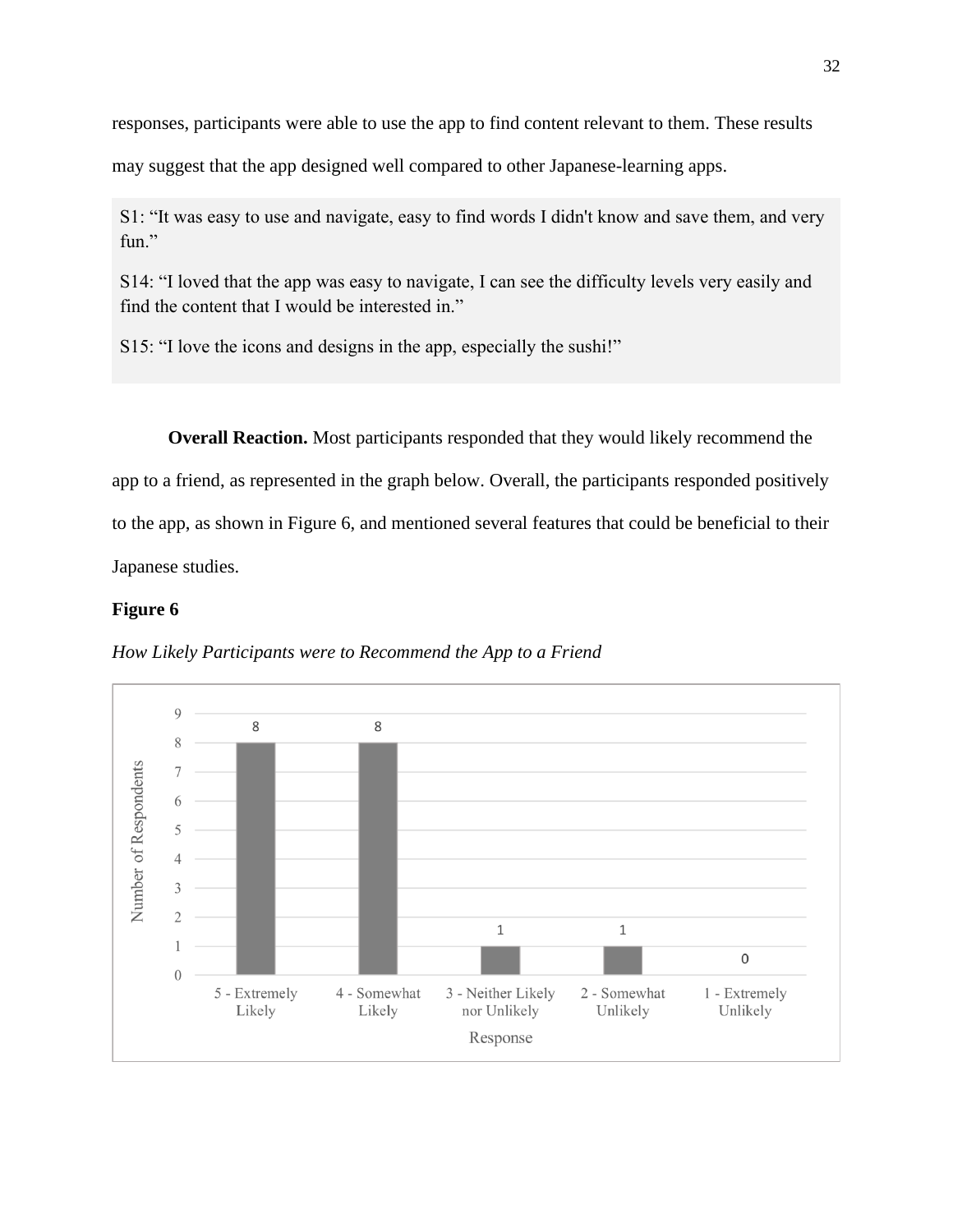The participant who responded with "2-Somewhat Unlikely" (S8) encountered a bug in one of the vocabulary games. The participant also suggested using native Japanese audio rather than text-to-speech software. This response suggests that one frustrating experience can make a significant impact on a user's experience with an app. The participant who responded with "3- Neither Likely nor Unlikely" (S10) commented that they would more likely recommend the app to a friend if there was more content.

#### <span id="page-39-0"></span>**Improvements**

The participants mentioned some improvements that could be made to the app in their responses to the survey questions "What were things that could be improved about the app?" and "Any additional comments about the app?" (see Appendix C). The participants talked about bugs or issues they experienced while trying out the app, and they suggested features that would help improve the app. Some of the common suggestions included adding more content, including search functions and filters, adjusting speed settings, and exporting vocabulary lists.

<span id="page-39-1"></span>**Additional Content.** One of the most common suggestions was to add more content to the app. One intermediate participant (S9) suggested adding popular media such as TV shows, terrace house, and anime. Another intermediate participant (S13) specifically pointed out the limited amount of anime content in the app. Several participants even mentioned that they would more likely recommend the app to a friend if there was a greater selection of videos. Having a greater variety of videos will likely help learners find more content that is related to their interests and appropriate for their language level. While it was already our intention to continue releasing content, these responses emphasized the importance of having a large selection of content in a language-learning app.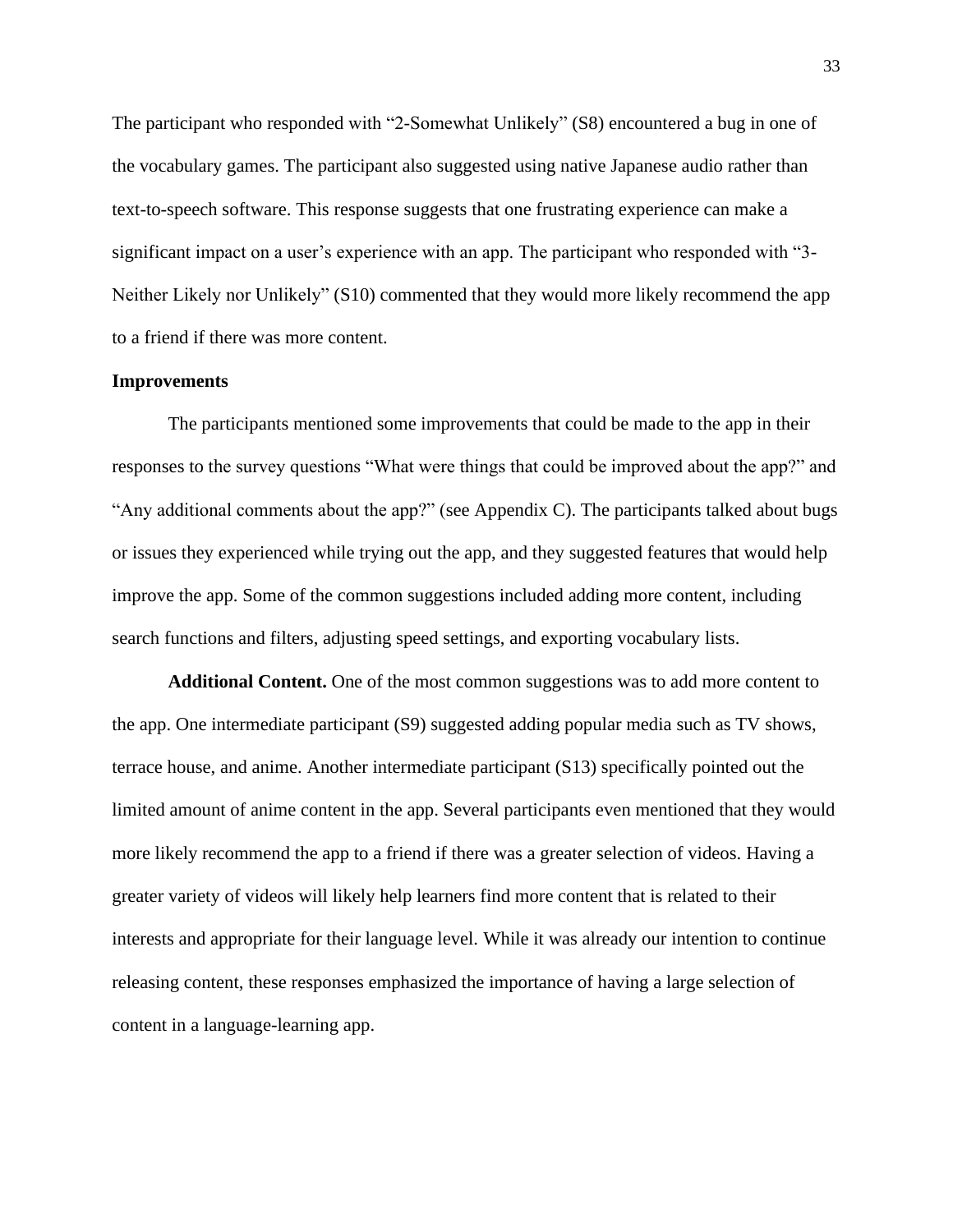S13: "There should be more videos in each category. Some categories have a lot more videos than others. Such as the anime category which only has two at the moment."

S5: "If it had more videos, I would definitely recommend it, 5/5!"

S10: "I think the app has a lot of potential and if the video selection was greater and there was greater flexibility with the vocabulary lists that you could make, then I would be more likely to recommend the app."

S9: "Lots of potential. I would definitely use more if there were more options for entertaining Japanese tv shows to watch, such as terrace house, anime, etc."

<span id="page-40-0"></span>**Search and Filters.** Some participants responded that a search function would help them find relevant content. Others also suggested adding the ability to filter the videos by difficulty as well as category. Participants have expressed that being able to sort the videos based on difficulty would help them find content appropriate to their Japanese level, and one intermediatelevel learner (S3) suggested including an assessment to help users determine the appropriate level. The search function was suggested specifically by advanced learners (S1, S18), which could suggest that they prefer to search for specific content rather than browse through a video library.

S1: "A separate filter to list videos based on difficulty would be useful."

S3: "I wish things were organized as beginner/medium/advanced. Because right now I just scroll through to find all the medium rated videos. I also think it could be helpful to have a quiz/questionnaire when you set up an account to guide you to what level you would be."

S18: "I think having a search function for the videos could be helpful."

<span id="page-40-1"></span>**Speed Settings.** Some users requested the ability to adjust the speed of videos. They expressed that they would find it helpful to be able to slow down the videos since they had a hard time keeping up with native-level speech. It is worth noting that both participants who suggested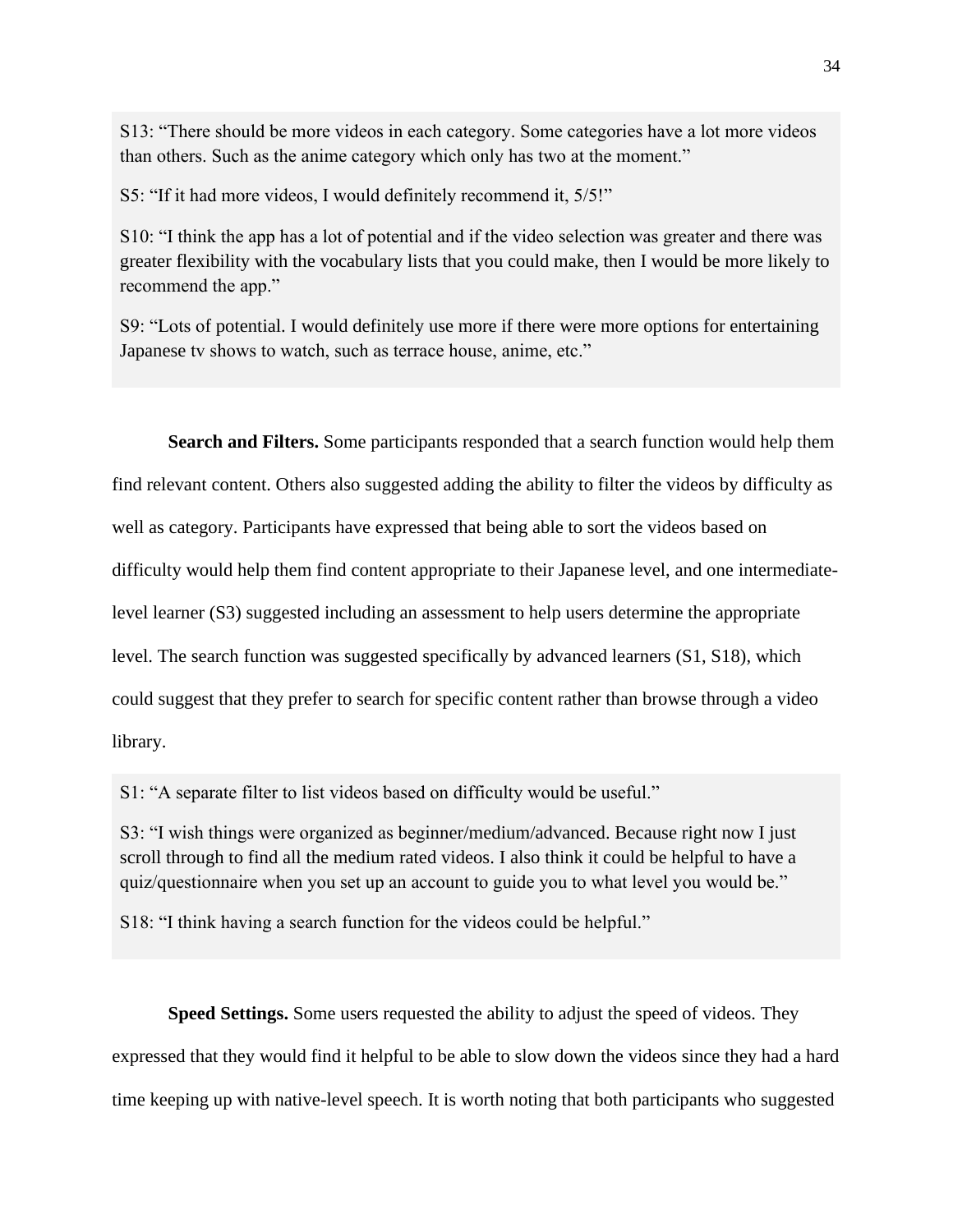adding speed settings were beginner-level Japanese learners, which may suggest that genuine authentic texts may need to be adapted to fit lower listening levels.

S17: "I would probably like to have had an option to slow the videos down in order to catch pronunciation better"

S14: "I think to improve the app I think maybe a feather to adjust the speed of the video might help. Sometimes native speakers do speak really fast so it would be helpful to be able to adjust the speed so that the user can follow along better and absorb the knowledge easier."

<span id="page-41-0"></span>**Vocabulary Features.** The participants gave several suggestions regarding learning vocabulary from the videos. Some participants (S7, S9) suggested either implementing a spacedrepetition system to learn and review vocabulary or allowing users to export vocabulary lists to external flashcard apps like *Anki*. Note that these respondents were either intermediate- or advanced-level learners who had experience with other Japanese-learning applications. Higherlevel learners may already have an individual self-study plan in place, so they may consider how to integrate new apps into their current learning resources. Another vocabulary recommendation included the ability to add vocabulary words to a comprehensive list rather than individual lists by video. One participant (S4) also suggested adding more words to the memory game, and another (S8) suggested adding a keyboard input option on the spelling game.

S7: "I'm not sure if the spaced-repetition principle of learning is implemented or not because I have only used this app once, but I thought it would be good to try to create a review schedule for each word the people add to their lists to help space out their learning and help with remembering words long term. The review schedules could be based on things such as how many times a word has been reviewed, how much time has passed since the last review, and whether the user answered correctly about the word the last time. However, this change might take a ton of work, and I do like the way students can choose when they want to review things."

S10: "I also think it would be good to be able to get a comprehensive list of the words you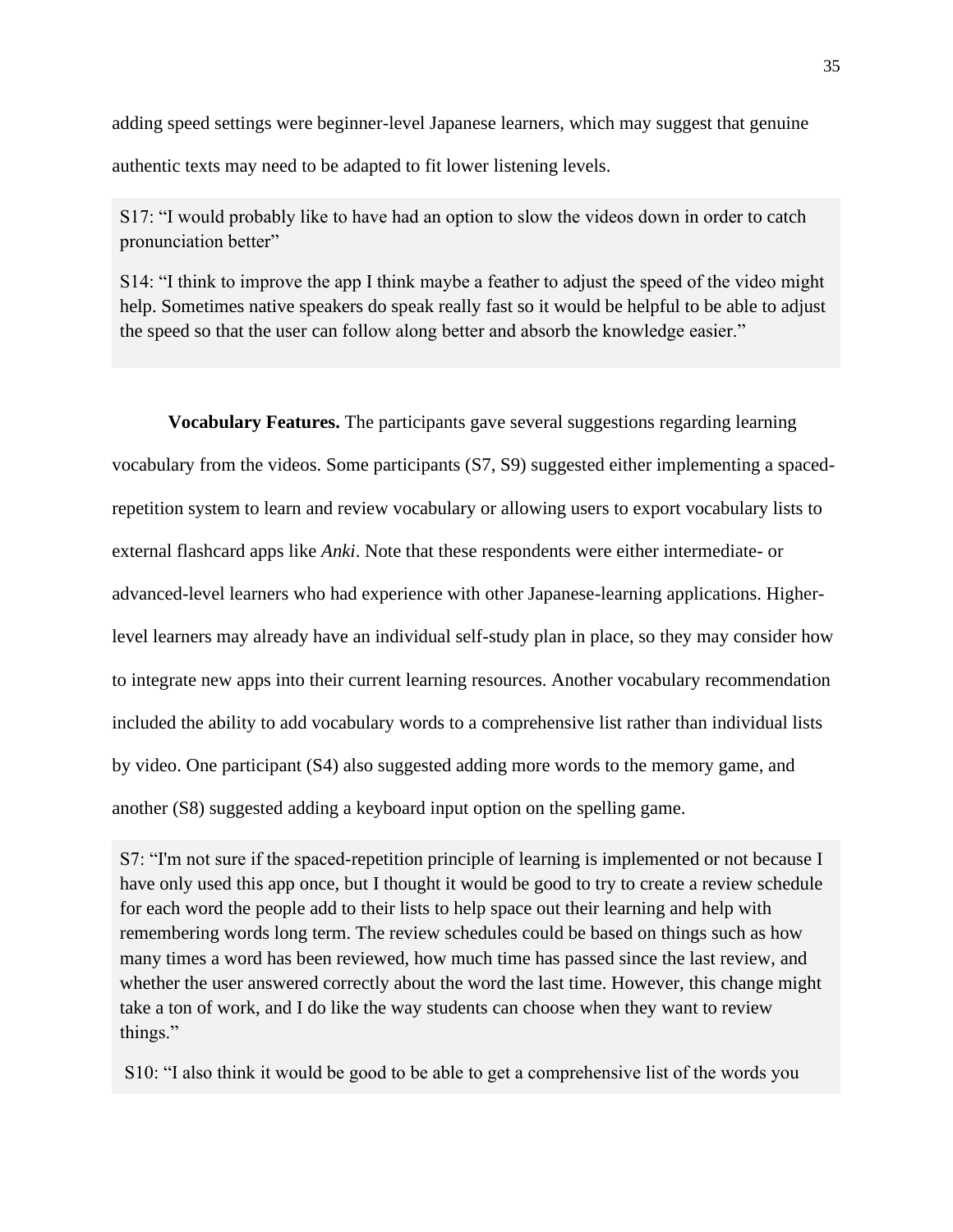want to study, rather than just the words from a single video."

S9: "Having a feature where you can export saved words into other applications like *imiwa?*, *Yomiwa*, *Anki*, etc. would be really convenient. Also having a central location for all saved words, instead of having to go the video itself to find the words you saved."

**Beginner-friendly Content.** A couple of the beginner learners commented that the app

<span id="page-42-0"></span>may not be suitable for those just starting to learn Japanese. One beginner learner (S11)

mentioned that some of the grammar principles may be confusing to those without much

background in the language. Another beginner participant (S6) pointed out that the app might be

more suitable for those who want to supplement their Japanese learning rather than learn it from

scratch. These comments suggest that learning vocabulary and grammar incidentally from

authentic content alone may be unrealistic for someone with no background in a language.

S6: "One thing I would say is that I think people with some background in speaking Japanese would benefit the most from this app. I feel like it is best for people who want to expand their vocabulary and learn how to implement Japanese grammar patterns in their daily conversations. I don't think it would be the best tool to learn Japanese from scratch."

S11: "I don't know how beginner friendly it is. As I took a semester of Japanese, I was able to pick up some of the grammar points and was able to apply what I already learned. For those just beginning to learn the language they might find the app overwhelming or find certain grammar principles confusing."

<span id="page-42-1"></span>**Other Improvements.** Participants suggested several other improvements and features for the app. A few participants (S4, S6) suggested adding an auto-scroll feature so that the captions would scroll automatically as the video progresses. Others (S11, S12) also suggested adding some form of tutorial on how to use some of the features within the app. Another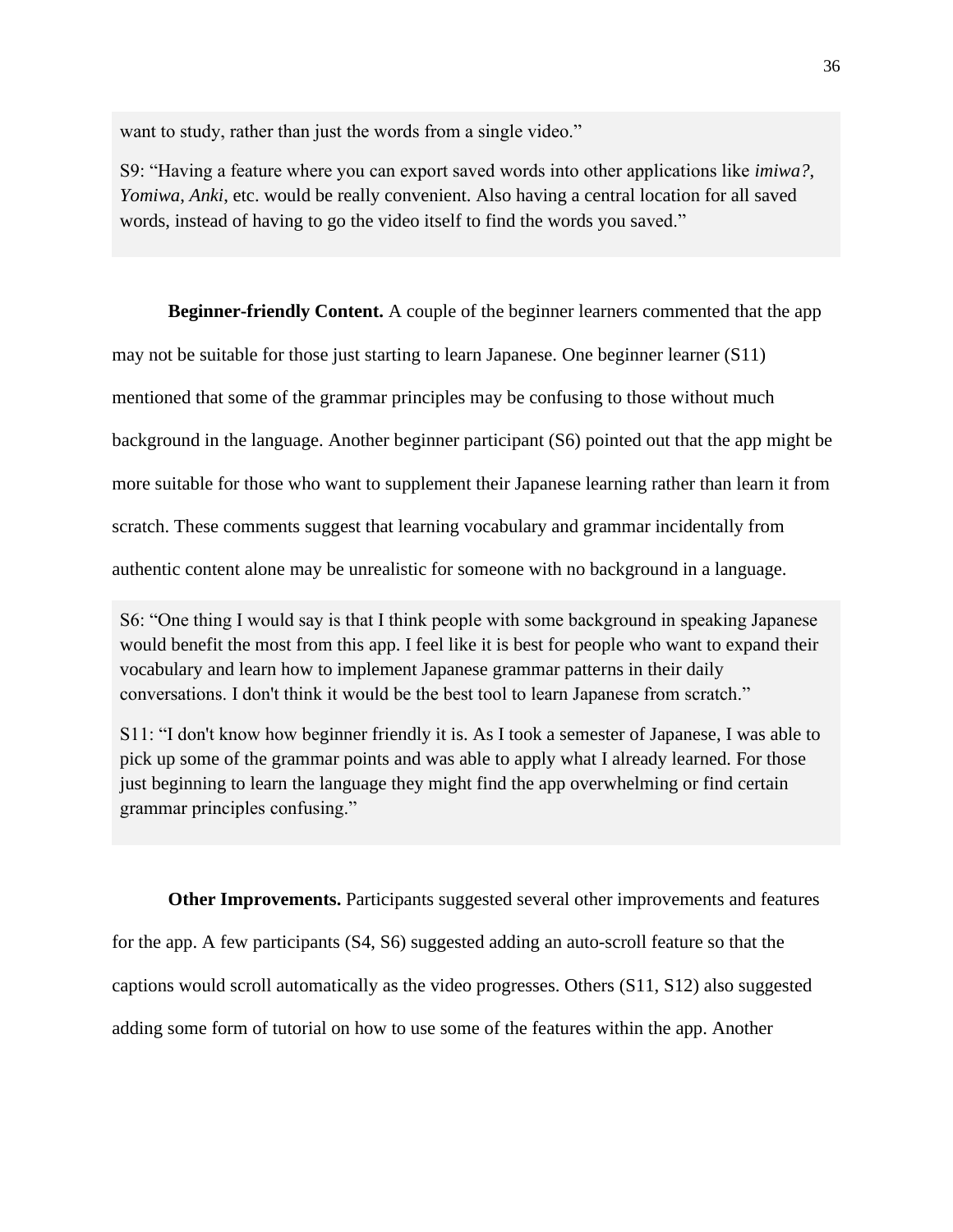participant (S8) suggested replacing the automatic text-to-speech audio with targeted audio

recordings by native speakers.

S6: "I think one thing that could be improved is the way the video transcripts would interact with the video itself. As the videos would play, I had to scroll to keep up with the transcript, and it was a bit annoying. I think a feature that scrolls through the transcript as the YouTube video plays would certainly bring a bit more utility to this app. Further, I think a bit more variety, and maybe some organization would benefit this app's user interface."

S11: "At the beginning I was confused on how to use the app or the features such as needing to add vocab to a vocab list. I think if you added a section in the profile section of all the vocab you saved would be helpful. Also, an introduction to the app, like steps on how to use it and what you can do on it."

S12: "I was rather confused at first as to how everything worked. It didn't take long to figure it out, but having some sort of guide or some prompts would be useful in learning how to get the most out of this app."

S8: "I would recommend that the automated voice be replaced with actual recordings of words. This could be done by connecting it with *Forvo*. That way learners can hear native pronunciation. Additionally, making the spelling portion a user-input experience (meaning typing the answer in) will likely decrease chances of the wrong kana popping up (as it seemed random)."

**Bugs and Issues.** Several participants reported issues with some of the functionality of

<span id="page-43-0"></span>the app. Participants reported problems with the text-to-speech audio and the romanization of

some of the characters. One participant in particular (S8) expressed frustration with the spelling

game not working properly.

S9: "Some of the words with a "chiisai tsu" showed up in the English translation as "tsu" instead of a double consonant.

S8: "The voice reading words needs to be improved, especially in the spelling exercise. Words were read incorrectly, and there was no "correct" kana to select. I was able to guess what it was looking for, but it was not enjoyable, and quite frustrating."

S12: "I also found that the computer pronounced the small  $\supset$  (tsu) in ぜったい (zettai) when I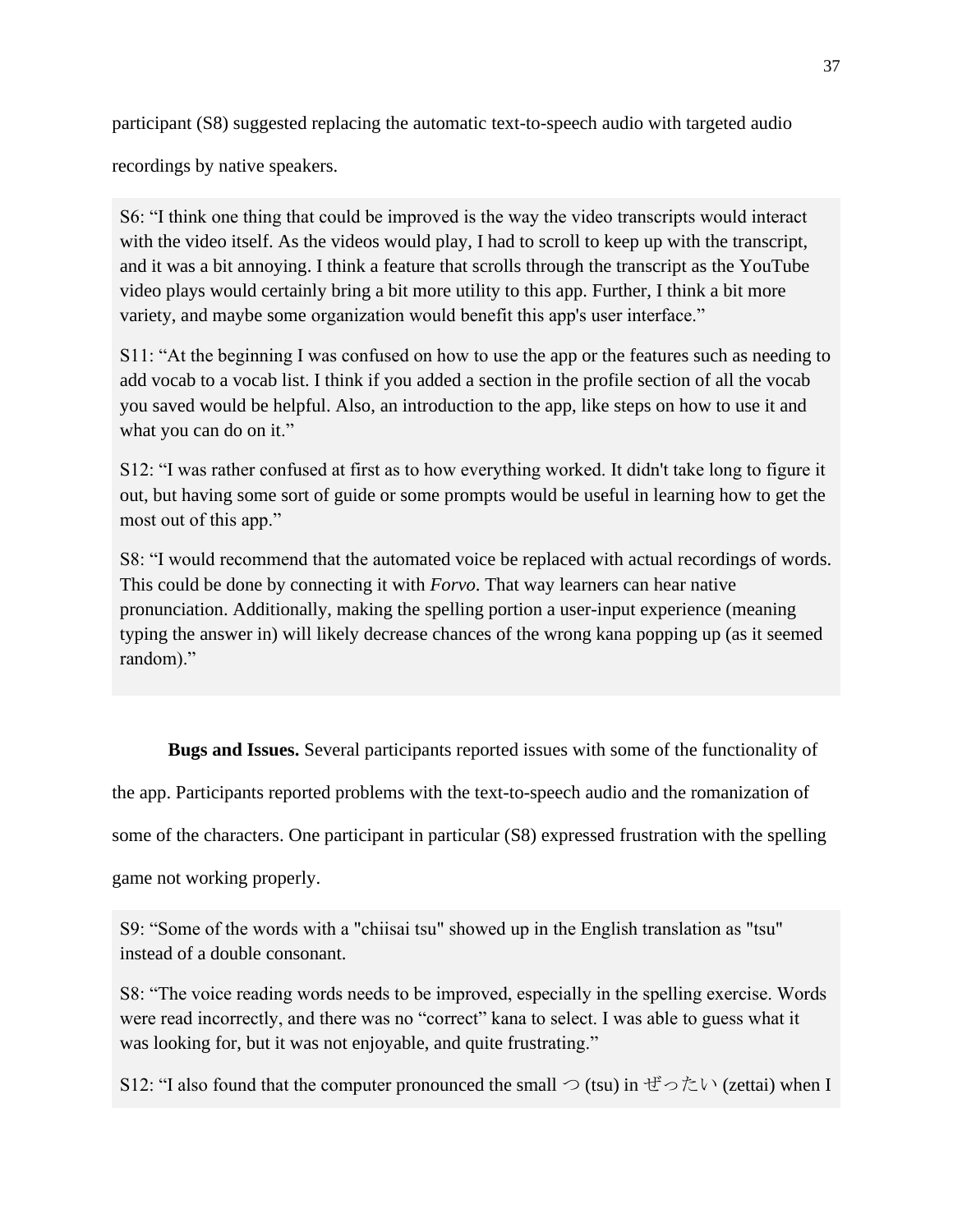was studying with the flashcard function."

S16: "There were some words where " $\bigcirc$  (small tsu)" was read as " $\bigcirc$  (tsu)", so maybe that's an error?"

The participants gave valuable feedback on things that were good about the app and things that could be improved. Several of the participants responded that they enjoyed the context that the authentic videos provided and found the transcripts with the vocabulary translations helpful in making the videos more comprehensible. Many also commented on the helpfulness the vocabulary activities and provided suggestions on how they could be improved. Their feedback provided useful direction on what specific actions will make the app more accessible, effective, and enjoyable for the users. The specific plan of action will be discussed in the following chapter.

## <span id="page-44-0"></span>**Study Limitations**

Limitations in the sample may affect the generalizability of the findings in this study. The sample in this study consisted of students with iOS devices and internet access. The participants were also enrolled in at least one Japanese class at Brigham Young University and were recruited on a volunteer basis. Due to these sampling limitations, the findings of the study may not be generalizable to the population of Japanese learners who self-study the language or do not own an iOS mobile device. In addition, all the students had some experience with the Japanese language and had a basic understanding of the Japanese character system and grammatical terms. Those without a Japanese background may have reacted differently to the app had they been included in the sample. Although currently, the *Nihongo Desu* app is tailored more toward learners with a basic understanding of the Japanese language, including content for first-time learners could potentially broaden the appeal of the app.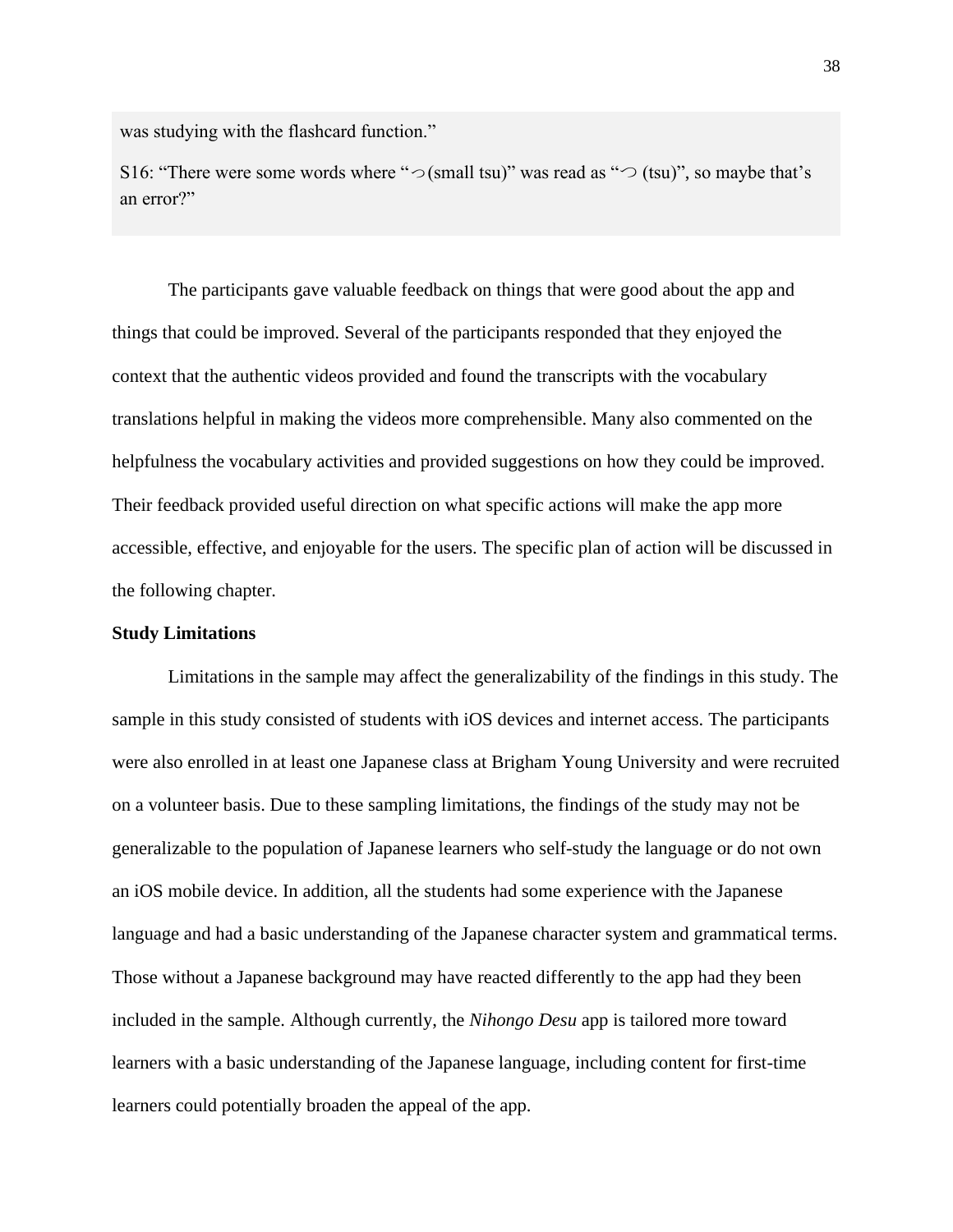Regarding the study design, no additional demographic information outside of Japanese experience was collected to give context to the responses. In addition, users did not indicate the device on which they used the app. Because several of the design aspects change depending on the model of the iPhone or iPad, the device that the participants used may have affected their experience with the app. Users also had only 20 minutes to experience the app. Very few of the participants commented on the grammar drills and the premium vocabulary games. The participants may have provided more feedback if they had more time to explore the features in the app. Further research would be required to get a better picture of what types of vocabulary activities learners enjoy and find effective.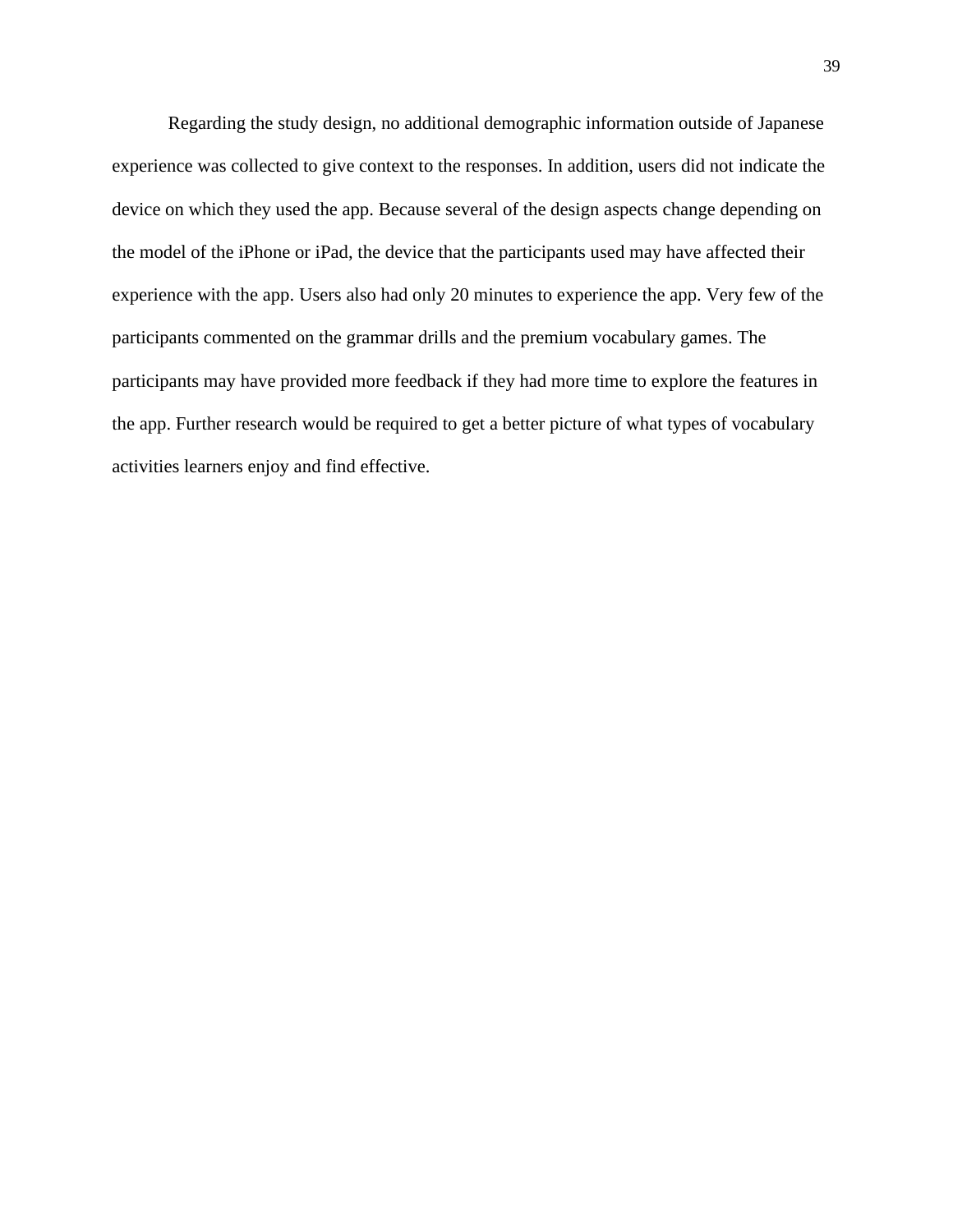#### **Chapter 5: Plan of Action**

### <span id="page-46-1"></span><span id="page-46-0"></span>**Future Updates**

The *Nihongo Desu* app will receive continued updates to improve performance, fix bugs, and add features. Updating the app will likely enhance user experience and increase the marketability of the app. Based on the user feedback we received, we will consider several updates over the course of upcoming months and years.

<span id="page-46-2"></span>**Sort by Difficulty.** Several participants requested adding the ability to sort videos based on difficulty. Being able to sort or filter the videos based on difficulty will help users quickly find videos that are appropriate to their language level. Currently in the app, users can sort the videos based on category only. Adding additional filters will require a restructuring of the backend database. The timing for when this feature can be added largely depends on budget and resources. *Projected Release: October 2021*

<span id="page-46-3"></span>**Content.** Based on the survey responses, the participants enjoyed the authentic Japanese videos and requested a larger selection of content. Adding more video content to the app will be an ongoing process, which requires transcribing videos, defining terms, and creating lessons. Since adding new videos does not require the app to be updated in the app store, we plan to add new content on a regular basis. *Projected Release: Ongoing*

<span id="page-46-4"></span>**Search Function.** As more content is added to the app, a search function will help users find specific videos based on their interests. A basic search function will be relatively easy to program into the app but is not a priority until the app has significantly more content. We plan on adding a search function once the video library reaches around 100 videos. *Projected Release: January 2022*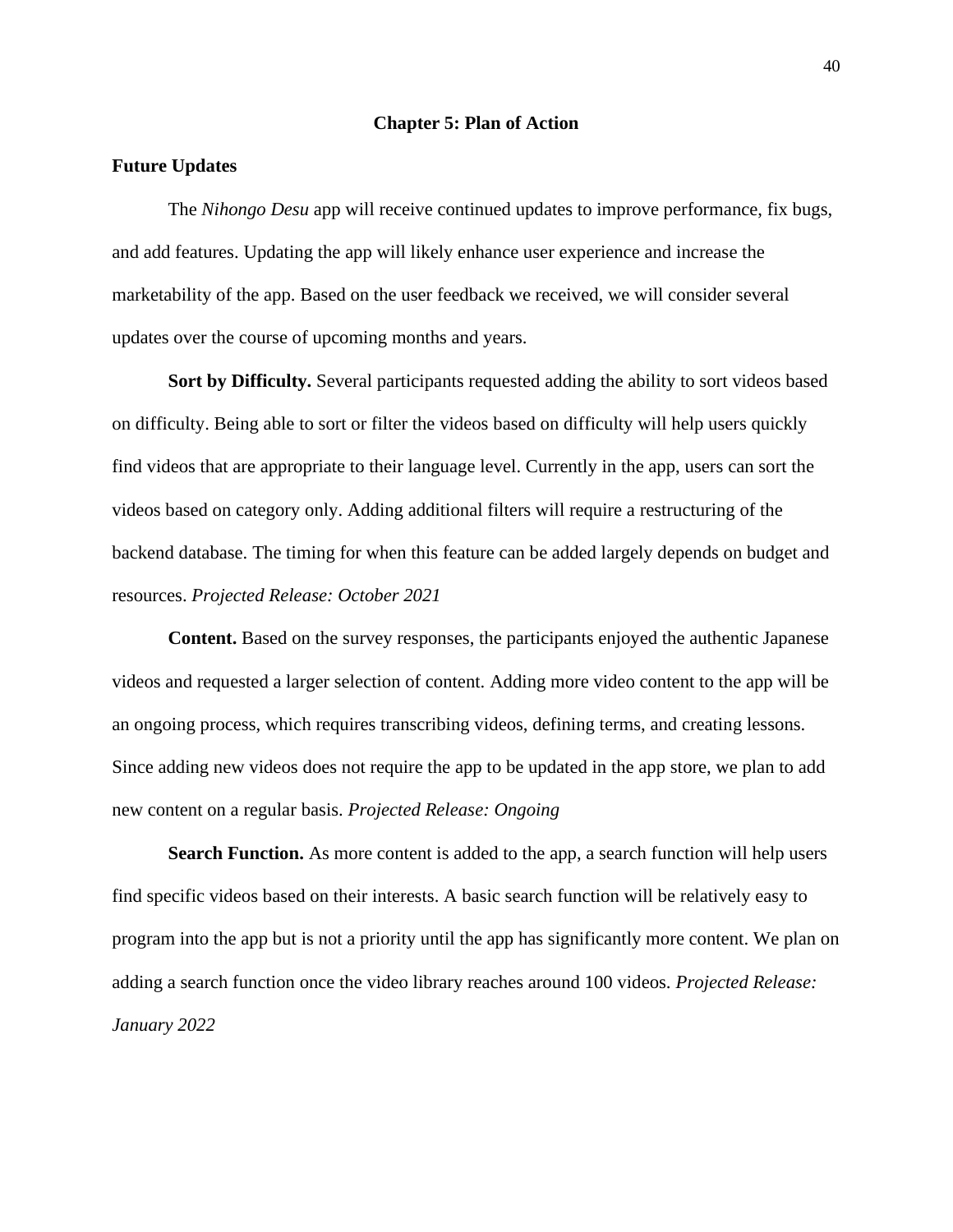<span id="page-47-0"></span>**Vocabulary List.** Participants responded with several suggestions regarding the vocabulary list. These suggestions include the ability to save all vocabulary words to the list, a comprehensive vocabulary list, and the option to export words into external flashcard apps. Adding these features will likely help learners better integrate the *Nihongo Desu* app into their current study materials. These features will be considered based on development costs and resources. *Projected Release: July 2021 - February 2022*

<span id="page-47-1"></span>**Video Speed.** Several users suggested adding the ability to adjust the speed of videos. Adding speed functionalities will allow users to adjust the content to fit their listening levels. Since YouTube currently provides options to slow down or speed up videos, the feature may be integrated into the embedded videos within the app. Further research will be required to determine how to implement video speed into the *Nihongo Desu* app. *Projected Release: June 2021*

<span id="page-47-2"></span>**Tutorials.** While many participants found the app design to be intuitive, others were confused on how to use all the features in the app. Many apps give users a tutorial on the basic functions of the app for first-time users. We are planning on adding a tutorial to help users better navigate the interface when they first download the app. Adding an on-screen tutorial to *Nihongo Desu* can provide users with an introduction to the app so that they can start learning right away. *Projected Release: August 2021*

<span id="page-47-3"></span>**Lessons Tab.** Some participants mentioned that the app may not be suitable for those who have little to no background knowledge of the Japanese language. While the main concept of the *Nihongo Desu* app is to provide incidental vocabulary and grammar instruction through authentic content, adding explicit grammar lessons may help those who are just beginning to learn Japanese. Grammar lessons can also provide learners with more opportunities to learn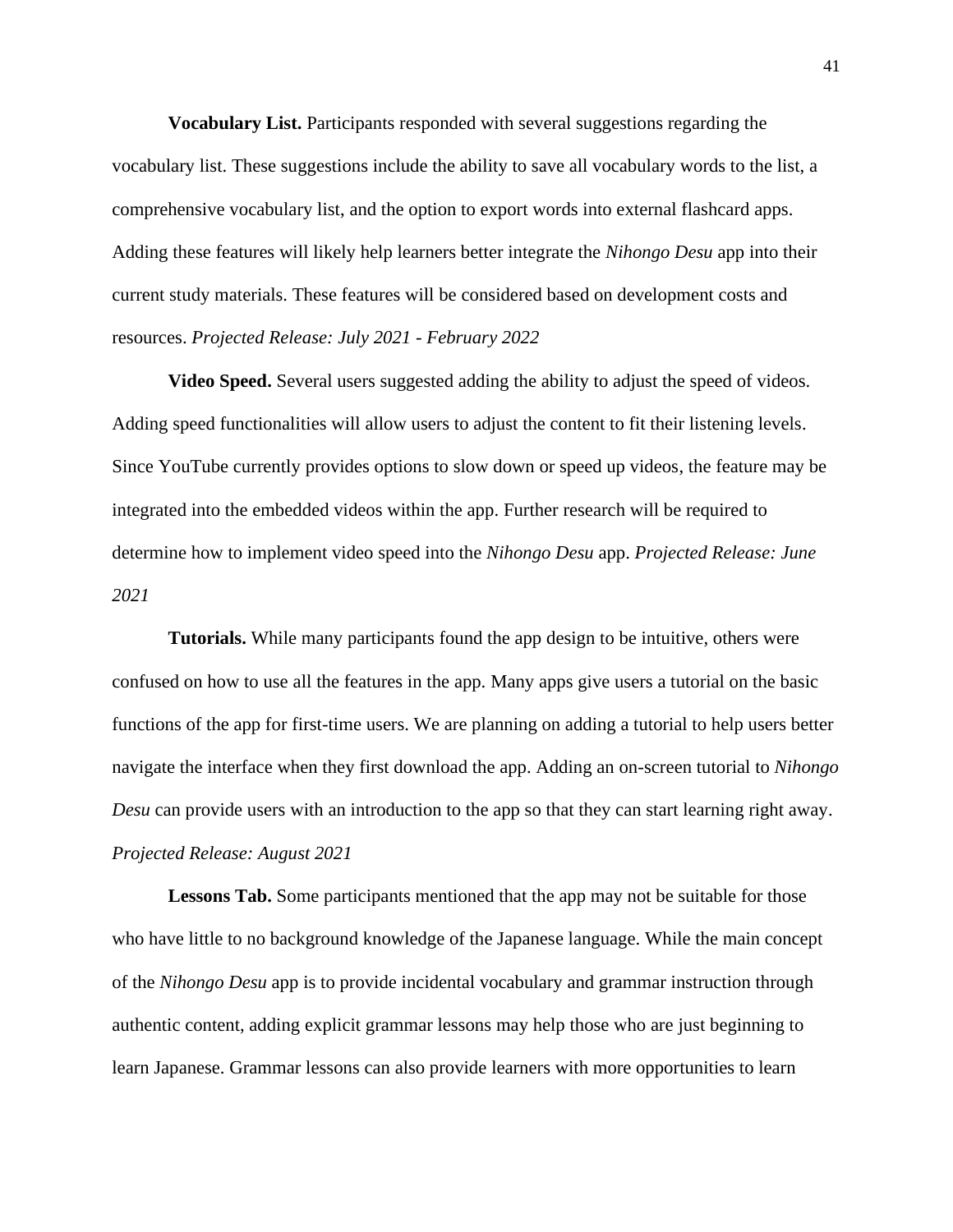using "bottom-up" processes. We are planning on adding a "Lessons" tab with videos that provide animated Japanese lessons. These lessons include grammar lessons based on the JLPT and skill-based lessons based on ACTFL's Can-do Statements. Providing these lessons will likely increase the marketability and audience of the application. *Projected Release: June 2021, Ongoing*

<span id="page-48-0"></span>**Android Version.** Currently the *Nihongo Desu* app is available only for iOS devices. Developing an Android version of the app will expand the reach of the market to those who use Android devices. Developing a native Android app will require a significant amount of programming and development costs. *Projected Release: April 2022*

## <span id="page-48-1"></span>**App Limitations**

Several participants recommended features that would no doubt be helpful to learners but would not be possible to implement due to limitations in budget, skill, and copyright policy. One such feature is the auto-scroll feature, which was suggested by a few different participants. During development, we attempted to have the captions scroll automatically with the video, but the programmer was unable to successfully implement the feature. We are also limited to the types of content that can be added to the app due to copyright policies. Content such as TV shows and anime episodes would likely not be accessible without the appropriate licenses.

From a pedagogical standpoint, one might argue that not all user input reflects good language pedagogy. For example, some researchers argue that the speed of authentic texts should not be slowed down or adapted for the learner. Regarding listening and reading activities, Shrum and Glisan (2016) urge to "edit the task, not the text" (p. 194). However, in the case of the *Nihongo Desu* mobile app, most users are likely self-learners, using the app independent of a structured curriculum. In the absence of an instructor, users are likely to quit using the app when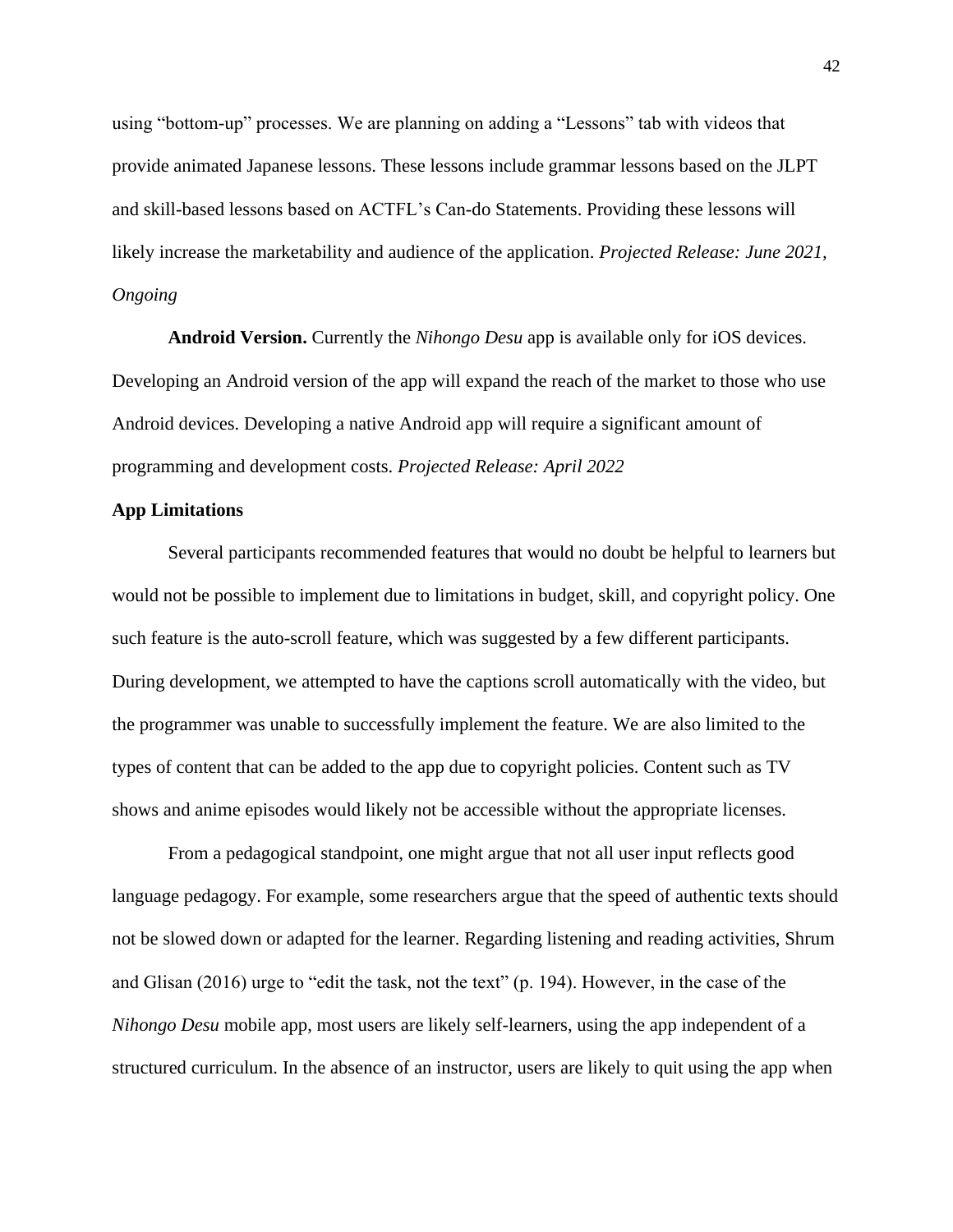the contents do not fit their learning preferences. In such circumstances, we chose to prioritize a good user experience.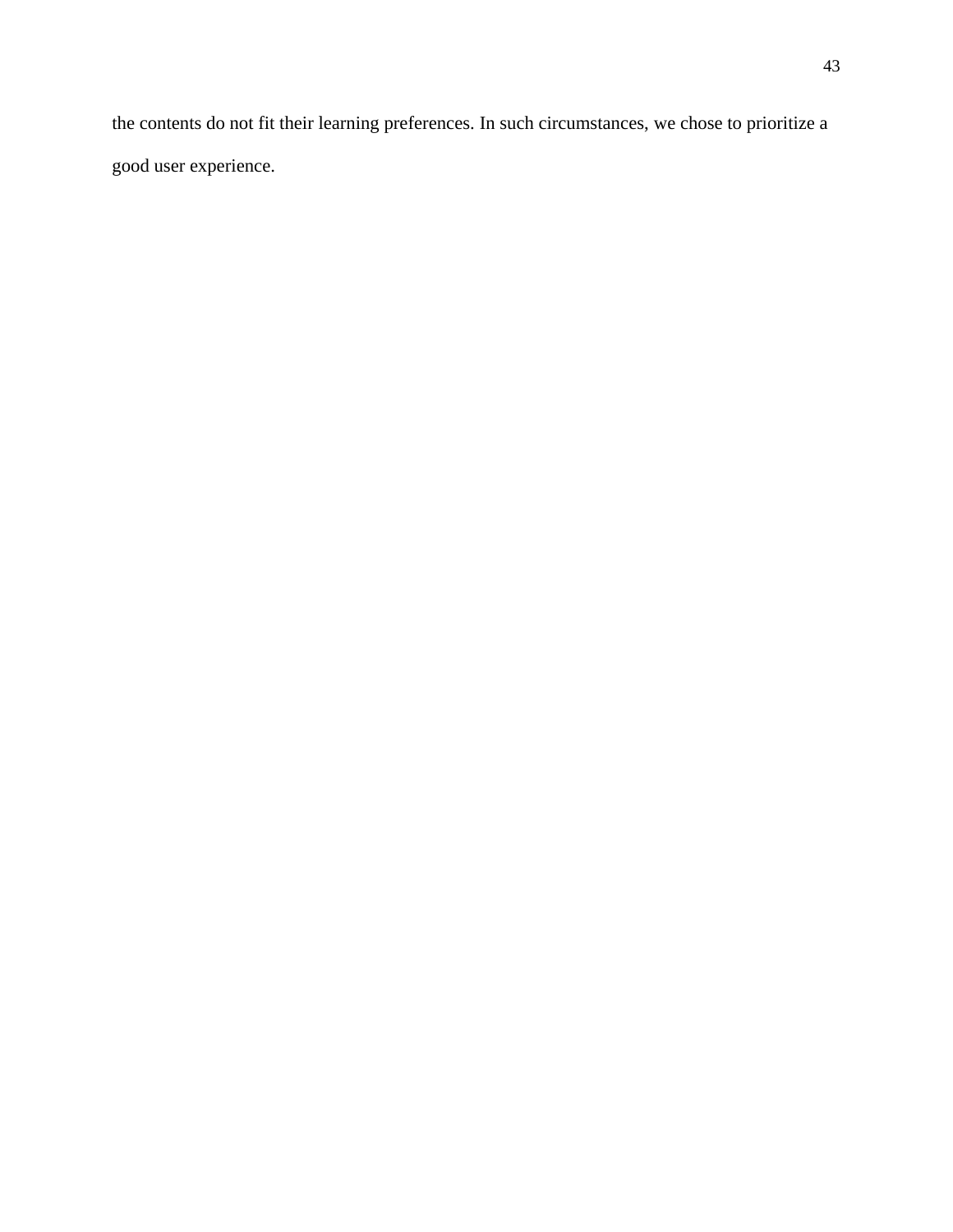#### **Chapter 6: Conclusion**

<span id="page-50-0"></span>Incorporating authentic content into a language curriculum can provide meaningful contexts to instruction and increase student motivation (Shrum & Glisan, 2016; Shirai, 2013). Studies have shown that contextualized learning is generally more effective than isolated vocabulary and grammar instruction alone (Godwin-Jones 2018; Arikan & Taraf, 2010; Ghaderpanahi, 2012). Over the past several years, mobile applications have become increasingly popular in providing language curriculum and materials. In the past, researchers have analyzed the pedagogy behind several language-learning mobile applications in the market, but the authenticity of the content of these mobile apps have been mostly unexamined (Gangaiamaran  $\&$ Pasupathi, 2017; Heil, et al., 2016; Kim & Kwon 2012). The purpose of this project was to analyze the authenticity of Japanese-learning apps in the current market and to develop a new mobile app, *Nihongo Desu*, which incorporated authentic Japanese YouTube videos into an iOS mobile application.

A content analysis of 25 popular Japanese-learning applications in the Apple App Store showed that very few mobile apps in the current market contain genuine authentic content. A further look showed that apps that do contain authentic content lacked a variety of vocabularylearning activities. This content analysis provided a justification for a new mobile app that not only incorporated authentic Japanese content, but also featured a variety of vocabulary games and activities.

The *Nihongo Desu* app features a video library with authentic Japanese YouTube videos. Each video displays the transcript of the video, where users can tap words directly on the captions and view the English translations of the words. Users can then save the words into a vocabulary list, where they can later review the words through various vocabulary activities such

44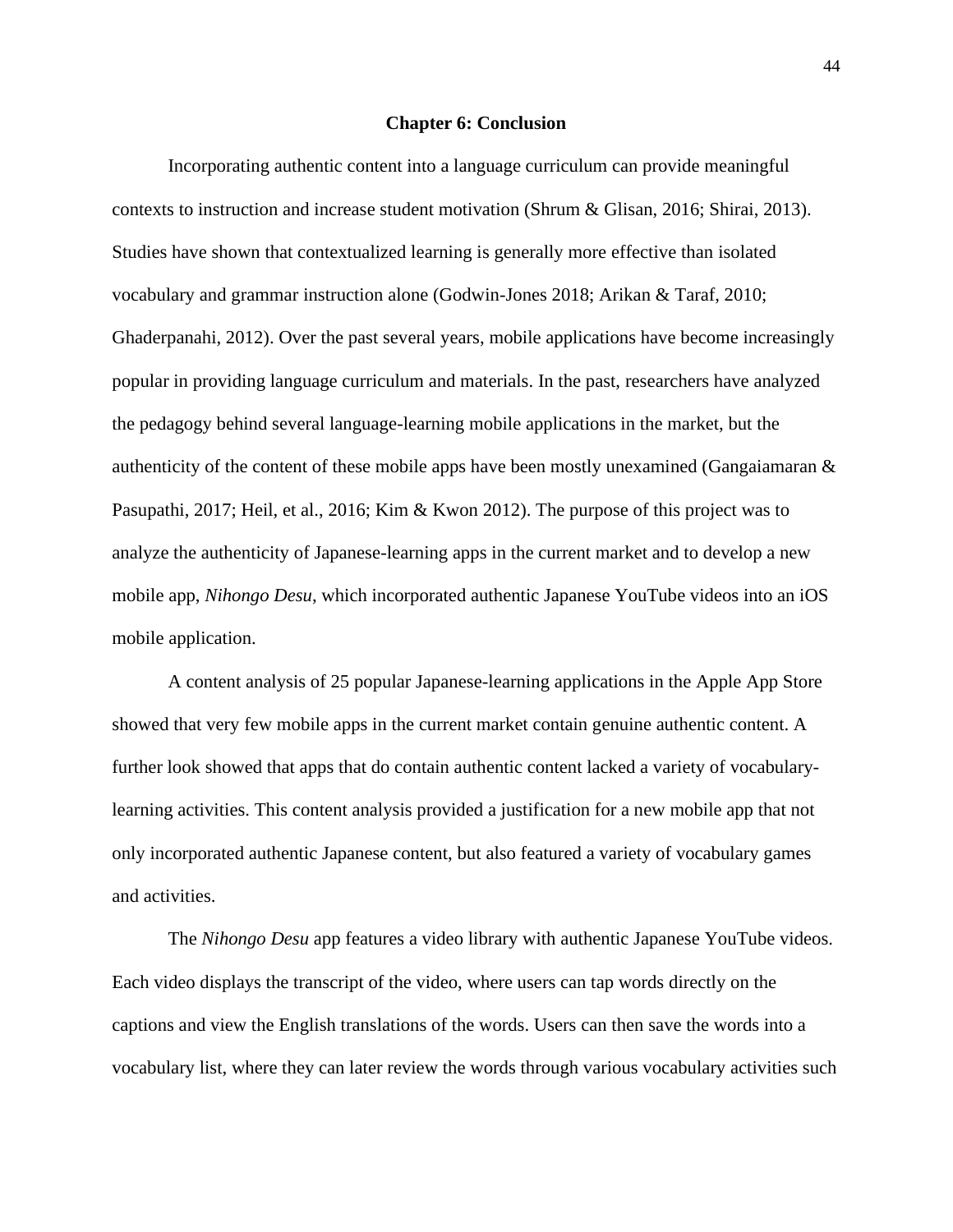as flashcards, quizzes, matching, and spelling. Each video also includes brief grammar lessons and speaking drills relevant to the language used in the video. The various features in the app help scaffold the material so learners can successfully understand the videos.

Several students enrolled in Japanese courses at Brigham Young University during Winter Semester 2021 were selected to test out the app and give feedback on their experience through an open-response survey. In their responses, participants commented on what they liked about the app and what could have been improved. Overall, the participants reacted positively to the authenticity of the content in the app. They also found the video transcripts to be particularly helpful for looking up unfamiliar words and practicing their listening. In the survey, participants reported any bugs they encountered and suggested improvements that could be made to the app. Common suggestions included allowing users to sort the videos by difficulty, being able to adjust the video speed, including more content, and adding the option to export vocabulary lists to external flashcard apps. The feedback offered by the participants were considered in future updates of the app.

<span id="page-51-0"></span>Based on the participants' responses, learners seem to respond favorably to learning vocabulary and grammar through authentic content. It is important to note that all participants in this study had taken at least one semester of Japanese prior to experiencing the app. Those who have little to no background in the Japanese language may react differently to authentic content compared to those with a higher degree of proficiency. In addition, participants did not provide much feedback on the six different vocabulary games that the apps offered; however, this may be because they had only 20 minutes to experience the app. It may be worth getting input on what types of vocabulary activities that users prefer in a future study.

45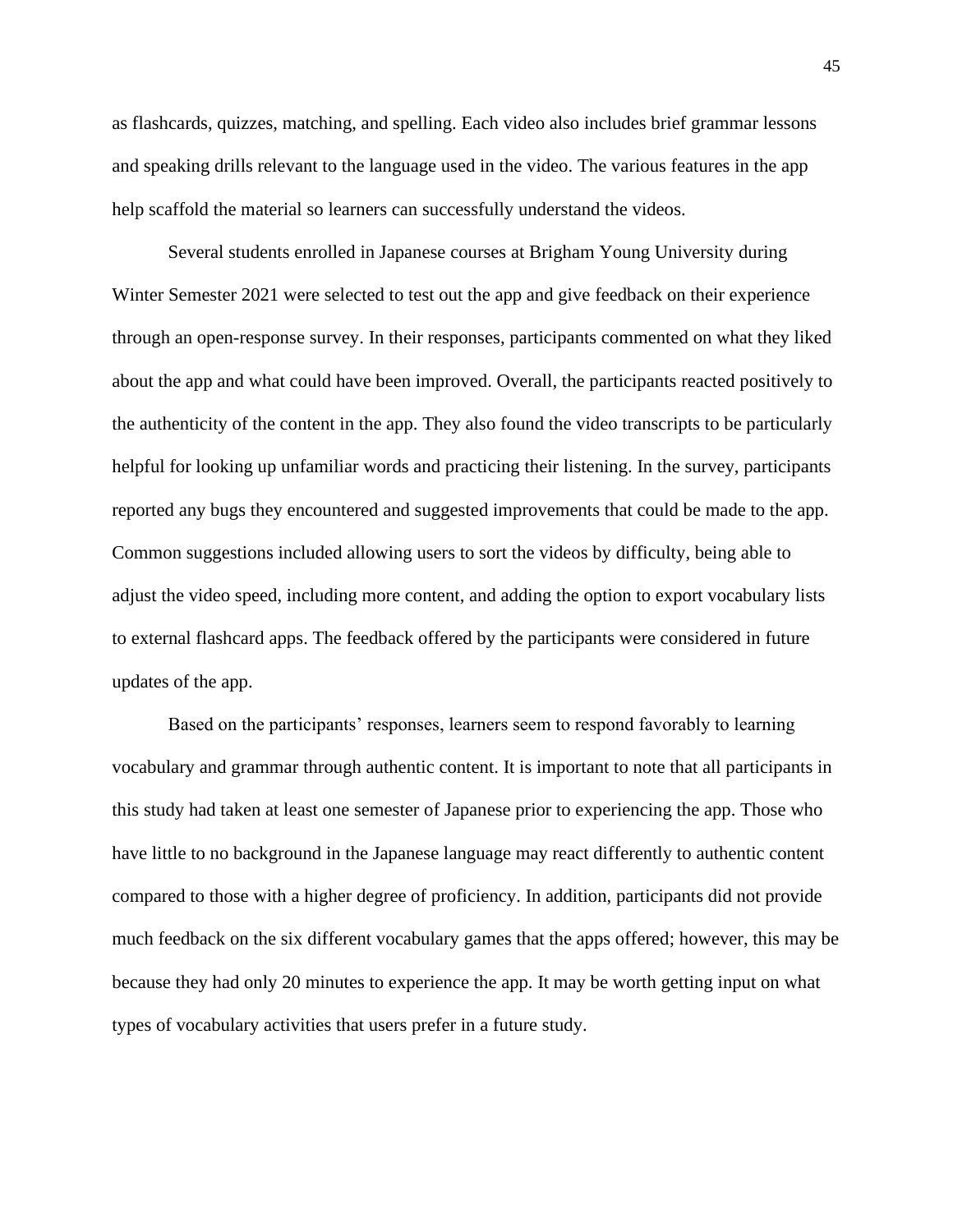#### **Implications for Instructors and Materials Developers**

The findings of this project provided several insights regarding the use of authentic materials and mobile applications in foreign language instruction. The survey responses suggested that students of all levels can enjoy and benefit from authentic videos, although some beginner-level learners may find it helpful to adjust the speed of the audio. Crossley et al. (2007) raised concerns about authentic material being overwhelming for beginner learners, but the findings of this project suggest that instructors and materials developers should not hesitate to implement authentic materials into a curriculum, even in earlier levels. In addition, most of the respondents of the survey found video transcripts helpful in the app, even beginner learners with little experience with the Japanese writing system. Scaffolding procedures such as leveraging transcripts and vocabulary activities can mitigate concerns and anxiety regarding the use of authentic content in language instruction.

Instructors and materials developers should also consider the time and effort required to incorporate authentic text into a lesson or curriculum. One of the difficulties with the *Nihongo Desu* app was choosing content that would be relevant and appropriate for users. Providing the scaffolding needed to understand the authentic content also took a significant amount of time and resources. Transcribing audio, adding vocabulary lists, and writing grammar explanations took several hours per video. On the other hand, working with authentic videos saved time because we could use existing videos rather than creating videos from scratch. YouTube provided an extensive selection of authentic content that could be incorporated into a language-learning mobile app. Instructors and materials developers can also utilize YouTube's vast content library to find authentic videos that would fit their curriculum.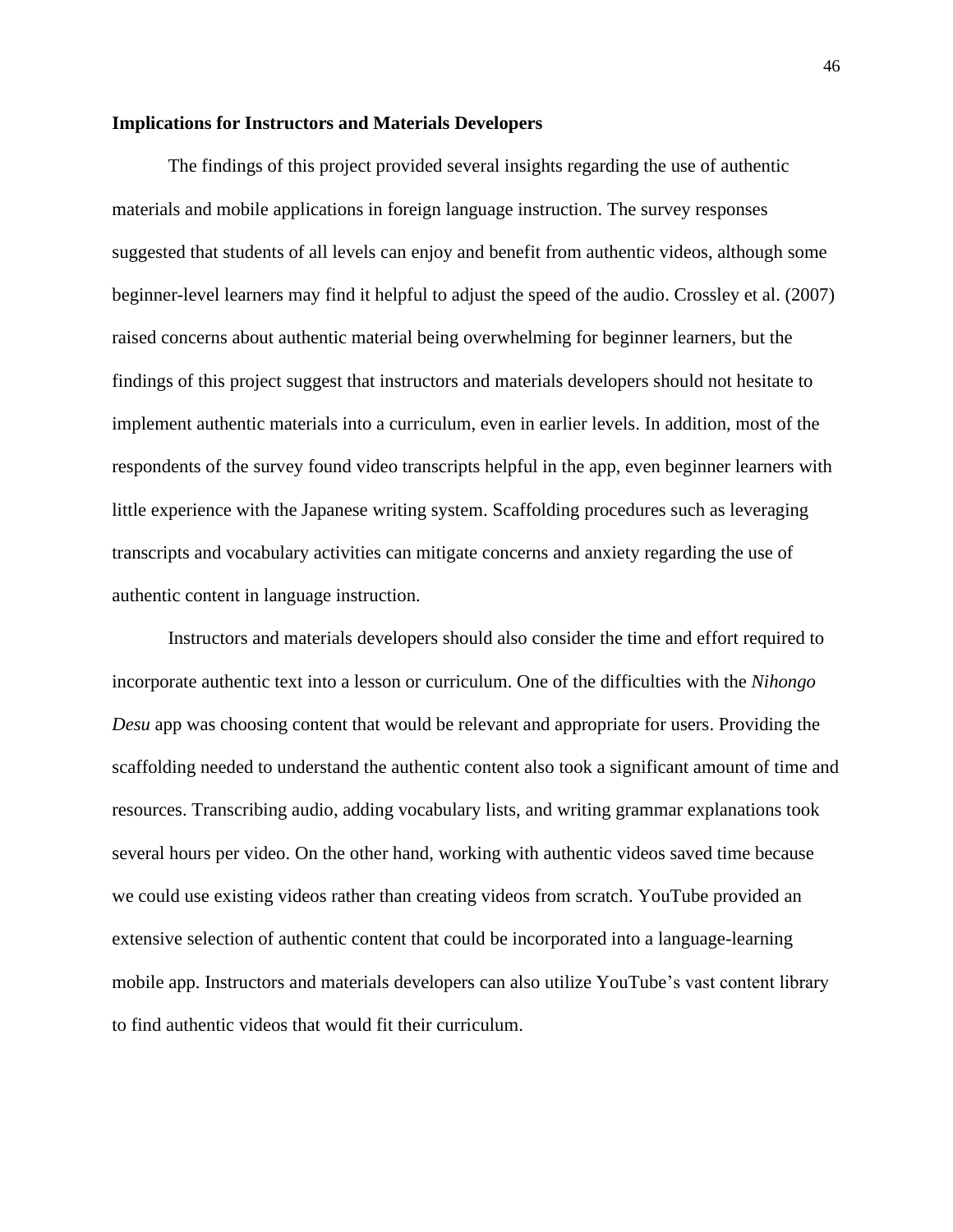Mobile apps are a relatively new piece of technology, and only in recent years have developers begun creating apps for language learning. Instructors can take advantage of the functionality and convenience of mobile apps to help students study language outside of class. Dictionary apps allow learners to look up unfamiliar words quickly and conveniently. Learners can use telecollaboration apps to connect with native speakers and get feedback on their language. Apps with audio and visual content can provide language input for students outside of the classroom so that teachers can focus on more communicative activities during class. Such mobile applications can be incorporated into language curriculums to enhance language learning outside of the classroom.

The *Nihongo Desu* app is a unique addition to the various Japanese-learning resources for learners and instructors. Compared to the apps that we examined in our content analysis, the *Nihongo Desu* app not only includes authentic content, but also several vocabulary activities. The content allow users to learn language in context rather than studying vocabulary and grammar in isolation as well. In addition, the app features grammar activities, speaking drills, and full video transcriptions to help better scaffold the video content. Several users have already responded positively to the concept and content of the app. Future updates will add features and improvements to the app that will greatly enhance the learner experience and make the app more accessible to learners. Overall, the *Nihongo Desu* app fulfills its purpose of providing language instruction through authentic video content and will continue to provide language-learning experiences with new content and updates.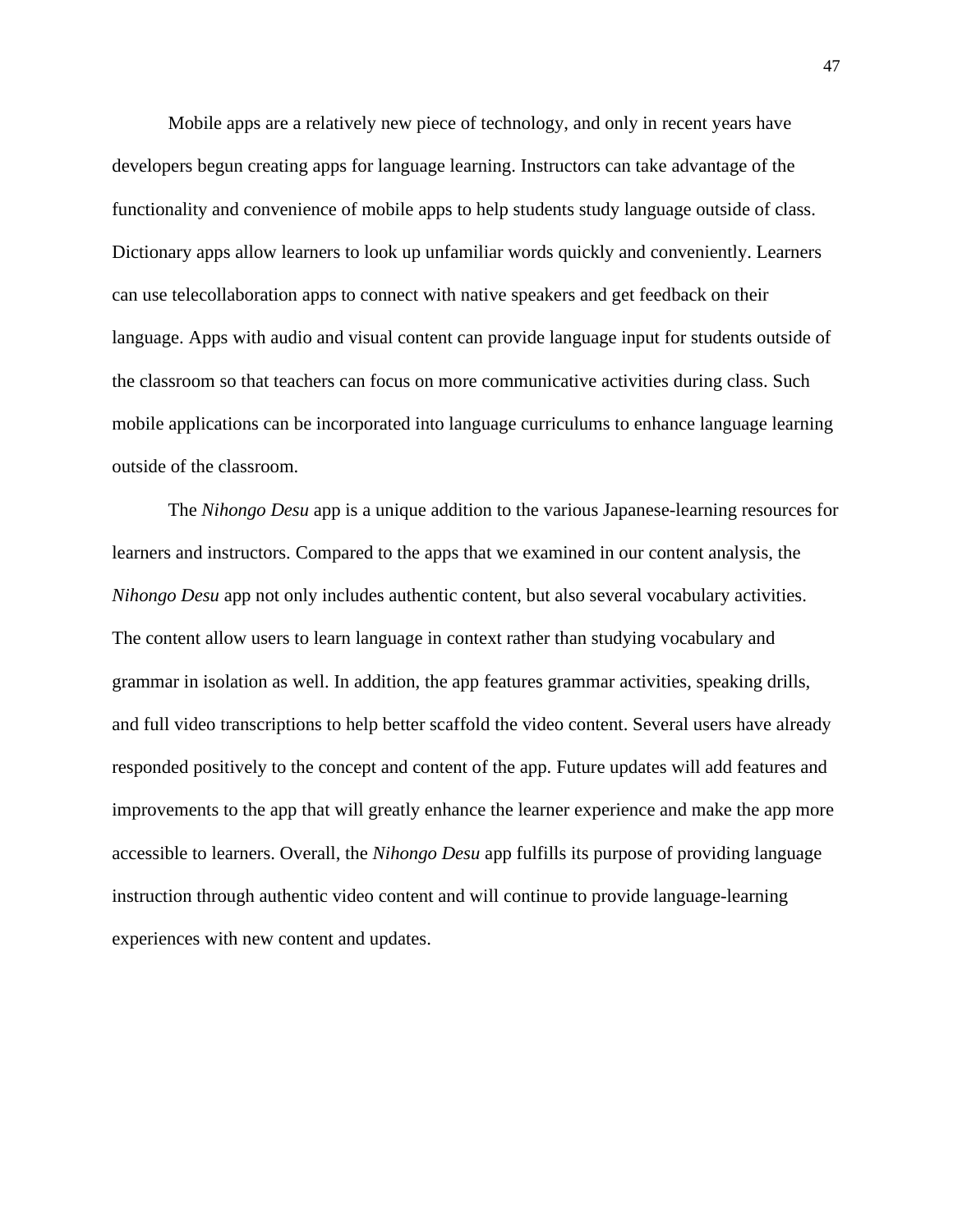### **References**

- <span id="page-54-0"></span>Abrams, Z. (2019). Interpersonal communication in intracultural CMC. In N. Arnold & L. Ducate (Eds.), *Engaging Language Learners through CALL* (pp. 267-308). Equinox.
- Arikan, A., & Taraf, H. U. (2010). Contextualizing young learners' English lessons with cartoons: Focus on grammar and vocabulary. *Procedia - Social and Behavioral Sciences, 2*(2), 5212–5215.<https://doi.org/10.1016/j.sbspro.2010.03.848>
- Arndt, H. L., & Woore. R. (2018).Vocabulary learning from watching YouTube videos and reading blog posts. *Language Learning & Technology*, *22*(1), 124–142. <https://doi.org/10125/44660>
- Crossley, S. A., Louwerse, M. M., McCarthy, P. M., & McNamara, D. S. (2007). A linguistic analysis of simplified and authentic texts. *The Modern Language Journal*, *91*(1), 15–30. https://doi.org/10.1111/j.1540-4781.2007.00507.x
- Elola, I. & Oskoz, A. (2019). Writing between the lines: Acquiring writing skills and digital literacies through social tools. In N. Arnold & L. Ducate (Eds.), *Engaging Language Learners through CALL* (pp. 240-266). Equinox.
- Galloway, V.B. (1998). Constructing cultural realities: "Facts" and frameworks of association. In J. Harper, M. Lively, & M. Williams (Eds.), *The coming of age of the profession* (p. 133). Boston: Heinle & Heinle.
- Ghaderpanahi, L. (2012). Using authentic aural materials to develop listening comprehension in the EFL classroom. *English language teaching, 5*(6), 146-153.
- Glisan, E. W., & Donato, R. (2017). Enacting the work of language instruction: High leverage teaching practices. Alexandria, VA: ACTFL.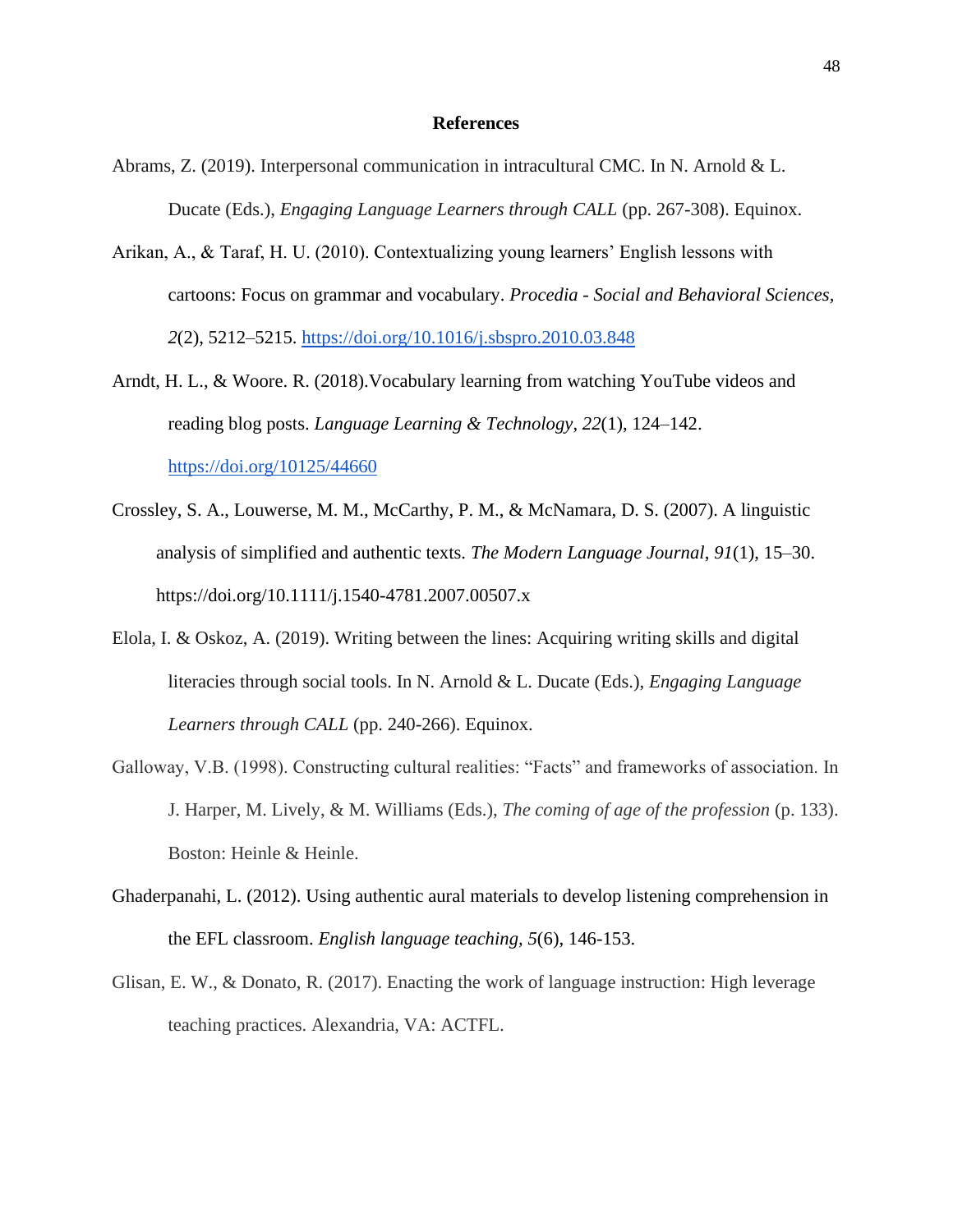- Godwin-Jones, R. (2011). Mobile apps for language learning. *Language Learning & Technology, 15*(2), 2-11.
- Godwin-Jones, R. (2018). Contextualized vocabulary learning. *Language Learning & Technology, 22*(3), 1–19. https://doi.org/10125/44651

Hadley, A. O. (2001). *Teaching language in context* (3rd ed.)*.* Thomson Heinle.

- Heil, C. R., Wu, J. S., Lee, J. J., & Schmidt, T. (2016). A review of mobile language learning applications: Trends, challenges, and opportunities. *The EuroCALL Review, 24*(2), 32-50. <https://doi.org/10.4995/eurocall.2016.6402>
- Helgesen M. & Brown S. (2007). *Practical English language teaching: Listening*. McGraw-Hill ESL/ELT.
- Kim, H. & Kwon, Y. (2012). Exploring smartphone applications for effective mobile-assisted language learning. *Multimedia-Assisted Language Learning, 15*(1), 31-57.
- Melvin, B. S. & Stout, D. F. (2010). Motivating language learners through authentic materials. In W. M., Rivers (Ed.), *Interactive language teaching* (pp. 44-56). Cambridge Univ. Press.
- Perez, M. M. (2019). Technology-enhanced listening: How does it look and what can we expect?. In N. Arnold & L. Ducate (Eds.), *Engaging Language Learners through CALL* (pp. 141-178). Equinox.
- Rosell-Aguilar, F. (2017). State of the app: A taxonomy and framework for evaluating language learning mobile applications. *CALICO JOURNAL, 34*(2), 243-258.
- Shirai, A. (2013). Authentic or artificial materials: The effects of material-types on L2 motivation. *Chinese Journal of Applied Linguistics*, *36*(4), 422–441. https://doi.org/10.1515/cjal-2013-0029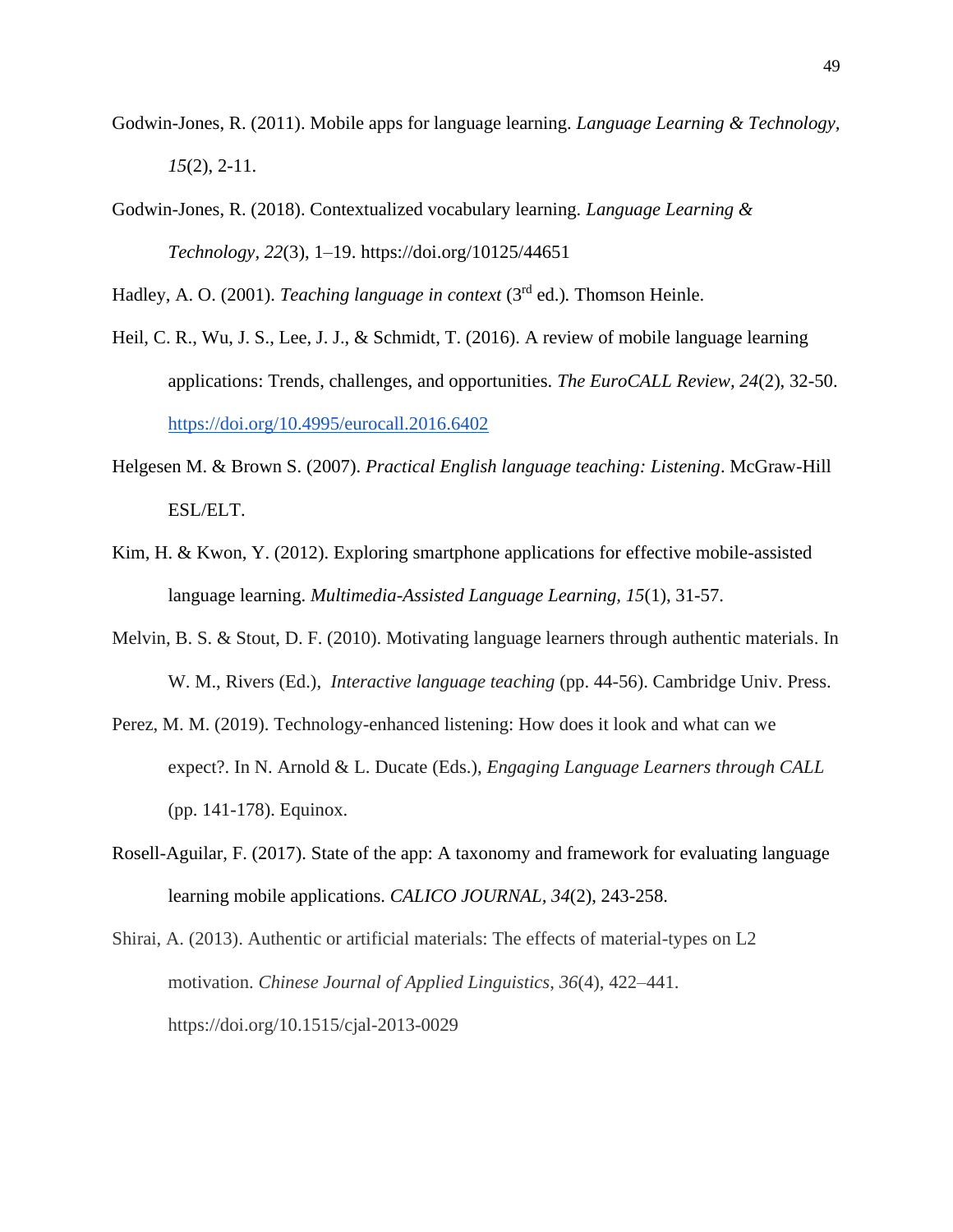- Shrum, J. L., & Glisan, E. W. (2016). *Teachers handbook: Contextualized language instruction*   $(5<sup>th</sup>$  ed.). Cengage Learning.
- Tomlinson, B. (2012). Materials development for language learning and teaching. *Language Teaching*, *45*(2), 143-179. doi:10.1017/s0261444811000528
- Vogely, A. J. (1998). Listening comprehension anxiety: Students' reported scores and solutions. *Foreign Language Annals, 31,* 67-80.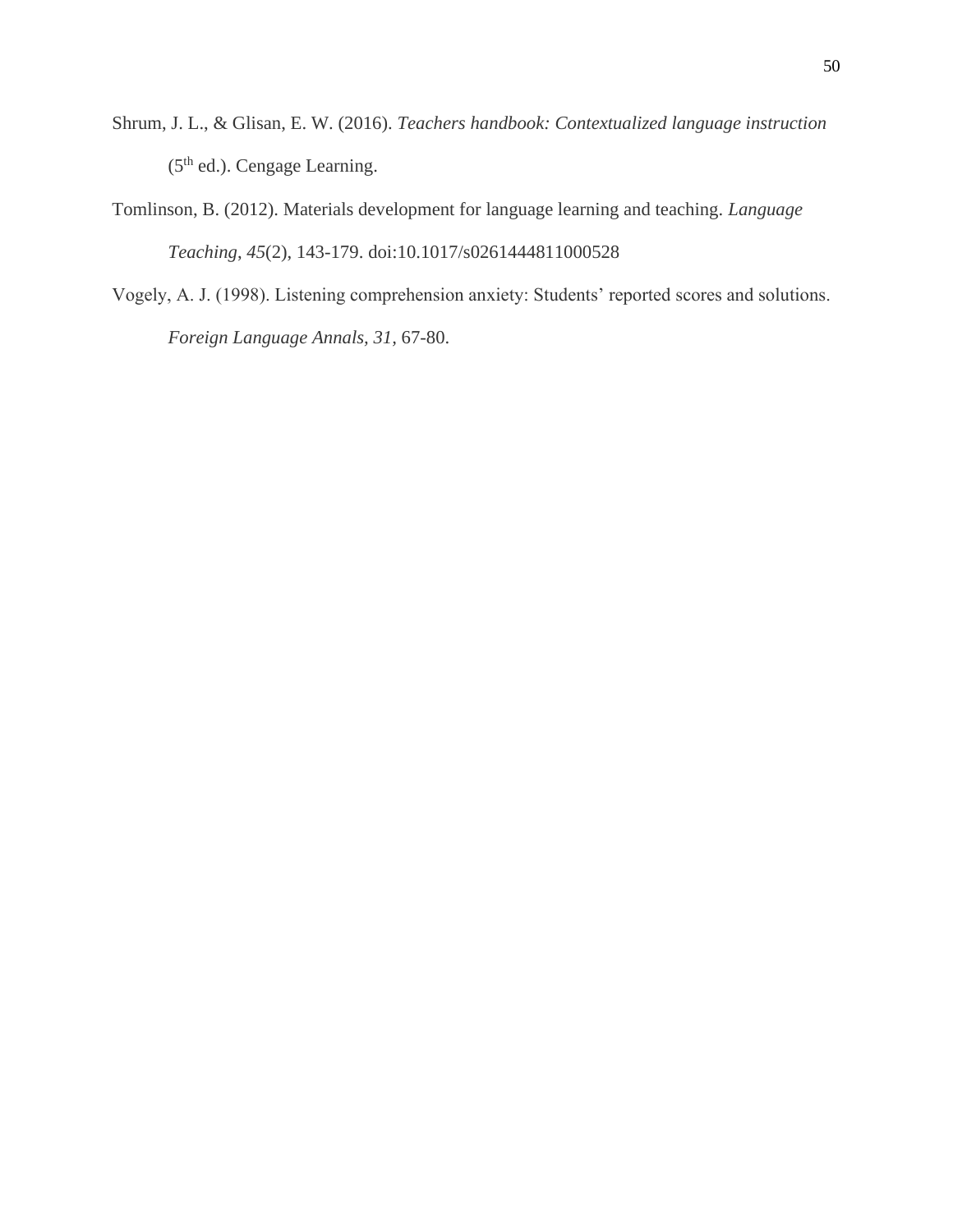# **Appendix A**

# Content Analysis Data

<span id="page-57-0"></span>

| Name of App                       | Level of<br>Authenticity | Video          | Audio | Written | Vocabulary | Grammar        | Communicative |
|-----------------------------------|--------------------------|----------------|-------|---------|------------|----------------|---------------|
| Learn Japanese!!                  | Inauthentic<br>Text      | N <sub>o</sub> | Yes   | Yes     | Yes        | Yes            | No            |
| Duolingo                          | Inauthentic<br>Text      | No             | Yes   | Yes     | Yes        | Yes            | No            |
| Learn Japanese!!!                 | Inauthentic<br>Text      | N <sub>o</sub> | Yes   | No      | Yes        | No             | No            |
| <b>Bunpo:</b> Learn Japanese      | Inauthentic<br>Text      | N <sub>0</sub> | Yes   | Yes     | Yes        | Yes            | No            |
| Drops: Fun Language<br>Learning   | Inauthentic<br>Text      | N <sub>0</sub> | Yes   | Yes     | Yes        | N <sub>0</sub> | No            |
| Busuu: Language<br>Learning App   | Simulated<br>Text        | Yes            | Yes   | Yes     | Yes        | Yes            | Yes           |
| LingoDeer - Learn<br>Languages    | Simulated<br>Text        | Yes            | Yes   | Yes     | Yes        | Yes            | Yes           |
| Eggbun: Chat to Learn<br>Japanese | Simulated<br>Text        | N <sub>o</sub> | Yes   | Yes     | Yes        | Yes            | Yes           |
| kawaiiNihongo - Learn<br>Japanese | Inauthentic<br>Text      | N <sub>0</sub> | Yes   | Yes     | Yes        | Yes            | No            |
| Onigiri : Learn Japanese<br>(日本語) | Inauthentic<br>Text      | N <sub>0</sub> | No    | Yes     | Yes        | No             | No            |
| Rosetta Stone: Learn<br>Languages | Simulated<br>Text        | No             | Yes   | Yes     | Yes        | Yes            | No            |
| <b>Infinite Japanese</b>          | Inauthentic<br>Text      | No             | Yes   | Yes     | Yes        | No             | No            |
| Japanese Grammar:<br>Coban        | Inauthentic<br>Text      | No             | Yes   | Yes     | Yes        | Yes            | No            |
| Japanese Dungeon: Learn<br>J-Word | Inauthentic<br>Text      | N <sub>o</sub> | Yes   | Yes     | Yes        | N <sub>o</sub> | No            |
| Lirer: Learn Japanese             | Inauthentic<br>Text      | No             | Yes   | Yes     | Yes        | No             | No            |
| Memrise: Fun Language<br>Learning | Adapted Text Yes         |                | Yes   | Yes     | Yes        | Yes            | Yes           |
| Kaizen Languages:<br>Japanese     | Simulated<br>Text        | No             | Yes   | Yes     | Yes        | Yes            | Yes           |
| HelloTalk - Language              | Genuine Text No          |                | Yes   | Yes     | Yes        | Yes            | Yes           |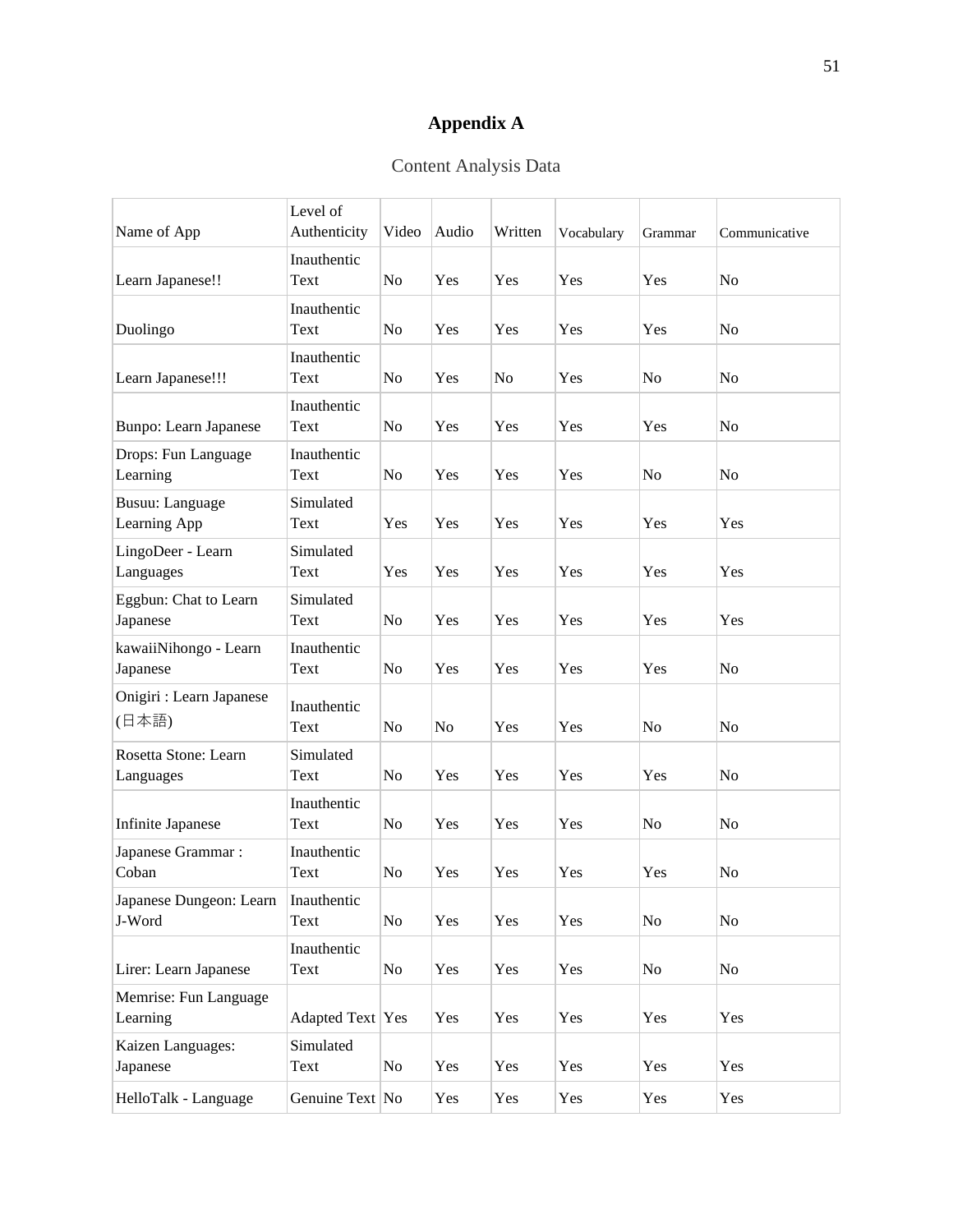| Learning                 |                   |                |                |                |                |                |                |
|--------------------------|-------------------|----------------|----------------|----------------|----------------|----------------|----------------|
| Learn Japanese Dialogues | Simulated<br>Text | N <sub>o</sub> | Yes            | Yes            | N <sub>o</sub> | No             | Yes            |
|                          |                   |                |                |                |                |                |                |
| Innovative 101 Learn     |                   |                |                |                |                |                |                |
| Languages                | Genuine Text Yes  |                | Yes            | Yes            | Yes            | Yes            | Yes            |
|                          | Inauthentic       |                |                |                |                |                |                |
| Learn Japanese: Sensei   | Text              | No             | N <sub>0</sub> | Yes            | Yes            | Yes            | N <sub>0</sub> |
|                          | Inauthentic       |                |                |                |                |                |                |
| Japanese Language Quest  | Text              | N <sub>o</sub> | Yes            | Yes            | Yes            | N <sub>o</sub> | N <sub>0</sub> |
|                          | Inauthentic       |                |                |                |                |                |                |
| Learn Japanese Words     | Text              | N <sub>0</sub> | N <sub>o</sub> | Yes            | Yes            | Yes            | N <sub>0</sub> |
| Pimsleur - Learn         | Simulated         |                |                |                |                |                |                |
| Language Fast            | Text              | No             | Yes            | N <sub>0</sub> | Yes            | Yes            | Yes            |
|                          | Simulated         |                |                |                |                |                |                |
| Learn Japanese Online    | Text              | Yes            | Yes            | Yes            | Yes            | Yes            | Yes            |
|                          |                   |                |                |                |                |                |                |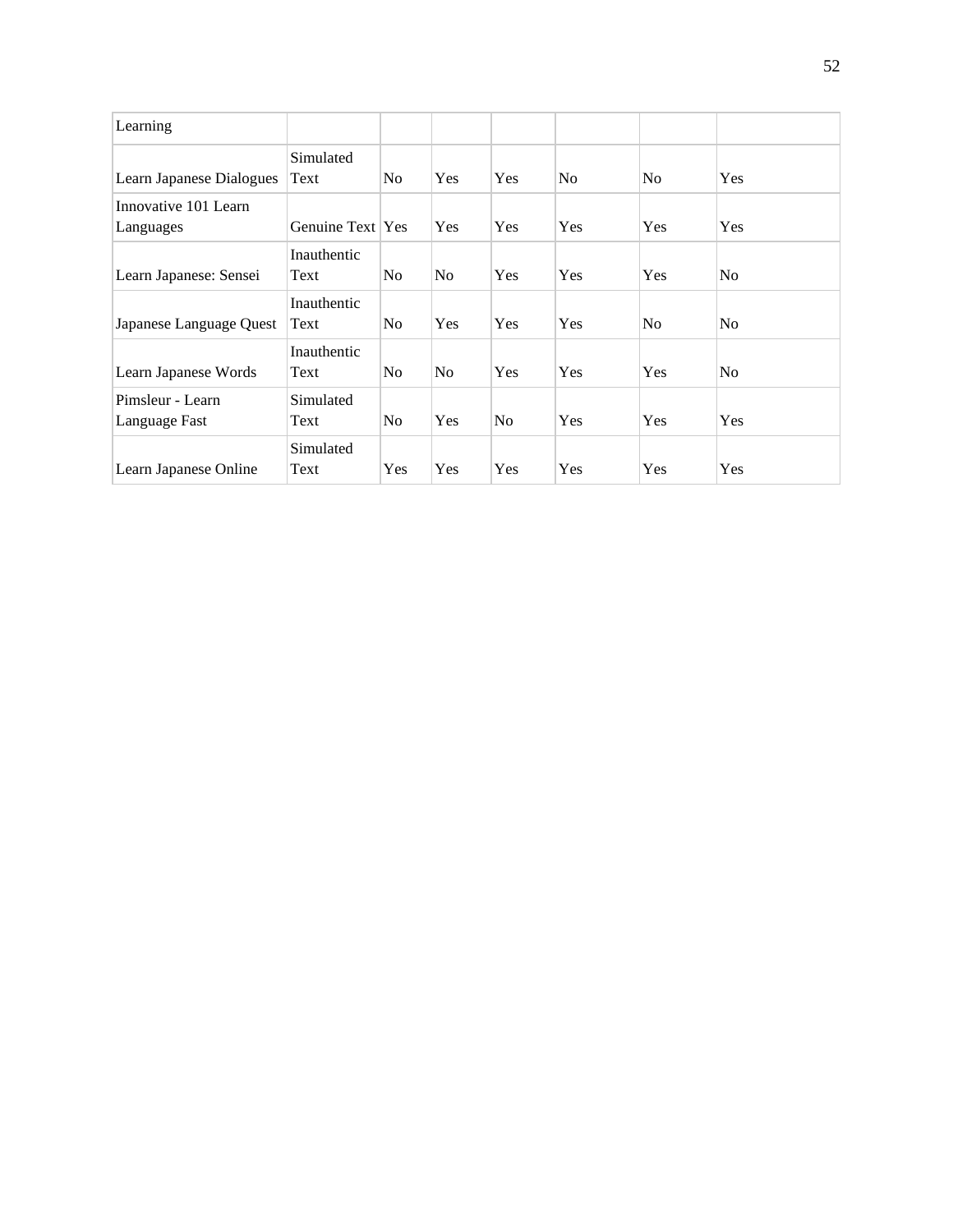# **Appendix B**

# Survey Questions and Recruiting Details

<span id="page-59-0"></span>Survey Questions

- 1. First Name
- 2. Email address (to send your Amazon gift card)
- 3. Describe your experience with the Japanese language (Japanese classes, years living in Japan, Japanese heritage, etc.)
- 4. Have you used mobiles apps in your Japanese studies? If so, which ones?
- 5. What were things you liked about the Nihongo Desu app?
- 6. What were things that could be improved about the app?
- 7. On a scale from 1-5, how likely would you recommend this app to a friend?
- 8. Any additional comments about the app?

# Recruiting Details

Hi, my name is Andy Watabe. I am a graduate student studying Second Language Teaching at BYU. For my master's project, I have developed a Japanese-learning iOS app. I am looking for participants to test out and give feedback on the app.

The research study will take approximately 30-45 minutes, and you will receive a \$10 Amazon gift card for participating. You must have an iOS device to participate.

For this research study, you will download and test out the app 'Nihongo Desu' from the Apple App Store. After using the app for 20 minutes, you will fill out a survey about your experience (approximately 10-15 minutes)

Email me at [andywatabe@gmail.com](mailto:andywatabe@gmail.com) with your NAME and JAPANESE CLASS if you're interested or have any questions.

Andy Watabe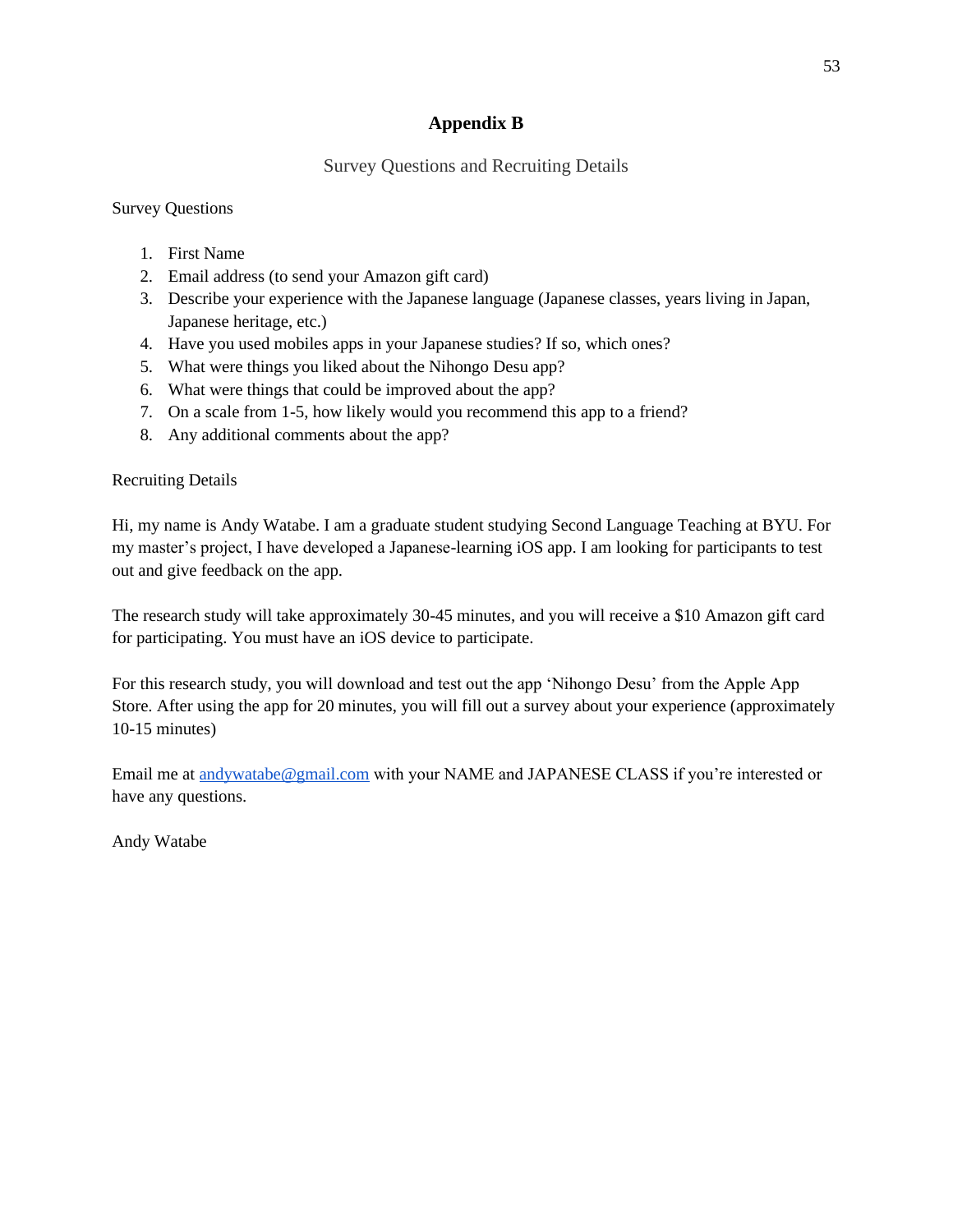# **Appendix C**

# Survey Responses

<span id="page-60-0"></span>Note that responses are left as is and may include spelling or grammar errors.

|                 | Describe your experience with the Japanese language (Japanese classes, years living in Japan,<br>Japanese heritage, etc.)                                                                                                                                                                                                   |
|-----------------|-----------------------------------------------------------------------------------------------------------------------------------------------------------------------------------------------------------------------------------------------------------------------------------------------------------------------------|
| S <sub>1</sub>  | I have the Japanese minor and have taken a few more classes towards the Japanese major at BYU. I have<br>also lived in Japan for two years and am half-Japanese.                                                                                                                                                            |
| S <sub>2</sub>  | I served a mission in Tokyo, and after that I continued studying Japanese at BYU. I have taken all of the<br>Japanese minor classes as well some others: JAPAN 411, 441, 444, and 326. I am a research assistant to<br>Dr. Moody at BYU, and I am also a Japanese linguist in the Utah Army National Guard.                 |
| S <sub>3</sub>  | Japanese Classes, working at a sushi bar                                                                                                                                                                                                                                                                                    |
| S <sub>4</sub>  | I have just taken two semesters of Japanese at BYU (Japan 101 and 102). My boyfriend's mom is also<br>Japanese.                                                                                                                                                                                                             |
| S <sub>5</sub>  | 2 years of Japanese class in high school, 2 year mission in Kobe from 2016-2018, Japanese Minor in<br>college, started watching anime since coming back from mission, married a japanese girl a few months<br>ago                                                                                                           |
| S <sub>6</sub>  | I lived in Japan for about 6 years as a child. I went to yochien, sho-gakkou during that time and became<br>relatively fluent in Japanese. moved back to the US at the age of 10, and over time lost my ability to<br>speak. This school year I took Japanese 101 and 102 and was able to re-learn a lot of basic Japanese. |
| S7              | 2 years as a missionary in Japan, 4 semesters in college, 8 months of marriage to a Japanese woman, and<br>plenty of studying on my own.                                                                                                                                                                                    |
| S <sub>8</sub>  | I have been studying Japanese for 8 years. I have studied in various places, including by myself.                                                                                                                                                                                                                           |
| S <sub>9</sub>  | Mother is from Japan, could not speak very well at all growing up, took some classes in high school,<br>served a mission in Japan for 2 years, taking classes at BYU                                                                                                                                                        |
| S <sub>10</sub> | I served as a mission for 2 years in Japan and have taken Japanese 301, 302, and 321.                                                                                                                                                                                                                                       |
| S11             | I took Japanese 101 this semester.                                                                                                                                                                                                                                                                                          |
| S <sub>12</sub> | Japanese heritage, Japanese classes, visits to Japan, and a mission to Japan.                                                                                                                                                                                                                                               |
| S <sub>13</sub> | I've been taking classes and self studying Japanese for 3 years                                                                                                                                                                                                                                                             |
| S14             | I currently just completed JAPN 102. I haven't had too much experience, but my native language is<br>Chinese so I have had more experience with writing and understanding Kanji.                                                                                                                                            |
| S <sub>15</sub> | I have relatives living in Japan and I started watching anime in Japanese since kindergarden so I could<br>understand some vocabs before but not after Japan 202 I learned more.                                                                                                                                            |
| S16             | I took four semesters of Japanese language classes here at BYU.                                                                                                                                                                                                                                                             |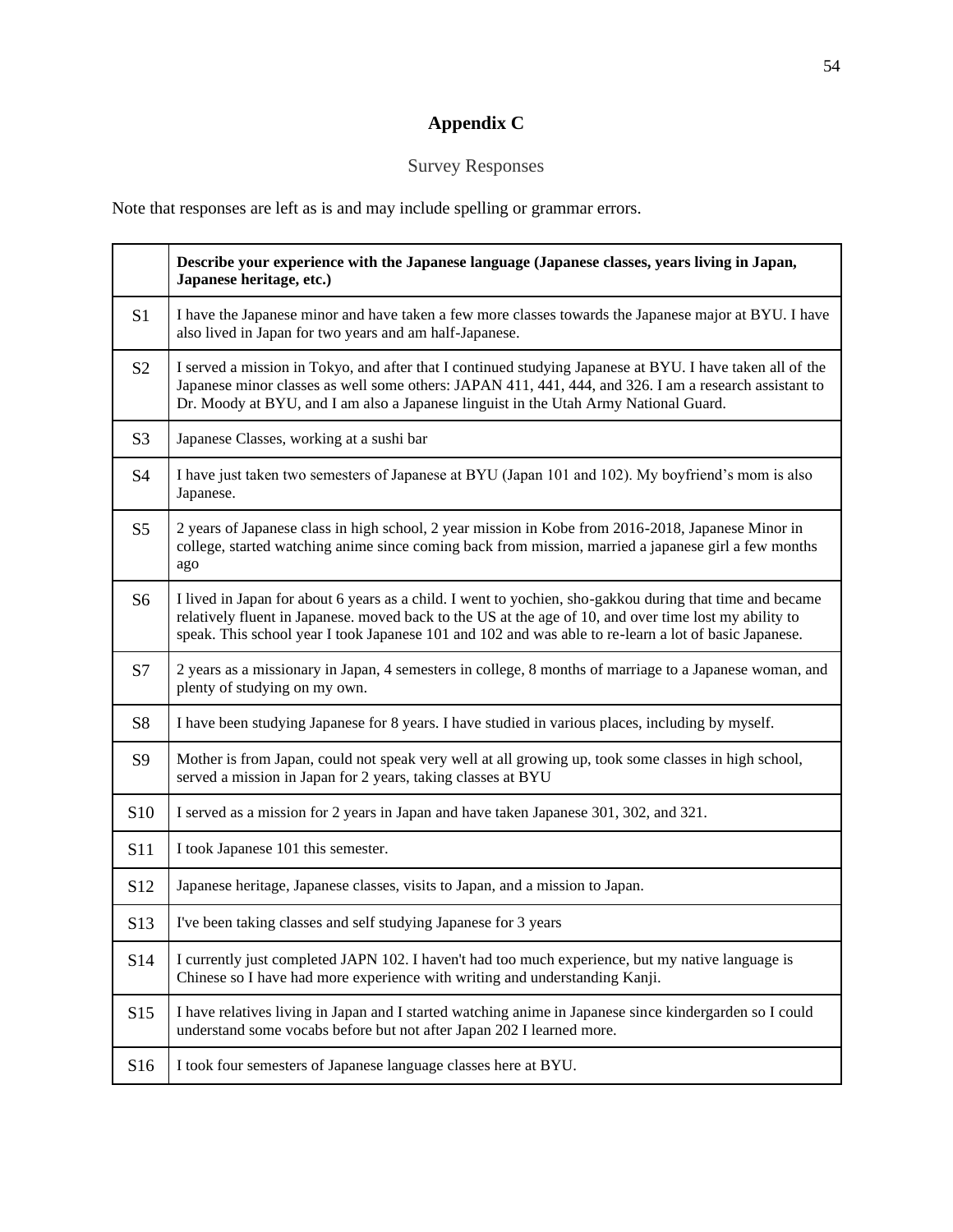| S17 Japanese 101                                                              |
|-------------------------------------------------------------------------------|
| S18   I am a senior in the Japanese major and I lived in Japan for two years. |

|                 | Have you used mobiles apps in your Japanese studies? If so, which ones?                          |
|-----------------|--------------------------------------------------------------------------------------------------|
| S <sub>1</sub>  | I have used imiwa, HiNative, and Weblio 国語辞典 (kokugo jiten).                                     |
| S <sub>2</sub>  | Yes! Imiwa, Easy Japanese (NHK), Duolingo, Japan Radio, and AnkiApp.                             |
| S <sub>3</sub>  | Yes, Rosetta Stone, Duolingo                                                                     |
| S4              | I have sometimes used Jaacent to help me with me pitch intonation                                |
| S <sub>5</sub>  | Japanese, imiwa, Duolingo                                                                        |
| S <sub>6</sub>  | I have used the dictionary app "imiwa" but otherwise nothing.                                    |
| S7              | Yes. "Japanese" (Dictionary with a red icon), $\nabla \nu / (\text{aruku})$ , and Duolingo       |
| S <sub>8</sub>  | Yes, LingQ. Memrise in the beginning. Now Anki                                                   |
| S <sub>9</sub>  | Yes, Yomiwa                                                                                      |
| S <sub>10</sub> | Kanji Tree, Shirabejisho, EOC, Jaccent                                                           |
| S11             | I have used Duolingo.                                                                            |
| S <sub>12</sub> | Yes, I have used Duolingo and the Japanese app by renzo Inc.                                     |
| S <sub>13</sub> | A little bit of Duolingo                                                                         |
| S14             | I have used Duolingo for mobile apps.                                                            |
| S15             | Yes, I am "Japanese" and "MoJi 辞書 (jisho)"                                                       |
| S16             | I've used Duolingo, but I've looked at other apps like Embark. Didn't use that last one as much. |
| S17             | Yes, LingoDeer                                                                                   |
| S18             | Yes. I use Nihongo and Imiwa                                                                     |

| What were things you liked about the 'Nihongo Desu' app?                                                                                                                                                           |
|--------------------------------------------------------------------------------------------------------------------------------------------------------------------------------------------------------------------|
| It was easy to use and navigate, easy to find words I didn't know and save them, and very fun. It was a<br>more interactive app than most out there. I enjoyed the videos that provide real-world Japanese and not |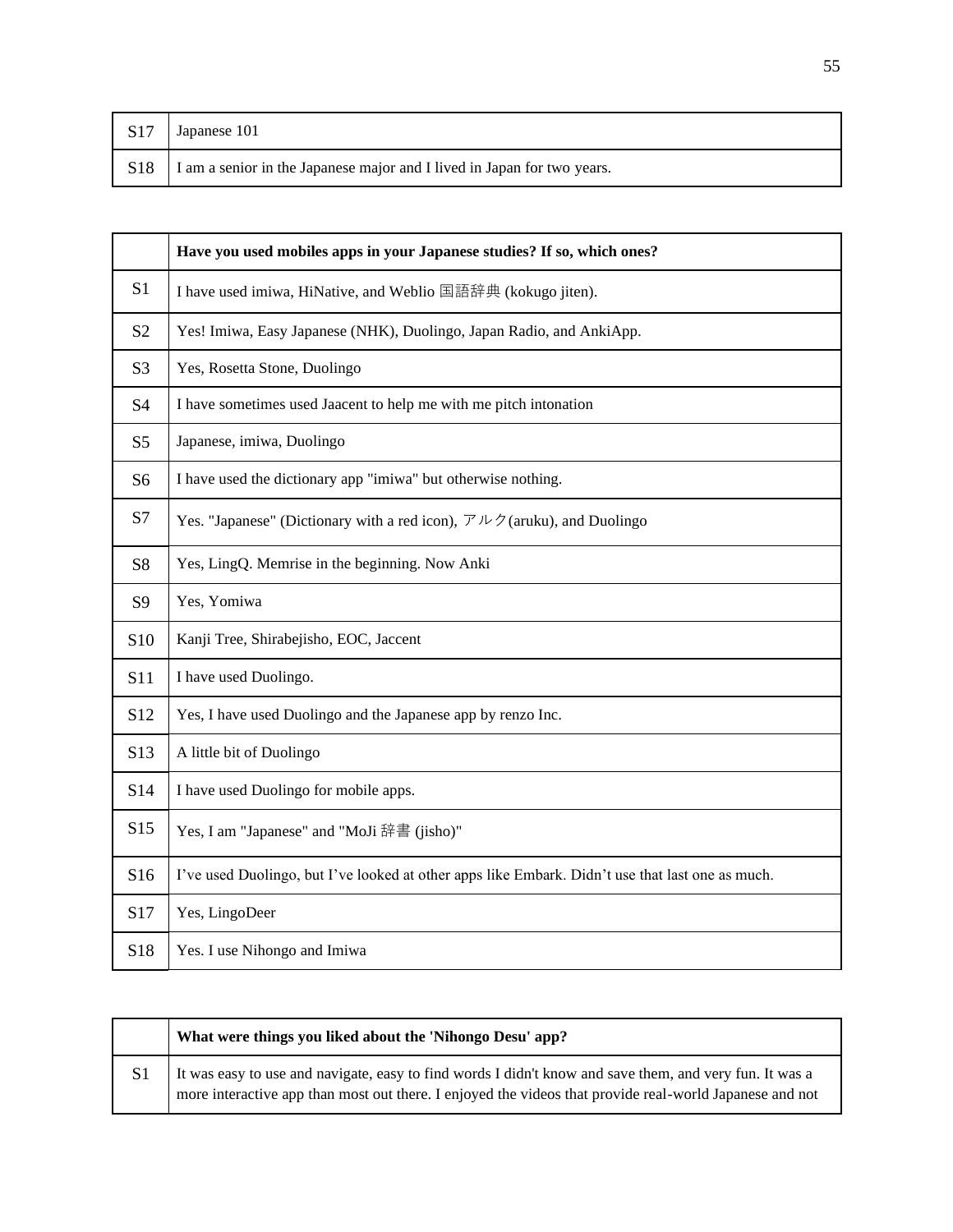|                 | "textbook" Japanese.                                                                                                                                                                                                                                                                                                                                                                                                                                                                                                                                                                                                                                                                                                                    |
|-----------------|-----------------------------------------------------------------------------------------------------------------------------------------------------------------------------------------------------------------------------------------------------------------------------------------------------------------------------------------------------------------------------------------------------------------------------------------------------------------------------------------------------------------------------------------------------------------------------------------------------------------------------------------------------------------------------------------------------------------------------------------|
| S <sub>2</sub>  | I really liked the transcription for the videos as well as the ability to pick out specific words to study.<br>Subtitles on youtube aren't always accurate, so it was nice to have a timestamped and correct audio<br>transcription. I also liked the study tool options, like flashcards and quizzes.                                                                                                                                                                                                                                                                                                                                                                                                                                  |
| S <sub>3</sub>  | I love having the script written out and you can see all of the vocab immediately. I like the content of the<br>videos. I like the look of it as well.                                                                                                                                                                                                                                                                                                                                                                                                                                                                                                                                                                                  |
| S4              | I really liked how the captions for each video were categorized to their definition. I think it was really<br>helpful for me to just click the words that I didn't know. I also like the majority of the activities and<br>drills that went along with each video were helpful for me!                                                                                                                                                                                                                                                                                                                                                                                                                                                  |
| S <sub>5</sub>  | I liked that it has videos of actual Japanese people speaking actual Japanese! The subtitles we're amazing<br>too and provided a lot of learning options. It also seems like a really fun way to learn Japanese because<br>it's entertaining, not just matching words or studying like school.                                                                                                                                                                                                                                                                                                                                                                                                                                          |
| S <sub>6</sub>  | I really liked the idea of using Japanese youtube videos to teach the language. Watching these videos and<br>reading a transcript at the same time provided a good way to expand vocabulary and really get a feel for<br>how native Japanese speakers actually speak.                                                                                                                                                                                                                                                                                                                                                                                                                                                                   |
| S7              | The captions below the video are highlighted as they come up in the video. Adding words to the<br>vocabulary list is easy and set up in a way that helps users only study words that they need to so they can<br>learn a lot no matter what their background knowledge is. The varying level of difficulties among the<br>videos help people choose something at their level. There are various types of videos so people can learn<br>something they are interested in. The videos show situations that people really come across in Japan, so<br>they can learn relevant information. I didn't look into this a lot, but from what I could tell, it seemed like<br>there were good explanations of grammar structures used in videos. |
| S <sub>8</sub>  | It was relatively well designed. I liked how you can select words you don't know. It's structured like<br>LingQ in that way. I thought the flash cards could we good as well.                                                                                                                                                                                                                                                                                                                                                                                                                                                                                                                                                           |
| S <sub>9</sub>  | Being able to immediately look up a word that was said and being able to save that to a list to study                                                                                                                                                                                                                                                                                                                                                                                                                                                                                                                                                                                                                                   |
| S <sub>10</sub> | I like being able to study the exact words that I heard in the video I watched and knowing that after I<br>study the words I can go back and rewatch the video, listening for the words that I missed.                                                                                                                                                                                                                                                                                                                                                                                                                                                                                                                                  |
| S <sub>11</sub> | I liked how you could read what was being said and when you didn't know a word you could find out. I<br>also liked how you could add the unknown word to a vocabulary list to study later. I also really liked<br>how its learning through watching Japanese videos because it has more real life conversation scenarios.                                                                                                                                                                                                                                                                                                                                                                                                               |
| S12             | I enjoyed the wide variety of content it offered, I feel like there's something interesting for everyone. I<br>liked how it had the Japanese used in the video at the bottom and that I could tap on the words to learn<br>and study them. The study features were nice and since you see the words and grammar being used by<br>actual Japanese speakers, it helps you get a better understanding of how to use them yourself.                                                                                                                                                                                                                                                                                                         |
| S13             | I like that there are a variety of videos. The different kinds of practice are nice. I really like that there are<br>transcripts of the videos and you can select words out of them to review. I think that can help with<br>learning new phrases                                                                                                                                                                                                                                                                                                                                                                                                                                                                                       |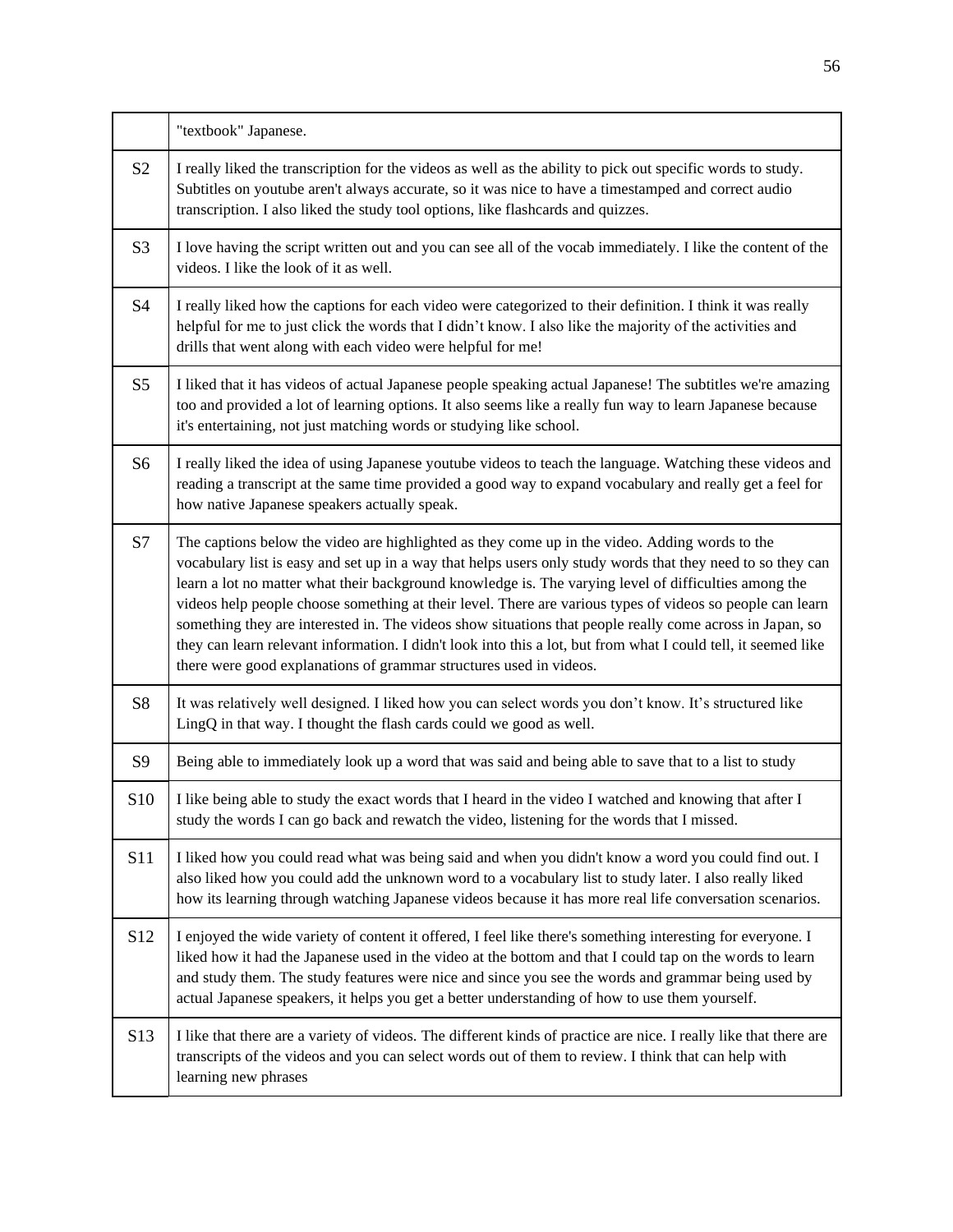| S <sub>14</sub> | I loved that the app was easy to navigate, I can see the difficulty levels very easily and find the content<br>that I would be interested in. I also really love that I can follow along the script as I watch the video and<br>if I encounter a word that I don't know I can just click on it and it shows me the meaning and the reading<br>which is very convenient. I also find it so helpful that I can just click on a sentence that I want to listen to<br>again to catch some of the words and it just takes me right there. |
|-----------------|--------------------------------------------------------------------------------------------------------------------------------------------------------------------------------------------------------------------------------------------------------------------------------------------------------------------------------------------------------------------------------------------------------------------------------------------------------------------------------------------------------------------------------------|
| S15             | I love the spelling and the captions! Spelling pratice really helps me remeber the correct reading of kanji.                                                                                                                                                                                                                                                                                                                                                                                                                         |
| S16             | I liked how there were timestamps for the video, so you could go back to a specific section and review<br>the vocabulary. I like the idea of using videos to learn Japanese, as well.                                                                                                                                                                                                                                                                                                                                                |
| S <sub>17</sub> | The variety of videos, the romaji being included, the option to play certain parts of the video, adding<br>vocab                                                                                                                                                                                                                                                                                                                                                                                                                     |
| S <sub>18</sub> | I liked how their were examples of real Japanese conversation. The design of the app was super easy to<br>look at and intuitive too.                                                                                                                                                                                                                                                                                                                                                                                                 |

|                | What were things that could be improved about the app?                                                                                                                                                                                                                                                                                                                                                                                                                                                                |
|----------------|-----------------------------------------------------------------------------------------------------------------------------------------------------------------------------------------------------------------------------------------------------------------------------------------------------------------------------------------------------------------------------------------------------------------------------------------------------------------------------------------------------------------------|
| S <sub>1</sub> | A separate filter to list videos based on difficulty would be useful. Also, there may be videos where<br>people have less than 6 vocabulary words they want to study so the minimum number required may be a<br>hassle for some people. Finally, as more videos are added, a search function could be beneficial.                                                                                                                                                                                                     |
| S <sub>2</sub> | The only real suggestion I have would be an automatic scrolling feature for the transcriptions. It's nice<br>that the clips are bolded depending on which one is showing, but it's difficult to follow along by<br>manually scrolling. When I tried to scroll, it glitched a little and I couldn't find the current transcription.<br>If they could be synced somehow so that the screen scrolled automatically to the current transcription<br>line, that would be really helpful!                                   |
| S <sub>3</sub> | I wish things were organized as beginner/medium/advanced. Because right now I just scroll through to<br>find all the medium rated videos. I also think it could be helpful to have a quiz/questionnaire when you<br>set up an account to guide you to what level you would be. I like the spelling feature, but this could be<br>even more helpful to learn kanji!                                                                                                                                                    |
| S <sub>4</sub> | I think that I didn't like the memory drill. It was kind of annoying. I think that if there was the ability to<br>choose more than four vocab, than the exercise would probably be more effective. Also, I think that it<br>might be helpful to make an a option to make all of the vocab from the video apart of a flash card set. I<br>feel like it was a little tedious to go back and hand select each vocab term when I feel like there could be<br>one button that copies all of the words for the flash cards. |
| S <sub>5</sub> | More videos! There were also a few words that I was not able to click, mostly onomatopoeias.                                                                                                                                                                                                                                                                                                                                                                                                                          |
| S <sub>6</sub> | I think one thing that could be improved is the way the video transcripts would interact with the video<br>itself. As the videos would play, I had to scroll to keep up with the transcript, and it was a bit annoying. I<br>think a feature that scrolls through the transcript as the youtube video plays would certainly bring a bit<br>more utility to this app. Further, I think a bit more variety, and maybe a some organization would benefit<br>this app's user interface.                                   |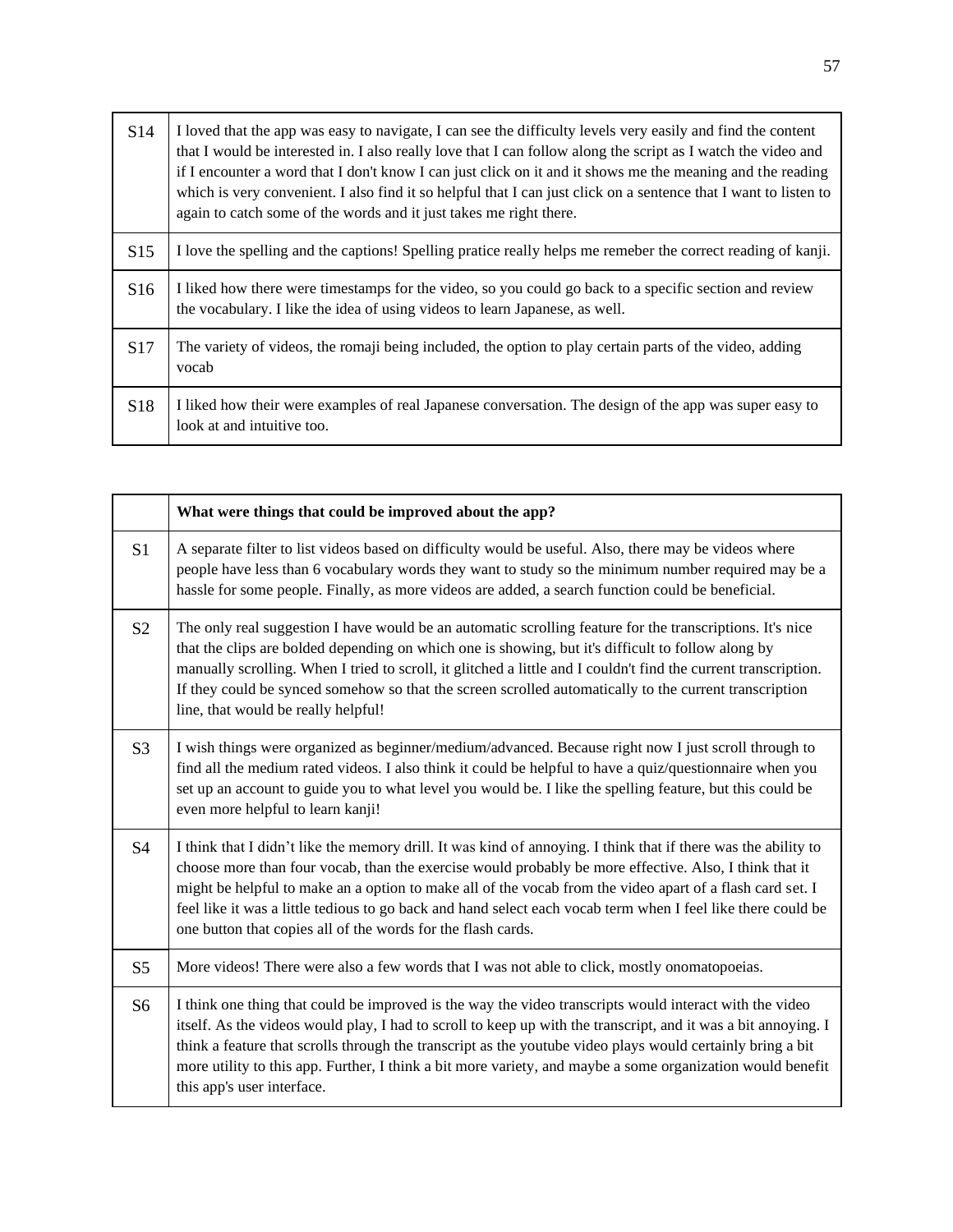| S7              | I'm not sure if the spaced-repetition principle of learning is implemented or not because I have only used<br>this app once, but I thought it would be good to try to create a review schedule for each word the people<br>add to their lists to help space out their learning and help with remembering words long term. The review<br>schedules could be based on things such as how many times a word has been reviewed, how much time<br>has passed since the last review, and whether the user answered correctly about the word the last time.<br>However, this change might take a ton of work, and I do like the way students can choose when they<br>want to review things. |
|-----------------|--------------------------------------------------------------------------------------------------------------------------------------------------------------------------------------------------------------------------------------------------------------------------------------------------------------------------------------------------------------------------------------------------------------------------------------------------------------------------------------------------------------------------------------------------------------------------------------------------------------------------------------------------------------------------------------|
| S <sub>8</sub>  | The voice reading words needs to be improved, especially in the spelling exercise. Words were read<br>incorrectly, and there was no "correct" kana to select. I was able to guess what it was looking for, but it<br>was not enjoyable, and quite frustrating.                                                                                                                                                                                                                                                                                                                                                                                                                       |
| S <sub>9</sub>  | Some of the words with a "chiisai tsu" showed up in the English translation as "tsu" instead of a double<br>consonant. Having a feature where you can export saved words into other applications like Imiwa,<br>yomiwa, anki, etc. would be really convenient. Also having a central location for all saved words, instead<br>of having to go the video itself to find the words you saved.                                                                                                                                                                                                                                                                                          |
| S <sub>10</sub> | The transcript beneath the videos is very jumpy and difficult to follow along with. I also think it would<br>be good to be able to get a comprehensive list of the words you want to study, rather than just the words<br>from a single video.                                                                                                                                                                                                                                                                                                                                                                                                                                       |
| S <sub>11</sub> | At the beginning I was confused on how to use the app or the features such as needing to add vocab to a<br>vocab list. I think if you added a section in the profile section of all the vocab you saved would be<br>helpful. Also a introduction to the app, like steps on how to use it and what you can do on it.                                                                                                                                                                                                                                                                                                                                                                  |
| S <sub>12</sub> | I was rather confused at first as to how everything worked. It didn't take long to figure it out, but having<br>some sort of guide or some prompts would be useful in learning how to get the most out of this app. I<br>also found that the computer pronounced the small $\supset$ (tsu) in $\forall \circ \uparrow \uparrow \cup$ (zettai) when I was studying<br>with the flashcard function.                                                                                                                                                                                                                                                                                    |
| S13             | There should be more videos in each category. Some categories have a lot more videos than others. Such<br>as the anime category which only has two at the moment. A couple times the speech recoginition didn't<br>correctly identify what I said. There was also a typing question where the word said didn't match what<br>was supposed to be typed. Maybe some more drills could be opened to free users. Having about 90%<br>locked is a bit much.                                                                                                                                                                                                                               |
| S <sub>14</sub> | I think to improve the app I think maybe a feather to adjust the speed of the video might help. Sometimes<br>native speakers do speak really fast so it would be helpful to be able to adjust the speed so that the user<br>can follow along better and absorb the knowledge easier.                                                                                                                                                                                                                                                                                                                                                                                                 |
| S15             | It would be great if there could be a section for writing practice(kanji practice)? I am using an ipad so<br>maybe it'll be fun if it can turn to horizon view with captions on the side like the comment area on<br>youtube? This not that necessary though.                                                                                                                                                                                                                                                                                                                                                                                                                        |
| S16             | There were some words where " $\supset$ (small tsu)" was read as " $\supset$ (tsu)", so maybe that's an error?                                                                                                                                                                                                                                                                                                                                                                                                                                                                                                                                                                       |
| S17             | I would probably like to have had an option to slow the videos down in order to catch pronunciation<br>better, an option to filter the videos based on difficulty would be nice.                                                                                                                                                                                                                                                                                                                                                                                                                                                                                                     |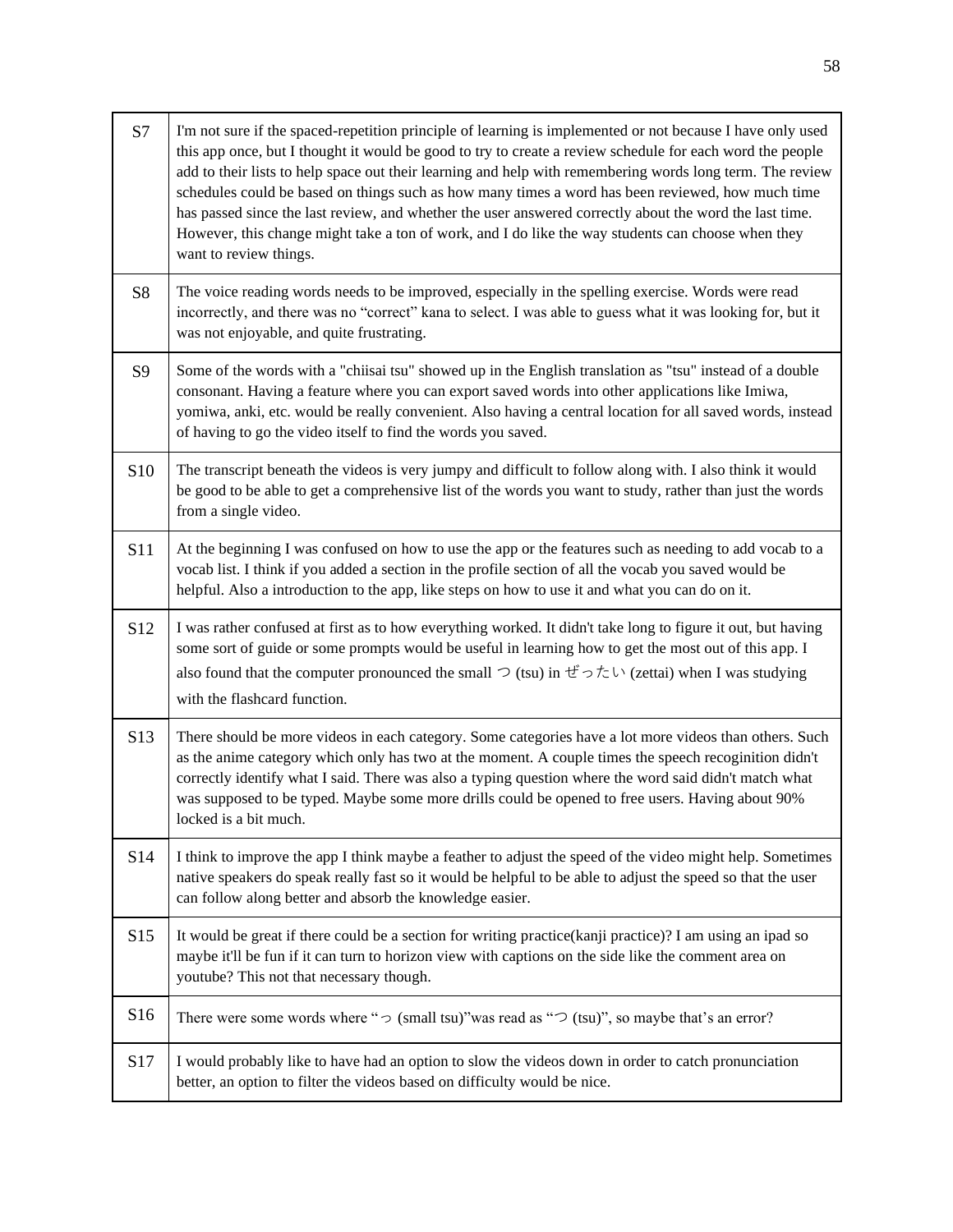|  | S18   I think having a search function for the videos could be helpful. |
|--|-------------------------------------------------------------------------|
|--|-------------------------------------------------------------------------|

|                 | On a scale from 1-5, how likely would you recommend this app to a friend? |
|-----------------|---------------------------------------------------------------------------|
| S <sub>1</sub>  | 5 - Extremely likely                                                      |
| S <sub>2</sub>  | 4 - Somewhat likely                                                       |
| S <sub>3</sub>  | 5 - Extremely likely                                                      |
| <b>S4</b>       | 5 - Extremely likely                                                      |
| S <sub>5</sub>  | 4 - Somewhat likely                                                       |
| S <sub>6</sub>  | 4 - Somewhat likely                                                       |
| S7              | 5 - Extremely likely                                                      |
| <b>S8</b>       | 2- Somewhat unlikely                                                      |
| S9              | 5 - Extremely likely                                                      |
| <b>S10</b>      | 3 - Neither likely nor unlikely                                           |
| S11             | 4 - Somewhat likely                                                       |
| S12             | 4 - Somewhat likely                                                       |
| S <sub>13</sub> | 4 - Somewhat likely                                                       |
| S14             | 5 - Extremely likely                                                      |
| S15             | 5 - Extremely likely                                                      |
| S16             | 4 - Somewhat likely                                                       |
| S17             | 4 - Somewhat likely                                                       |
| S18             | 5 - Extremely likely                                                      |

|                | Any additional comments about the app?                                                                                                                                              |
|----------------|-------------------------------------------------------------------------------------------------------------------------------------------------------------------------------------|
| S1             | I loved it! There are not many apps like this that teach real-world Japanese through videos. It's also great<br>that listening practice is so incorporated in the learning process. |
| S <sub>2</sub> | This is awesome! It's great to see an app that uses visual media for study materials.                                                                                               |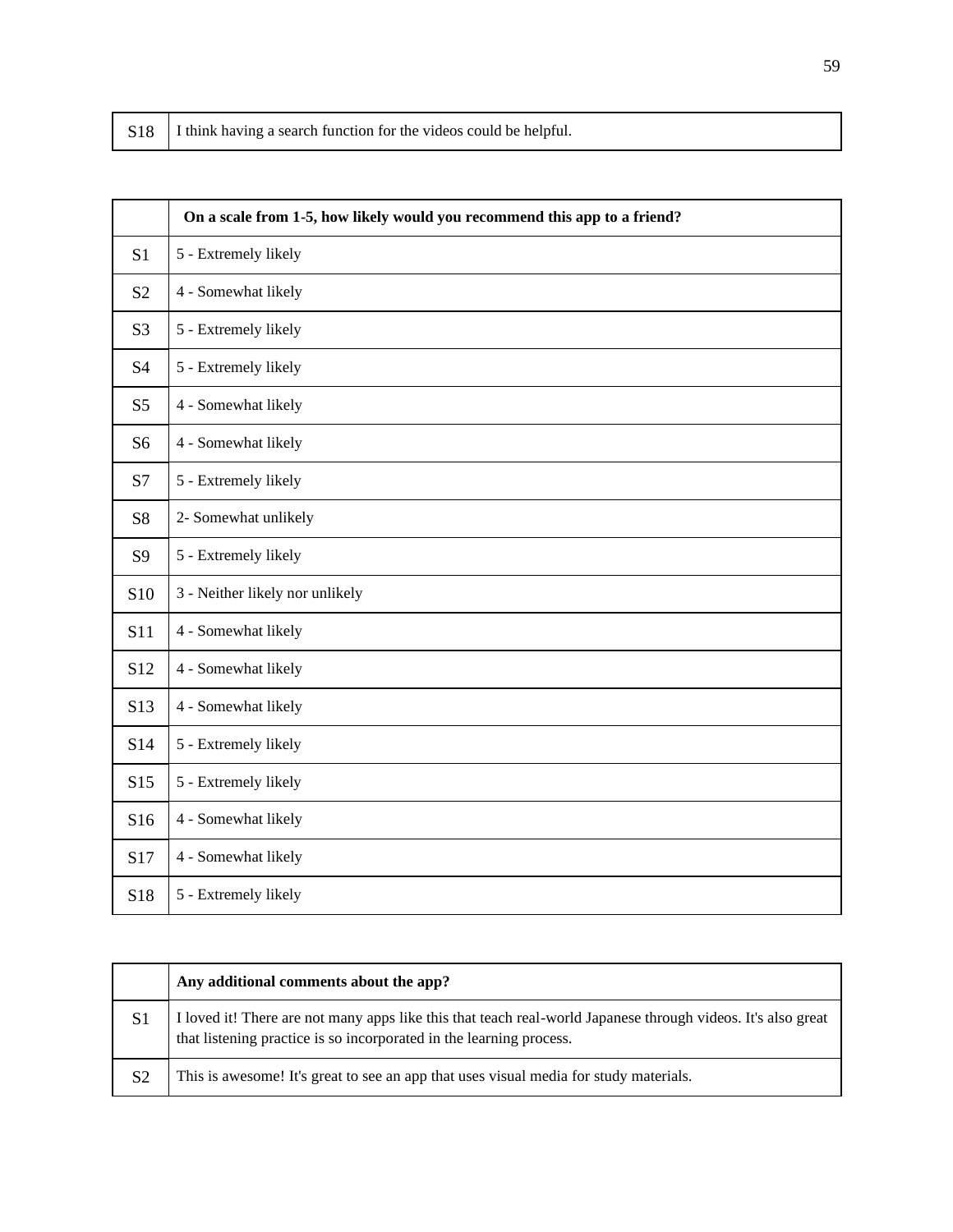| S <sub>3</sub> |                                                                                                                                                                                                                                                                                                                                                                                                                                                                                                                                                                               |
|----------------|-------------------------------------------------------------------------------------------------------------------------------------------------------------------------------------------------------------------------------------------------------------------------------------------------------------------------------------------------------------------------------------------------------------------------------------------------------------------------------------------------------------------------------------------------------------------------------|
| S <sub>4</sub> |                                                                                                                                                                                                                                                                                                                                                                                                                                                                                                                                                                               |
| S <sub>5</sub> | If it had more videos, I would definitely recommend it, 5/5!                                                                                                                                                                                                                                                                                                                                                                                                                                                                                                                  |
| S <sub>6</sub> | Overall, I think this app brings a great, original form of learning to the Japanese scene. One thing I<br>would say is that I think people with some background in speaking Japanese would benefit the most from<br>this app. I feel like it is best for people who want to expand their vocabulary and learn how to implement<br>Japanese grammar patterns in their daily conversations. I don't think it would be the best tool to learn<br>Japanese from scratch.                                                                                                          |
| S7             |                                                                                                                                                                                                                                                                                                                                                                                                                                                                                                                                                                               |
| S <sub>8</sub> | I would recommend that the automated voice be replaced with actual recordings of words. This could be<br>done by connecting it with Forvo. That way learners can hear native pronunciation. Additionally, making<br>the spelling portion a user-input experience (meaning typing the answer in) will likely decrease chances<br>of the wrong kana popping up (as it seemed random). Harder content would also make the app more<br>useful to more intermediate-advanced speakers. As it is now, there is really no incentive for me to use the<br>app as an advanced speaker. |
| S9             | Lots of potential. I would definitely use more if there are more options for entertaining japanese tv shows<br>to watch, such as terrace house, anime, etc.                                                                                                                                                                                                                                                                                                                                                                                                                   |
| S10            | I think the app has a lot of potential and if the video selection was greater and there was greater<br>flexibility with the vocabulary lists that you could make, then I would be more likely to recommend the<br>app.                                                                                                                                                                                                                                                                                                                                                        |
| S11            | I don't know how beginner friendly it is. As I took a semester of Japanese I was able to pick up some of<br>the grammar points and was able to apply what I already learned. For those just beginning to learn the<br>language they might find the app overwhelming or find certain grammar principles confusing.                                                                                                                                                                                                                                                             |
| S12            | I love the idea of this, I often try to practice Japanese by watching Japanese media, but sometimes it's<br>impossible to catch what they're saying. Having everything typed out at the bottom was really helpful<br>with understanding what they're saying.                                                                                                                                                                                                                                                                                                                  |
| S13            | If its possible maybe adding subtitles to videos that don't have them.                                                                                                                                                                                                                                                                                                                                                                                                                                                                                                        |
| S14            | I actually really love this app. I love that there are so many types of content on there and they are mostly<br>content that are fun and easy to engage and learn. And with more exposure to the vocabulary I can better<br>remember their meaning and how to use them. I would definitely keep using the app I think it is a<br>wonderful study help.                                                                                                                                                                                                                        |
| S15            | I love the icons and designs in the app, especially the sushi!                                                                                                                                                                                                                                                                                                                                                                                                                                                                                                                |
| S16            | It's a well-designed and easy to navigate app. I said this before but I really do like the idea of learning<br>languages with watching videos.                                                                                                                                                                                                                                                                                                                                                                                                                                |
| S17            | Good concept and I really enjoyed watching the videos and learning at the same time.                                                                                                                                                                                                                                                                                                                                                                                                                                                                                          |